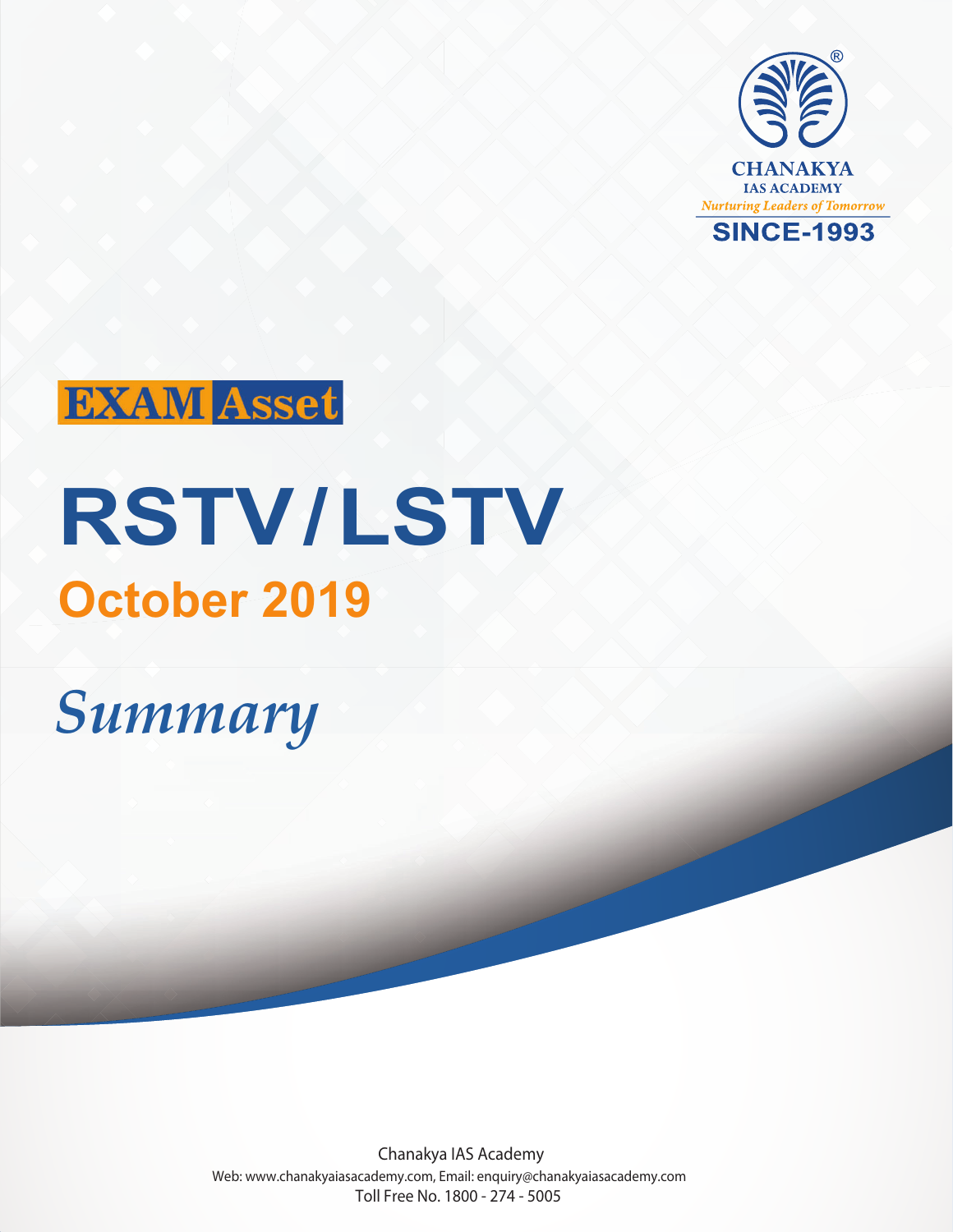# **CHIEF JUSTICE OF INDIA (CJI)**

#### **Introduction:**

- <sup>O</sup> **President will administer the oath of office to Justice Sharad Arvind Bobde,** as **47th Chief Justice of India,**  after naming him the next Chief Justice of India.
- With a long stint of eight years as Supreme Court judge, Justice Bobde is expected to demit office on April 23rd, 2021.
- Justice Bobde will succeed present CJI Ranjan Gogoi, who initiated the process of appointment by writing a letter to the Centre recommending his name. Justice Gogoi will be retiring from his post on November 17th, a day before Justice Bobde takes oath.

#### **Appointment of Judges:**

- <sup>O</sup> The Chief Justice of India and the Judges of the Supreme Court are appointed by the President under **clause (2) of Article 124 of the Constitution.**
- The chief justice is appointed by the president after consultation with such judges of the Supreme Court and high courts as he deems necessary.
- The other judges are appointed by president after consultation with the chief justice and such other judges of the Supreme Court and the high courts as he deems necessary.
- The consultation with the chief justice is obligatory in the case of appointment of a judge other than Chief justice.

#### **Conditions for Removal:**

Retirement on completion of 65 years, Resignation and Impeachment.

╲

- Grounds for removal: proven misbehavior, incapacity.
- A judge may be removed from office through a motion adopted by Parliament on grounds of 'proven misbehavior or incapacity'. While the Constitution does not use the word 'impeachment', it is colloquially used to refer to the proceedings under Article 124 (for the removal of a Supreme Court judge) and Article 218 (for the removal of a High Court judge).

#### **Appointment of Chief Justice:**

- From 1950 to 1973, the practice has been to appoint the senior most judge of the Supreme Court as the chief justice of India. Nurturing Leaders of Tomorrow
- This established convention was violated in 1973 when A N Ray was appointed as the Chief Justice of India by superseding three senior judges.
- Again in 1977, M U Beg was appointed as the chief justice of India by superseding the then senior-most judge.
- This discretion of the government was curtailed by the Supreme Court in the Second Judges Case (1993), in which the Supreme Court ruled that the seniormost judge of the Supreme Court should alone be appointed to the office of the chief justice of India.

**Qualifications of Judges:** A person to be appointed as a judge of the Supreme Court should have the following qualifications:

- He should be a citizen of India.
- He should have been a judge of a High Court (or high courts in succession) for five years
- He should have been an advocate of a High Court (or High Courts in succession) for ten years
- He should be a distinguished jurist in the opinion of the president. From the above, it is clear that the Constitution has not prescribed a minimum age for appointment as a judge of the Supreme Court.

#### **Oath or Affirmation:**

A person appointed as a judge of the Supreme Court, before entering upon his Office, has to make and subscribe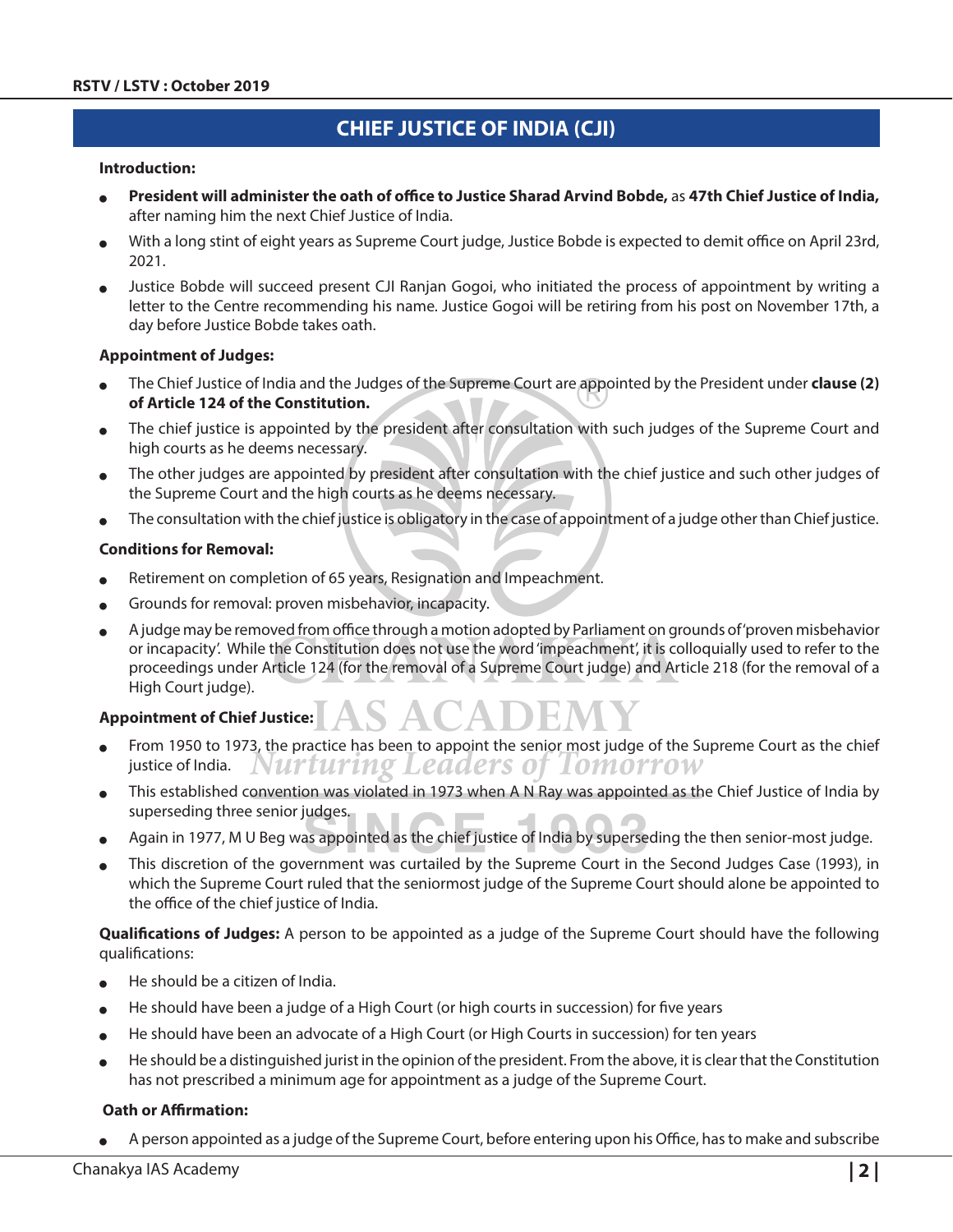an oath or affirmation before the President, or some person appointed by him for this purpose. In his oath, a judge of the Supreme Court swears:

- to bear true faith and allegiance to the Constitution of India
- to uphold the sovereignty and integrity of India
- to duly and faithfully and to the best of his ability, knowledge and judgment perform the duties of the Office without fear or favor, affection or ill-will
- To uphold the Constitution and the laws.

#### **Tenure of Judges:**

- The Constitution has not fixed the tenure of a judge of the Supreme Court. However, it makes the following three provisions in this regard:
- He holds office until he attains the age of 65 years. Any question regarding his age is to be determined by such authority and in such manner as provided by Parliament.
- He can resign his office by writing to the president.
- He can be removed from his office by the President on the recommendation of the Parliament.

**Powers of CJI:** The Constitution itself clearly lays out heightened powers for the CJI. Broadly, these are:

- The CJI swears in the President and Governors.
- The President must consult with the Chief Justice before appointing Supreme Court or High Court judges.
- Article 127 gives the CJI power to appoint ad hoc Supreme Court judges.
- **•** Article 128 the power to sit retired Supreme Court judges.
- Article 130 the power to sit the Court outside of Delhi (with the President's approval).
- $\bullet$  Article 146 the power to appoint officers and servants of the Court.
- Article 222 the power to move high court judges to another high court.
- Articles 257, 258, and 290 which gives the CJI the ability to appoint an arbitrator to resolve certain financial disputes between the centre and the states.
- He or she is also paid a bit more than the rest of the justices, (presumably) for taking on these additional responsibilities.
- responsibilities. Nurturing Leaders of Tomorrow<br>No FIR can be registered against serving or retired judges of the high courts or the Supreme Court. This has been laid down by a five-judge constitution bench in 1991 and endorsed by another five-judge bench in 2017.
- The 2017 judgment said this measure was meant to ensure the independence of the judiciary in the light of the apprehension that the executive is likely to misuse the power to prosecute the judges.
- Original Jurisdiction: As a federal court, the Supreme Court decides the disputes between different units of the Indian Federation.
- More elaborately, any dispute between:
	- 1. The Centre and one or more states; or
	- 2. The Centre and any state or states on one side and one or more states on the other; or
	- 3. Between two or more states.
- In the above federal disputes, the Supreme Court has exclusive original jurisdiction. Exclusive means, no other court can decide such disputes and original means, the power to hear such disputes in the first instance, not by way of appeal.
- Appellate Jurisdiction: As mentioned earlier, the Supreme Court has not only succeeded the Federal Court of India but also replaced the British Privy Council as the highest court of appeal. The Supreme Court is primarily a court of appeal and hears appeals against the judgments of the lower courts. It enjoys a wide appellate jurisdiction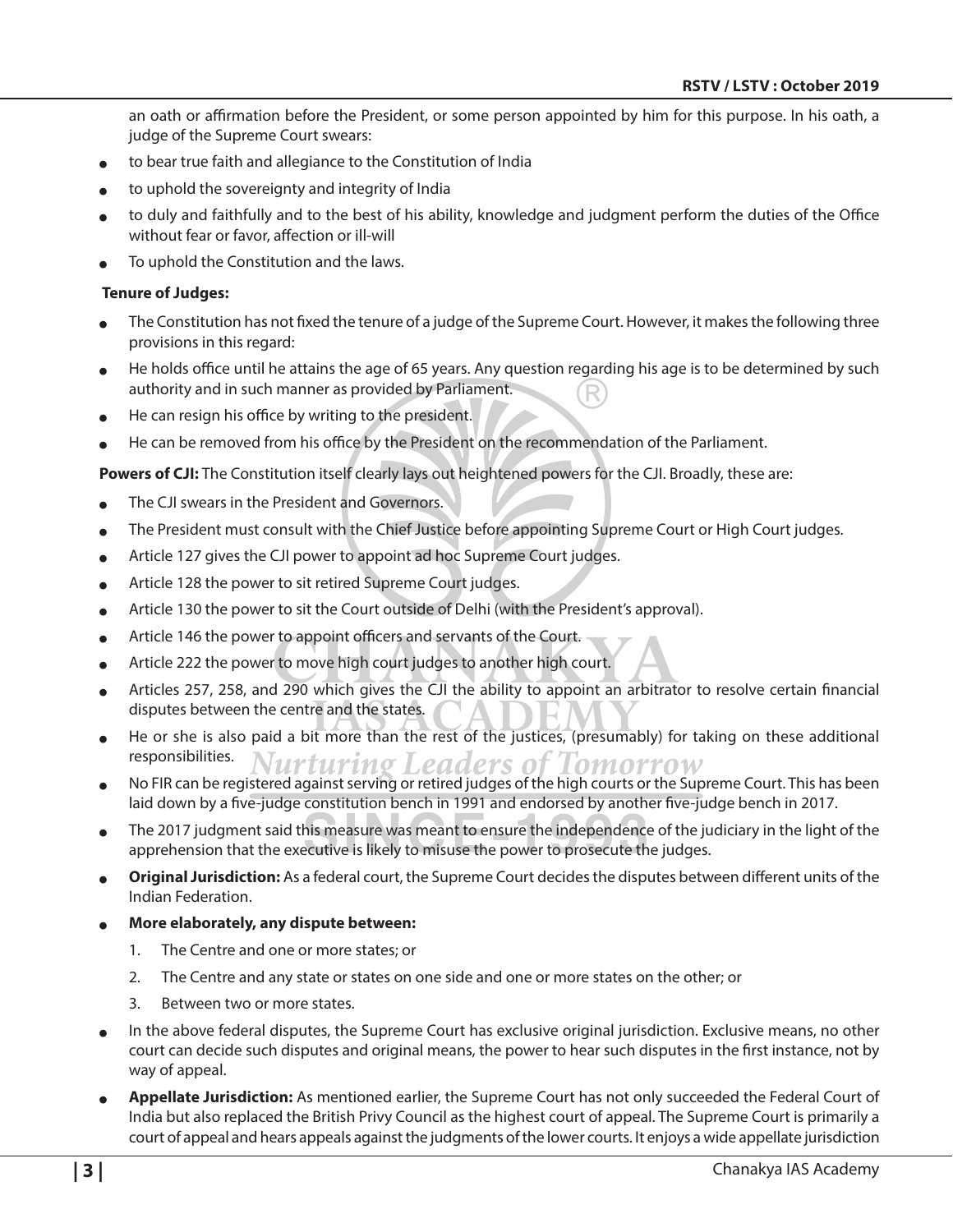which can be classified under four heads:

- 1. Appeals in constitutional matters.
- 2. Appeals in civil matters.
- 3. Appeals in criminal matters.
- 4. Appeals by special leave.
- <sup>O</sup> **Advisory Jurisdiction:** The Constitution (Article 143) authorizes the president to seek the opinion of the Supreme Court in the two categories of matters:
	- 1. On any question of law or fact of public importance which has arisen or which is likely to arise.
	- 2. On any dispute arising out of any pre-constitution treaty, agreement, covenant, engagement, and sander other similar instruments.

#### **Collegium System:**

- <sup>O</sup> The **Collegium System is a system under which appointments/elevation of judges/lawyers to Supreme Court and transfers of judges of High Courts and Apex Court are decided by a forum of the Chief Justice of India and the four senior-most judges of the Supreme Court.'**
- There is no mention of the Collegium either in the original Constitution of India or in successive amendments.
- The recommendations of the Collegium are binding on the Central Government; if the Collegium sends the names of the judges/lawyers to the government for the second time.

#### **Working of a Collegium System:**

- <sup>O</sup> The **Collegium sends the recommendations of the names of lawyers or judges to the Central Government.** Similarly, the Central Government also sends some of its proposed names to the Collegium. The Central Government does the fact checking and investigates the names and resends the file to the Collegium.
- Collegium considers the names or suggestions made by the Central Government and resends the file to the government for final approval. **If the Collegium resends the same name again then the government has to give its assent to the names.** But time limit is not fixed to reply. This is the reason that appointment of judges takes a long time.

#### **Conclusion:**

- <sup>O</sup> The **Chief Justice of India and the Judges of the Supreme Court are appointed by the President under clause (2) of Article 124 of the Constitution.** eaders of Tomorrow.
- If Impeachment happens, ideally, the CJI should not hear the matter or constitute the Bench to hear it.
- In fact, no judge who is in line to be CJI in the future should sit on the Bench.
- The principle of "no one shall be a judge in his own case" should be strictly adhered to.

#### **Mains Question:**

What is the procedure of Appointment, Oath, Tenure and Removal of the Chief Justice of India? Discuss in detail.

## **Banks are Safe**

#### **Introduction:**

- <sup>O</sup> The **Reserve Bank of India has assured** the public that the **Indian banking system is in sound state and there is no need to panic.**
- The clarification came in the light of rumours around certain commercial and co-operative banks, causing panic among depositors.
- RBI had issued a statement refuting social media rumours that nine state-owned banks would be closed.
- Most of the banks named in these rumours were part of the latest round of bank consolidation announced by the Finance Ministry to merge 10 public sector banks into four global-sized lenders.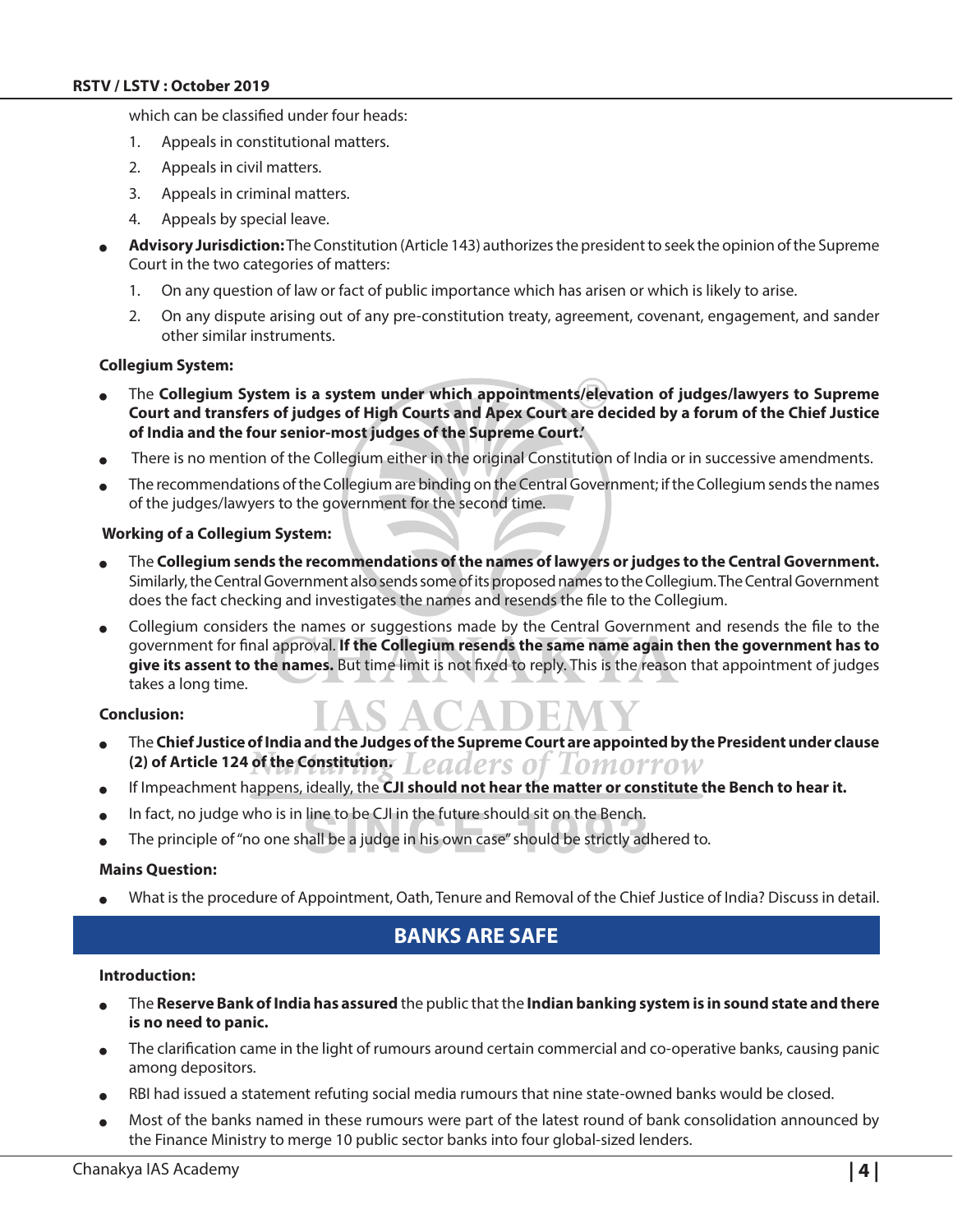#### **Issue and rumour about banking system:**

- <sup>O</sup> On September 23, the **RBI had put restrictions on Punjab & Maharashtra Cooperative (PMC) Bank** after it had found out financial irregularities, and under-reporting of loans given to real estate developer HDIL.
- <sup>O</sup> The **curbs included barring the bank from lending and accepting fresh deposits for the next six months** apart from capping withdrawals first at Rs 1,000 per account which was later revised upwards to Rs 10,000 and then again to Rs 25,000.
- After the fourth bi-monthly monetary policy announcement Governor said, "So far as the RBI is concerned, it is very clear that the banking system remains sound and stable and there is no reason for any panic".

#### **Role of RBI:**

- RBI was caught napping as the scam at the leading cooperative bank was going on for around eight years and its exposure to HDIL was over 73 per cent of its total book and that too the account had been an NPA for long.
- Reserve Bank governor Shaktikanta Das said the banking system is sound and stable, and one incident at a **cooperative bank should be used to generalise the health of the entire financial system.**
- On the PMC scam, RBI Governor said the RBI acted very swiftly and promptly after it was brought to its notice.
- <sup>O</sup> The **RBI will review all the regulations of cooperative banks** and will discuss with the government if required.

#### **Depositor needs to know about the safety of their hard-earned money:**

- When a bank is liquidated, depositors are entitled to receive an insurance amount of 1 lakh per individual from the **Deposit Insurance and Credit Guarantee Corporation of India (DICGC).** The DICGC is a wholly owned subsidiary of the RBI.
- The 1 lakh insurance limit includes both principal and interest dues across your savings bank accounts, current accounts, fixed deposits and recurring deposits held with the bank.
- <sup>O</sup> Deposit **insurance covers all commercial banks and foreign banks operating in India, State, Central and Urban Co-operative Banks, local area banks and regional rural banks.**
- When a bank fails to pay up the premium for deposit insurance, DICGC sometimes de-registers the bank and its insurance cover ceases.
- <sup>O</sup> The **DICGC does not deal directly with depositors. The RBI (or the Registrar), on directing that a bank be liquidated,** appoints an official liquidator to oversee the winding up process.
- $\bullet$  Under the DICGC Act, the liquidator is supposed to hand over a list of all the insured depositors (with their dues) to the DICGC within three months of taking charge. **The DICGC is supposed to pay these dues within two months of receiving this list.**
- In FY19, it took an average 1,425 days for the DICGC to receive and settle the first claims on a de-registered bank.

#### **Conclusion:**

- The RBI is looking at all aspects on PMC case and the matter is now under investigation, As per RBI Governor.
- <sup>O</sup> Mumbai based PMC is under RBI directions after the bank management hid loans of Rs 6226 crore to the real estate company HDIL. These loans now are likely to be classified as NPAs as HDIL is in the bankruptcy courts.
- Loans by PMC Bank to the now bankrupt real estate developer HDIL had turned sour many years ago, but the lender had not classified those loans as 'non-performing', fearing harm of reputation, the former MD of PMC Bank Joy Thomas admitted in a letter to the RBI.

#### **Mains Question:**

<sup>O</sup> Describe the role of Deposit Insurance and Credit Guarantee Corporation of India (DICGC) and Reserve Bank of India (RBI) in the Context of the Current Situation of Punjab and Maharashtra Co-operative Bank (PMC).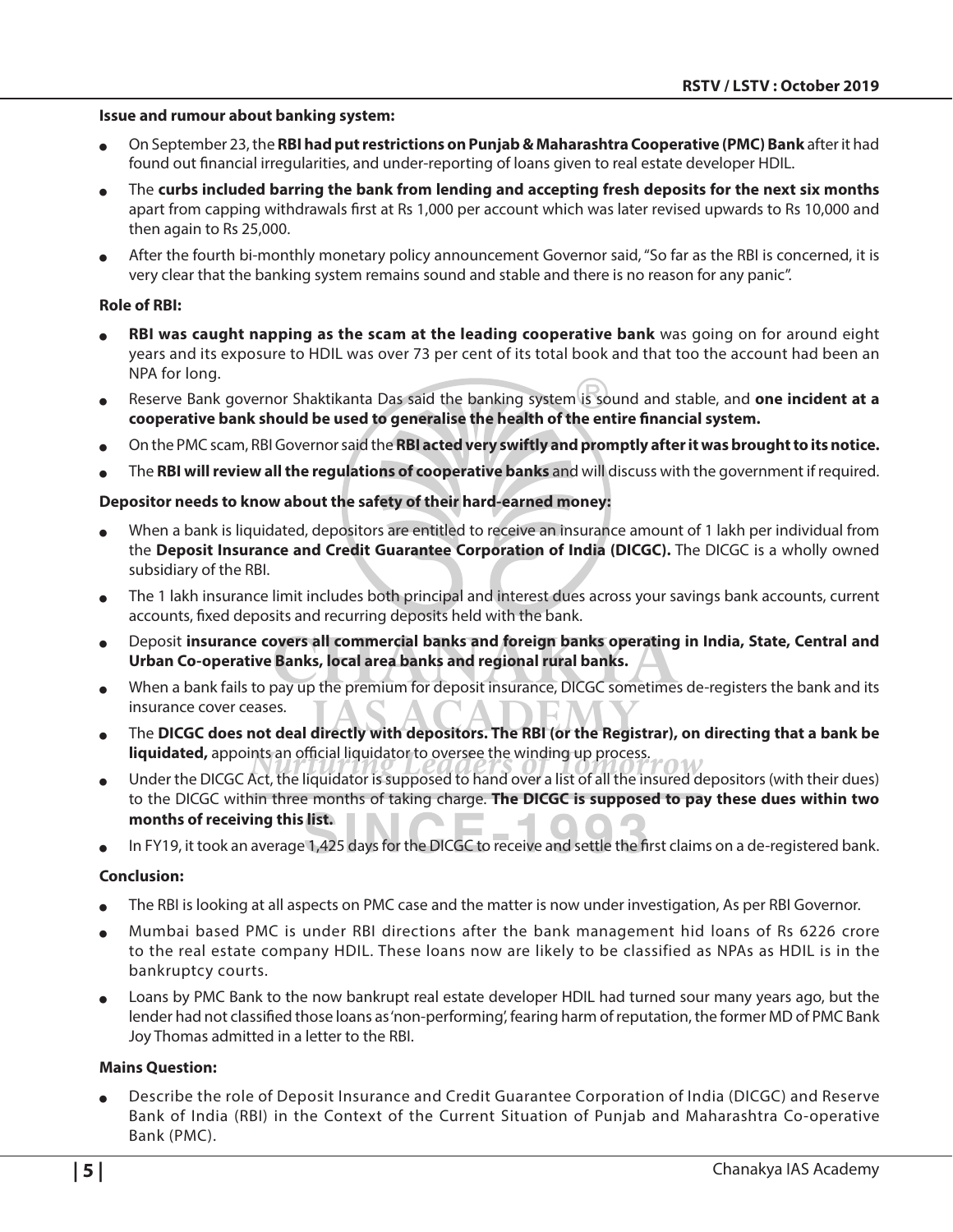# **COMMON TEST FOR HIGHER EDUCATION**

#### **Introduction:**

- <sup>O</sup> Approved by the **Ministry of Human Resource and Development, the National Testing Agency, NTA is all set to conduct a common admission test for 15 central universities** of the country for the next academic session.
- <sup>O</sup> Till now the Central University **Common Entrance Test was conducted by Central University of Rajasthan.**
- The NTA also said to be in talks with other central universities to join the common test.
- According to the draft National Education policy, in the long run the NTA will institute processes which would ease admissions in to higher education programs and tests will be offered in all mediums of instruction.

#### **National Testing Agency:**

- <sup>O</sup> **National Testing Agency (NTA) has been established** as a premier, specialist, autonomous and self-sustained testing organization **to conduct entrance examinations for admission/fellowship in higher educational institutions.**
- To assess competence of candidates for admissions and recruitment has always been a challenge in terms of matching with research based international standards, efficiency, transparency and error free delivery. The National Testing Agency is entrusted to address all such issues using best in every field, from test preparation, to test delivery and to test marking.

#### **Mission:**

- To improve equity and quality in education by administering research based valid, reliable, efficient, **transparent, fair and international level assessments.**
- The best subject matter experts, Psychometricians and IT delivery and security professionals will ensure that the current gaps in existing assessment systems are properly identified and bridged.

#### **Objectives:**

- To conduct efficient, transparent and international standards tests in order to assess the competency of candidates for admission, and recruitment purposes.
- To undertake research on educational, professional and testing systems to identify gaps in the knowledge systems and take steps for bridging them. ers of Tomorrow
- To *identify experts and institutions* in setting examination questions.
- <sup>O</sup> **To produce and disseminate information and research** on education and professional development standards.

#### **Functions:**

- To identify partner institutions with adequate infrastructure from the existing schools and higher education institutions which would facilitate conduct of online examinations without adversely impacting their academic routine.
- To **create a question bank** for all subjects using the modern techniques.
- <sup>O</sup> To **establish a strong R&D culture** as well as a pool of experts in different aspects of testing.
- <sup>O</sup> To help individual colleges and universities in the field of testing and to provide training and advisory services to the institutions in India.
- To provide quality testing services to the academic institutions in India.
- <sup>O</sup> To undertake any other examination that is entrusted to it by the **Ministries/Departments of Government of India/State Governments.**
- <sup>O</sup> To undertake the reforms and training of school boards as well as other bodies where the testing standards should be comparable with the entrance examinations.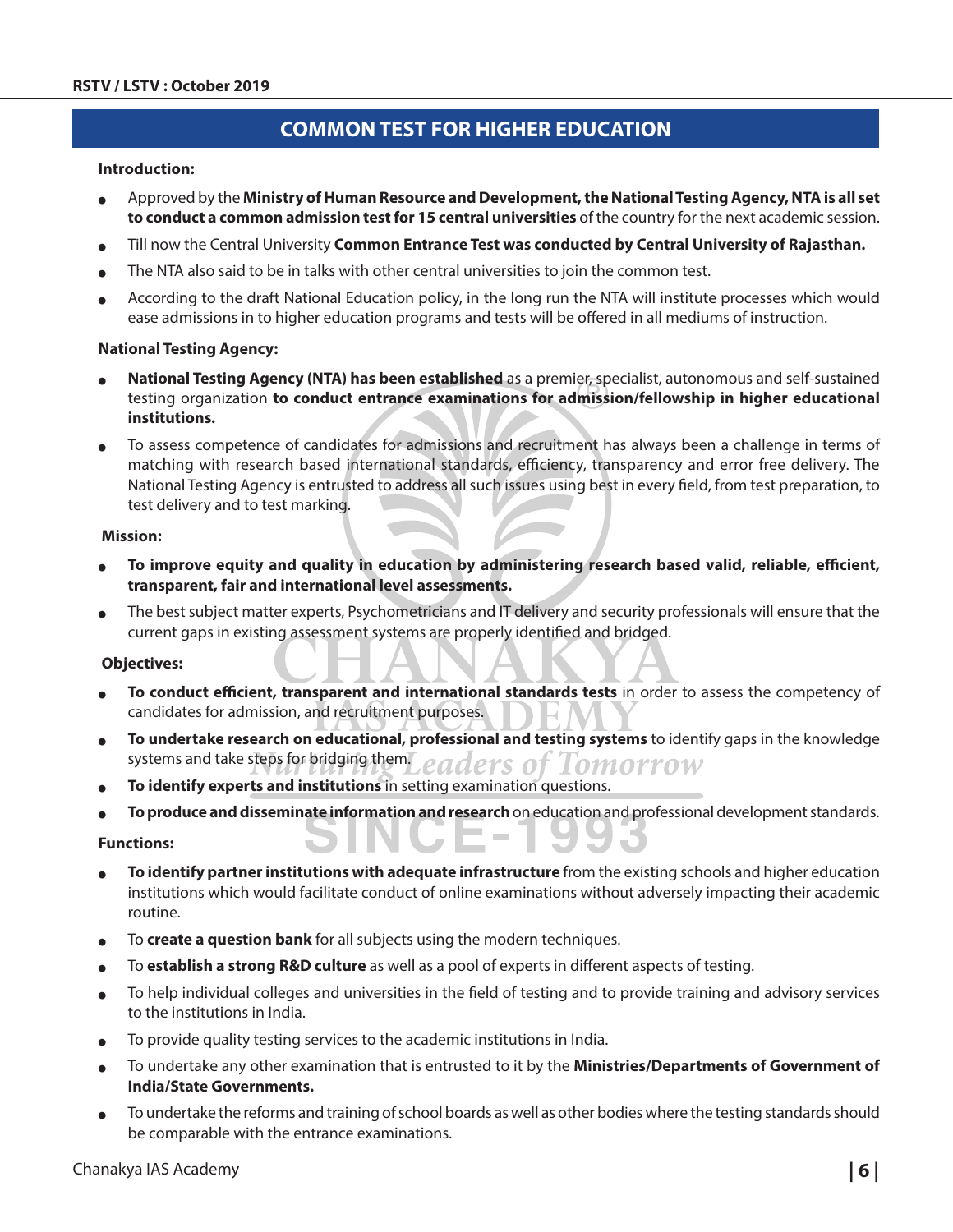#### **Need of NTA:**

- Earlier and till now it used to be OMR based test in which reliability was an issue but **NTA being computer based test** in which reliability is not an issue.
- **Computer-based tests can be taken all year round in most locations.** Students can appear for the tests when and where it is convenient for them. They don't need to travel to a particular location to take the exam, so it is helpful for the students from remote areas as well.
- <sup>O</sup> **Different versions of the test papers are created, equivalent to each other in terms of the content and difficulty level.** This way, one test taker can see only a small proportion of the questions, and since there are different versions, every test taker gets different questions. So, that way, the risk of cheating in a computer-based test is limited.
- Test takers with disabilities can also take exams through CBT. Braille keyboards are available for those who are visually disabled. Text can be enlarged or presented in a manner which enhances its readability. It can also be read aloud to assist candidates who have a hearing disability.

#### **Concerns of NTA:**

- It is an expensive option and this factor can deter many government organisations from opting for it.
- Sometimes in social sciences and human sciences where aptitude of the candidate can be properly judged by more elaborate questions.
- There is a **possibility of a technical glitch, power outrage or a system failure.**
- There is an **uneven distribution of internet network** as the internet network in some areas can be poor.

#### **Conclusion:**

- Computer based test may initially appear to be expensive but in the long run it will be cheaper.
- We need to train our teachers to set the right kind of questions.
- Need to examine the critical thinking aspect.

#### **Mains Question:**

Ministry of Human Resource and Development give approval to the National Testing Agency; (NTA) is all set to conduct a common admission test for 15 central universities of the country. Describe Objectives, functions and Concerns related to NTA. And Why the NTA is given this responsibility? Explain.

### **ASEAN Ramayana Festival**

VC E-T

#### **Introduction:**

- <sup>O</sup> The **5th International Ramayana Festival organized by Indian Council for Cultural Relations (ICCR)** is being held from 17-19 September 2019 in **New Delhi.**
- The maiden day of festival was presided by Union Minister for Home Affairs as Chief Guest.
- <sup>O</sup> The epic **Ramayana has emerged as a key soft power tool in the Union government's Act East Policy,** as India hosts an ASEAN Summit with the leaders of all 10 nations in the Southeast Asian bloc in attendance.

#### **Key Highlights:**

- The year 2019 is 5th edition of International Ramayana Festival.
- <sup>O</sup> Artistes from the **10 nations-Thailand, Myanmar, Singapore, Cambodia, Indonesia, the Philippines, Malaysia, Brunei, Vietnam and Laos** -were in India on an invitation by the Indian Council for Cultural Relations to be part of a Ramayana Festival organised by it.
- The **festival started with a performance at the Kamani auditorium in Delhi on Saturday** and travelled to **Ahmadabad, Hyderabad and Lucknow before concluding in Ayodhya.**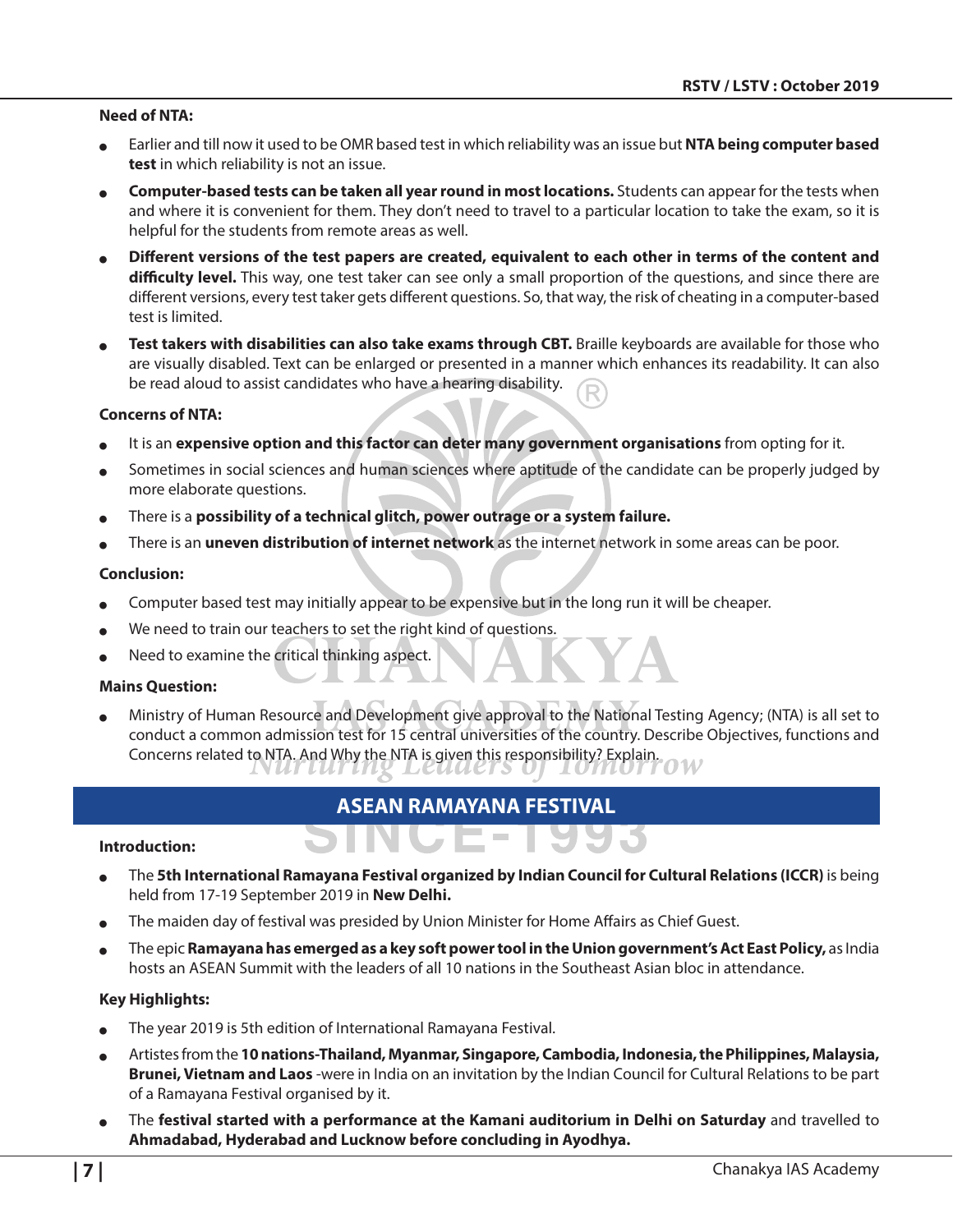- The festival is being organized for 5th year in row, during which 17 countries have participated with their artists and rendered their versions of Ramayana.
- The ICCR was established with the vision of propagating Indian culture and its values to the whole world and organizing Ramayana festival is one way to realize this vision.
- Ramayana is one such scripture of India that has transcended Personal, Religious, Societal, Cultural and National boundaries and reached a Global audience.

#### **Indian Council for Cultural Relations (ICCR):**

- It was **founded in 1950 by Maulana Abul Kalam Azad** who was independent India's 1st Education Minister.
- **ICCR was transferred from Ministry of Education and Youth Affairs to the Ministry of External Affairs (MEA) in 1971.**
- ICCR's has its **headquarters at Delhi.**

#### **ICCR Objectives:**

- <sup>O</sup> To actively participate in formulation and implementation of programmes and policies relating to India's external cultural relations.
- To foster and strengthen mutual understanding and cultural relations between India and other countries.
- To promote cultural exchanges and develop relations with other countries and people, national and international organization in field of Culture.

#### **Conclusion:**

- <sup>O</sup> Prime Minister of India hosted the Southeast Asian leaders for the **ASEAN-India Summit to commemorate 25 years of New Delhi's partnership with the bloc.** The ASEAN leaders will also attend the Republic Day ceremony as chief guests.
- <sup>O</sup> The epic Ramayana is seen as a **shared heritage of the eastern world** and the saga is a popular theme for theatre presentation in ASEAN countries.
- <sup>O</sup> Delhi is of the view that Ramayana, along with Buddhism, provides a **strong cultural bond between India and all the ASEAN Countries. SACADEM**

#### **Mains Question:**

1. What are the significances of the ASEAN Ramayana Festival for the ASEAN Countries? Explain.

# **Climate Change and India**

#### **Introduction:**

<sup>O</sup> Over the past few days, **large parts of Bihar and several areas in Uttar Pradesh** have been reeling under floods due to excessive rainfall.

WO)

- <sup>O</sup> A **similar situation was witnessed in Mumbai last month,** where heavy downpour and massive water logging caused mayhem.
- <sup>O</sup> **A few months ago, more than three dozen people died in one of the longest heat waves** in the country with temperatures reaching 48 degrees Celsius.
- Not just in India, such extreme weather events have been witnessed globally, making it the most pressing issue in the present times.

#### **Climate Change:**

Climate change is certainly without argument the most serious global environmental crisis. It is not the only environmental problem, but it is **unique in its multi-scalar characteristic, from the global to the local. And, in many ways, it is arguably the most immediate of our problems.**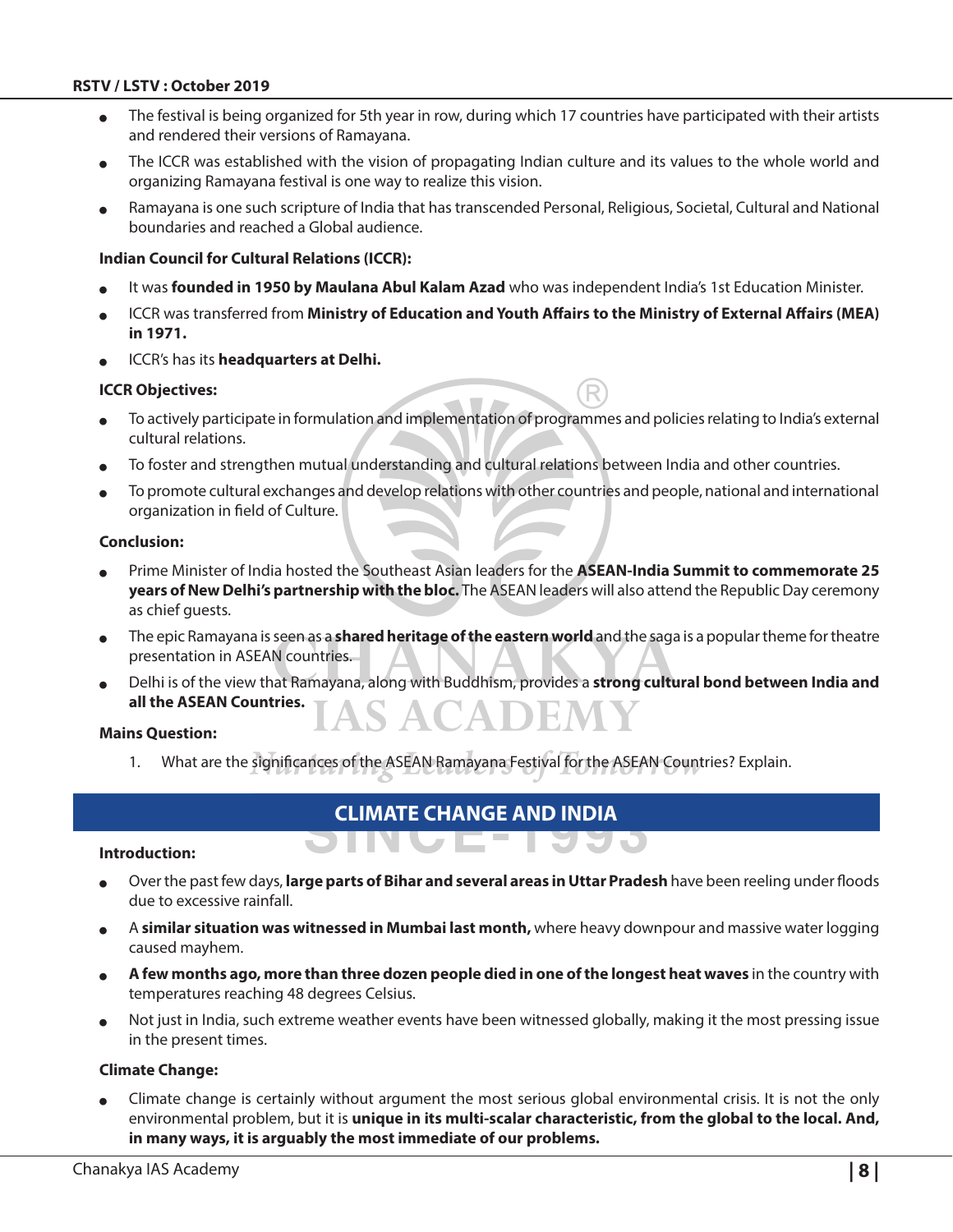- <sup>O</sup> At one level, for many people climate change has become an existential problem, a problem that risks undermining the conditions for productive life and therefore a problem that does not override but certainly permeates all kinds of other issues.
- For many others, climate change is a distant problem that is overwhelmed by more immediate issues.
- <sup>O</sup> The **Paris Agreement on climate change is set to become operational in 2020,** and discussions on what developmental pathways can India pursue to align its social objectives and energy needs with its commitments made under the UN pact have begun.

#### **Factors affecting Climate Change:**

- Earth's temperature is influence by the energy entering and leaving the planet's system. When incoming energy from the sun is absorbed by the Earth system, Earth is warmed.
- When the sun's energy is reflected back into space, Earth cools. Both natural and anthropogenic factors can cause changes in Earth's energy balance.

#### **Natural Factors:**

- The Earth's climate can be affected by a number of natural factors.
- The prominent ones are continental drift, volcanoes, ocean currents, the earth's tilt, and comets and meteorites.
- The natural factors affect the climate change in a long term and persist for thousand to millions of years.

#### **Major initiatives of the Government for climate change:**

- <sup>Q</sup> **National Action Plan on Climate Change (NAPCC):** 
	- $\circ$  The Action plan covers eight major missions on Solar, Enhanced Energy Efficiency, Sustainable Habitat, and Water, Sustaining the Himalayan Ecosystem, Green India, Sustainable Agriculture and Strategic Knowledge on Climate Change.

#### <sup>Q</sup> **International Solar Alliance (ISA):**

- ISA was jointly launched by the Prime Minister of India, and the then President of France, in Paris on the side-lines of CoP 21 in 2015.
- The vision and mission of the alliance is to provide a dedicated platform for cooperation among solar resource rich countries that lie completely or partial between the Tropics of Capricorn & Cancer.
- **State Action Plan on Climate Change (SAPCC):** 
	- o State governments have drafted climate strategies aligned with the eight National Missions under the NAPCC.
	- $\circ$  The strategies focus on issues ranging from climate mitigation, energy efficiency, and resource conservation to climate adaptation.
- <sup>Q</sup> **FAME Scheme for E-mobility:**
	- $\circ$  Union Government in April 2015 launched Faster Adoption and Manufacturing of Hybrid and Electric vehicles (FAME) – India Scheme with an aim to boost sales of eco-friendly vehicles in the country.
	- $\circ$  It is a part of the National Mission for Electric Mobility.
- <sup>Q</sup> **Atal Mission for Rejuvenation & Urban Transformation (AMRUT) for Smart Cities:**
	- $\circ$  Comprehensive development occurs in areas by integrating the physical, institutional, social and economic infrastructure. Many of the sectoral schemes of the Government converge in this goal, although the path is different.
	- $\circ$  There is a strong complementarity between the Atal Mission for Rejuvenation and Urban Transformation (AMRUT) and Smart Cities Mission in achieving urban transformation. While AMRUT follows a project-based approach, the Smart Cities Mission follows an area-based strategy.
- <sup>Q</sup> **Pradhan Mantri Ujjwala Yojana:** 
	- The scheme provides LPG connections to five crore below-poverty-line beneficiaries.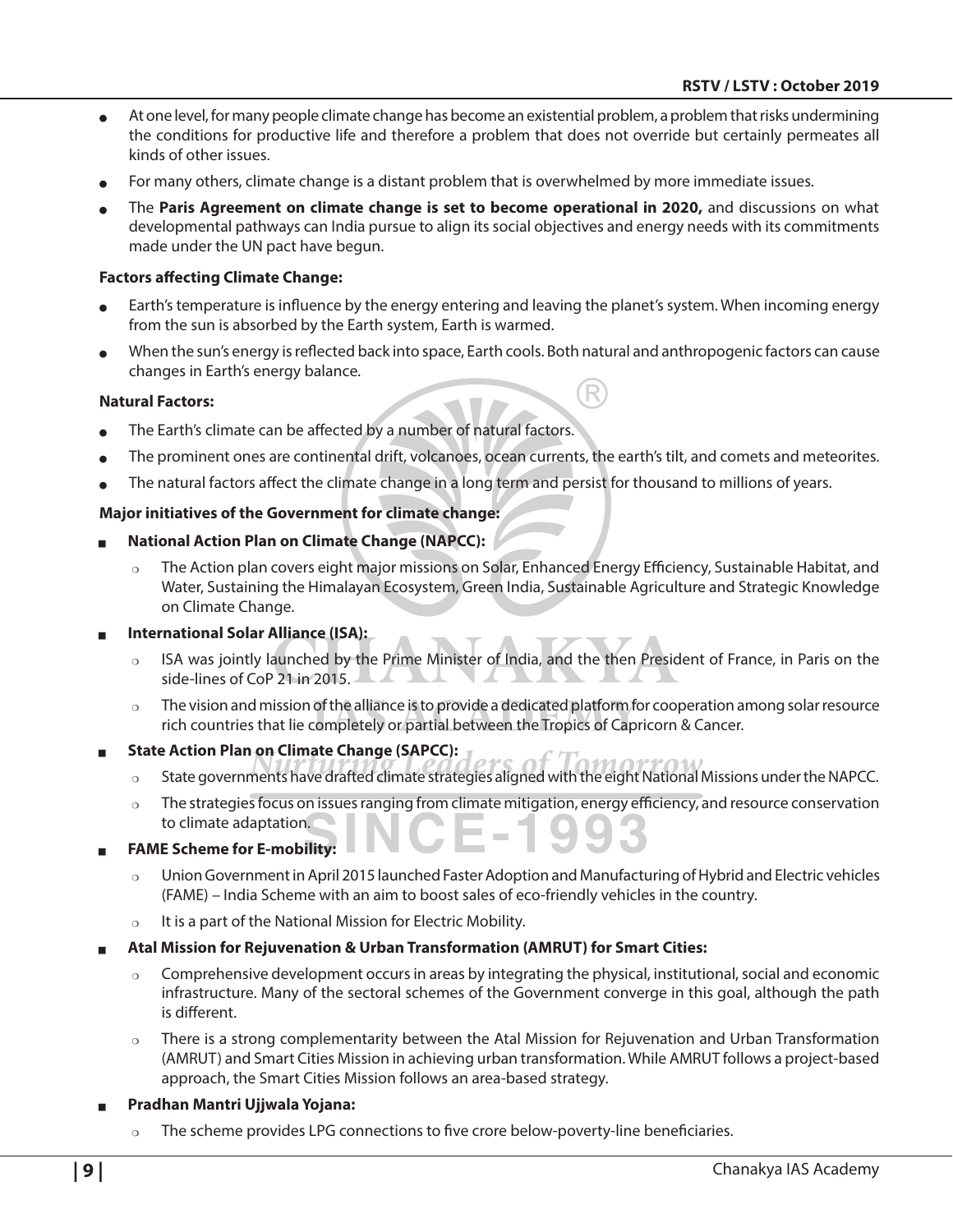The connections are given in the name of women beneficiaries to reduce their dependence on fossil fuels and conventional fuel like cow dung for cooking food, thus reducing air pollution.

#### <sup>Q</sup> **UJALA scheme:**

- $\circ$  The scheme was launched by the Prime Minister of India in January 2015 with a target of replacing 77 crore incandescent lamps with LED bulbs.
- The usage of LED bulbs will not only result in reducing electricity bills but also help in environment protection.

#### <sup>Q</sup> **Swachh Bharat Mission:**

- $\circ$  Swachh Bharat Abhiyan (Clean India Movement) is a campaign that was launched by Prime Minister of India on October 2, 2014.
- $\circ$  The campaign seeks to clean the streets, roads and infrastructure of the country's 4041 statutory cities and towns.

#### **Way Forward:**

- Improve the models by minimising the known biases in simulating observed regional climatic patterns, especially the Indian summer monsoon.
- Develop an ensemble of plausible scenarios in the regional context.
- Improve spatial resolution for regional/local manifestations of climate change impacts.
- <sup>O</sup> Develop sensitivity studies for regional/local manifestations of climate change impact.
- <sup>O</sup> Develop predictive models that focus on short term variations as well as longer-term change, to help guide policy making over time.

#### **Mains Question:**

Explain the impact of climate change worldwide, in particular in India and how governments the world over are struggling to minimize the impacts caused by climate change?

# **COSMOS New Dimensions**

#### **Introduction:**

- On 8th October, the Royal Swedish Academy of Sciences announced the 2019 Nobel Prize for Physics.
- Three scientists have been awarded the prize this year for their contribution to the understanding of the evolution of the universe.
- One half of the prize has been given to Canadian-American scientist James Peebles "for theoretical discoveries in physical cosmology".
- The other half has been given jointly to Swiss astronomers Michel Mayor and Didier Queloz "for their discovery of an exoplanet orbiting a solar-type star".
- The laureates will receive the award at an elegant ceremony in Stockholm on December 10, the anniversary of the death of prize founder Alfred Nobel.

#### **Cosmology:**

- Cosmology is a branch of astronomy that involves the origin and evolution of the universe, from the Big Bang to today and on into the future.
- According to NASA, the definition of cosmology is "the scientific study of the large scale properties of the universe as a whole."
- Cosmologists puzzle over exotic concepts like string theory, dark matter and dark energy and whether there is one universe or many (sometimes called the multiverse).
- While other aspects astronomy deals with individual objects and phenomena or collections of objects, cosmology spans the entire universe from birth to death, with a wealth of mysteries at every stage.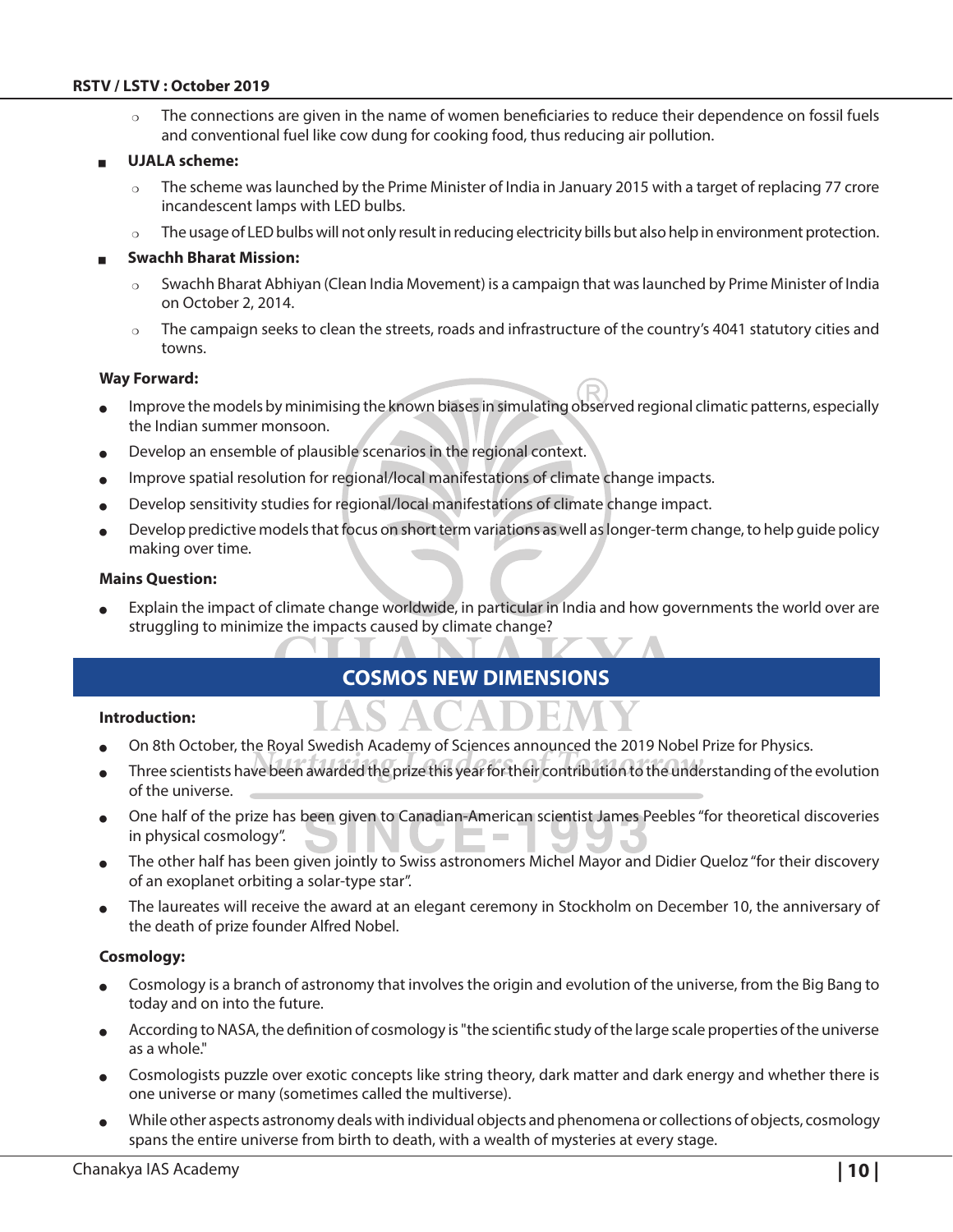#### **Cosmological Theories:**

#### <sup>Q</sup> **Big Bang Theory:**

- $\circ$  The Big Bang theory is the prevailing cosmological model for the birth of the universe.
- $\circ$  It states that at some moment all of space was contained in a single point of very high-density and hightemperature state from which the universe has been expanding in all directions ever since.
- $\circ$  Modern measurements place this moment at approximately 13.8 billion years ago. After the initial expansion (inflation), the universe cooled sufficiently to allow the formation of subatomic particles and later simple atoms.
- $\circ$  The majority of atoms produced by the Big Bang were hydrogen and helium along with trace amounts of lithium and beryllium.
- $\circ$  Giant clouds of these primordial elements (hydrogen and helium) later coalesced through gravity to form stars and galaxies.

#### **Steady State Theory:**

- <sup>O</sup> Universe is always expanding but maintaining a constant average density, with matter being continuously created to form new stars and galaxies at the same rate that old ones become unobservable as a consequence of their increasing distance and velocity of recession.
- A steady-state universe has no beginning or end in time, and from any point within it the view on the grand scale i.e., the average density and arrangement of galaxies is the same. Galaxies of all possible ages are intermingled.

#### **Space Telescopes:**

- <sup>Q</sup> **Hubble Telescope:** 
	- o The Hubble Space Telescope is a large telescope in space. NASA launched Hubble in 1990.
	- $\circ$  It was built by the United States space agency NASA, with contributions from the European Space Agency.
	- Hubble is the only telescope designed to be serviced in space by astronauts. Expanding the frontiers of the visible Universe, the Hubble Space Telescope looks deep into space with cameras that can see across the entire optical spectrum from infrared to ultraviolet.

#### <sup>Q</sup> **Kepler Telescope:**

- $\circ$  Launched in March 2009, the \$600 million Kepler mission searched the night sky for Earth-like planets using the "transit method" turing Leaders of Tomorrow
- $\circ$  The probe's camera measured changes in the brightness of 150,000 stars in one patch of sky to identify alien planets, including ones that could potentially be inhabited by humans.
- $\circ$  Since the launch of the observatory, astronomers have discovered thousands of extra solar planets, or exoplanets, through Kepler telescope alone.
- $\circ$  Most of them are planets that are ranging between the size of Earth and Neptune (which itself is four times the size of Earth).
- $\circ$  Most of these planets were discovered in a small region of the constellation Cygnus, at which Kepler was pointed for the first four years of its mission.
- $\circ$  As of March 2018, Kepler had found 2,342 confirmed planets; add potential planets and its find of exo-worlds stands at 4,587.
- $\circ$  Currently orbiting the sun 156 million km from the earth, the Kepler spacecraft will drift further from our planet when mission engineers turn off its radio transmitters.
- $\circ$  The telescope has now run out of the fuel needed for further operations.

#### **Conclusion:**

In October 1995, Michel Mayor and Didier Queloz announced the first discovery of a planet outside our solar system, an exoplanet, orbiting a solar-type star in our home galaxy, the Milky Way.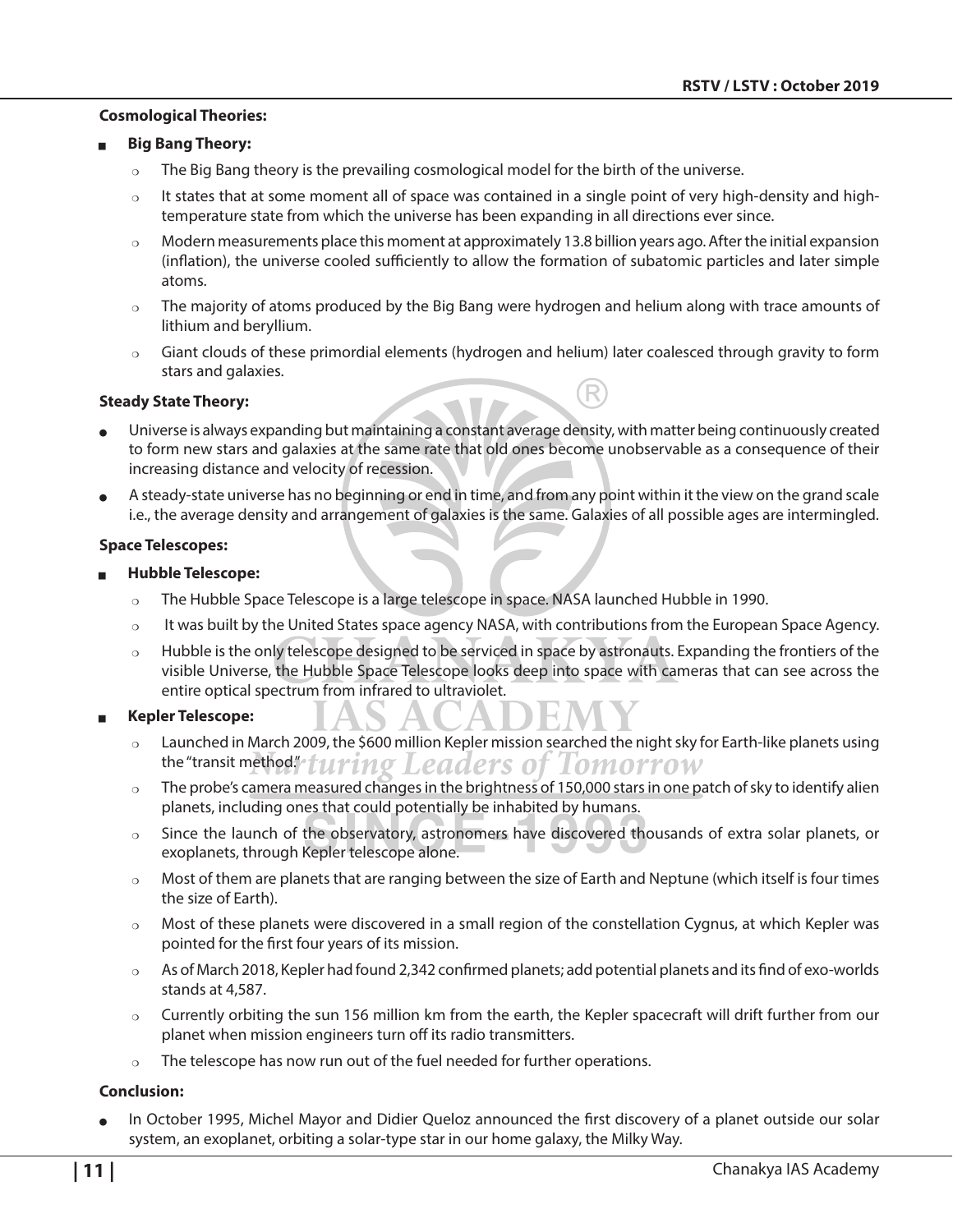- This year's Laureates have transformed our ideas about the cosmos.
- While James Peebles' theoretical discoveries contributed to our understanding of how the universe evolved after the Big Bang, Michel Mayor and Didier Queloz explored our cosmic neighborhoods on the hunt for unknown planets.
- Their discoveries have forever changed our conceptions of the world.

#### **Mains Question:**

1. According to "Big Bang Theory", our universe is expanding. What is its effect on Gravitation?

Also Explain Cosmological Theories.

# **Draft Social Security Code**

#### **Introduction:**

- <sup>O</sup> After years of deliberations, the **union government has finally circulated the draft social security code,** a key labour law proposal that seeks to amalgamate a clutch of existing laws and proposes several new initiatives including universal social security for unorganized sector workers and, insurance and health benefits for gig workers including the Ola and Uber drivers.
- Besides, it also proposes corporatization of existing organizations like EPFO and ESIC headed by people other than the labour minister.

#### **Objectives of the draft:**

- To amalgamate a clutch of existing laws and proposes several new initiatives including universal social security for unorganized sector workers and, insurance and health benefits for gig workers.
- To corporatize of existing organizations like EPFO and ESIC headed by people other than the labour minister.

#### **Key highlights of the draft:**

- <sup>Q</sup> **Insurance, PF, life cover for unorganized sector employees:** 
	- Central Government shall formulate and notify, from time to time, suitable welfare schemes for unorganized workers on matter relating to life and disability cover; health and maternity benefits; old age protection; and any other benefit as may be determined by the central government.
- Corporatization of EPFO and ESIC:  $Q$  Leaaers of **LOMOTTOW** 
	- $\circ$  The pension, insurance and retirement saving bodies including EPFO and ESIC will be body corporate. Labour minister, labour secretary, the central PF commissioner and Director General of ESIC may not be by default the head of such organizations.
- **Benefits for Gig workers:** 
	- $\circ$  "Central Government may formulate and notify, from time to time, suitable social security schemes for gig workers and platform workers" and such schemes would encompass issues like "life and disability cover", "health and maternity benefits", "old age protection" and "any other benefit as may be determined by the Central Government".
- **Maternity Benefit:** 
	- $\circ$  Subject to the other provisions of this Code, every woman shall be entitled to, and her employer shall be liable for, the payment of maternity benefit at the rate of the average daily wage for the period of her actual absence, that is to say, the period immediately preceding the day of her delivery, and any period immediately following that day.
- <sup>Q</sup> **The Code on Social Security, 2019:**
	- $\circ$  It will merge eight exiting labour laws including Employees' Compensation Act, 1923; Employees' State Insurance Act, 1948, Employees' Provident Funds and Miscellaneous Provisions Act, 1952; Maternity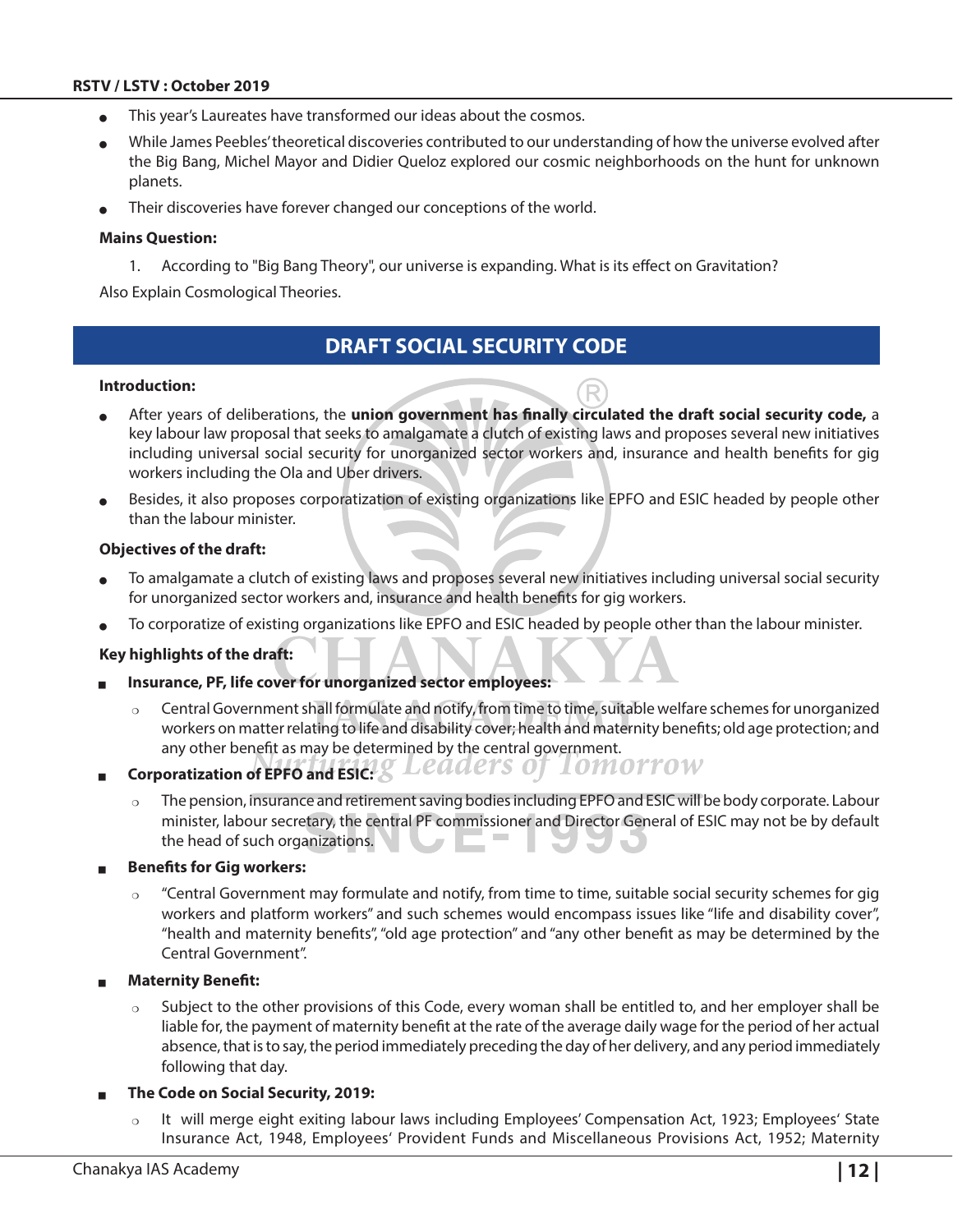Benefit Act, 1961; Payment of Gratuity Act, 1972; Cine Workers Welfare Fund Act, 1981; Building and Other Construction Workers Cess Act, 1996 and Unorganized Workers' Social Security Act, 2008.

#### **Criticisms related to it:**

- There is **no uniform definition of "social security",** nor is there a central fund. The corpus is proposed to be split into numerous small funds creating a multiplicity of authorities and confusion.
- It is not clear how the **proposed dismantling of the existing and functional structures,** such as the Employees' Provident Fund Organisation (EPFO) with its corpus of 10 lakh crore which will be handed over to a governmentappointed central board is a better alternative.
- Crucial categories such as "workers"; "wages"; "principal-agent" in a contractual situation; and "organisedunorganized" sectors have not been clearly defined.
- $\bullet$  This will continue to impede the extension of key social security benefits such as PF, gratuity, maternity benefits, and healthcare to all sections of workers.
- There is **no commitment on the government's part to contribute to the listed social security measures,** even as the Code is clear about employee and employer contributions.
- $\bullet$  The Bill welcomes aboard large sections of the workforce "gig workers" such as those working in taxi aggregate companies like Uber and Ola. But how exactly the **government proposes to facilitate their access to PF or medical care is not clear.**

#### **Conclusion:**

- <sup>O</sup> Social security should include worker retraining, not just unemployment allowance. It **should help/mandate the gig workers buy insurance and save for old age,** perhaps by automatically deducting a fraction of the payments received into their bank accounts into insurance/pension accounts, say, in the National Pension System.
- Social security should help elders deploy their skills to match the demand anywhere in the world.
- Comprehensive healthcare and a quality education system would plug into social security, improving work-life earnings and enhancing the earning capacity of the next generation.

#### **Mains Question:**

1. What is the significance of Draft Social Security Code? Explain.

```
Nurturino I
eaders of Tomorroy
```
# **DTH v/s OTT**

#### **Introduction:**

According to a recent report by the **Telecom Regulatory Authority of India (TRAI), the average active subscriber base of DTH services** has seen a sharp decline of 25 percent in this quarter coming down to 54.26 million in April to June quarter in comparison to 72.44 million in January to March this year.

#### **Reasons for fall in DTH subscribers:**

- This coincides with the new DTH tariff regime implemented from 1st April. The **decline in subscriber base highlights the challenges faced by DTH operators** during the transition to new tariff regime.
- <sup>O</sup> Meanwhile the rise of **OTT services also seems to have impacted the DTH subscription numbers.** With high competition in the segment, OTT service providers give consumers a combination of both attractive content and subscription package.
- However **regulation for OTT platforms continues to remain a contentious issue** with the Government mulling over its options.
- A recent survey suggests that almost 55% Indians prefer OTT over DTH services and almost 87% of Indians use mobile to watch videos these days.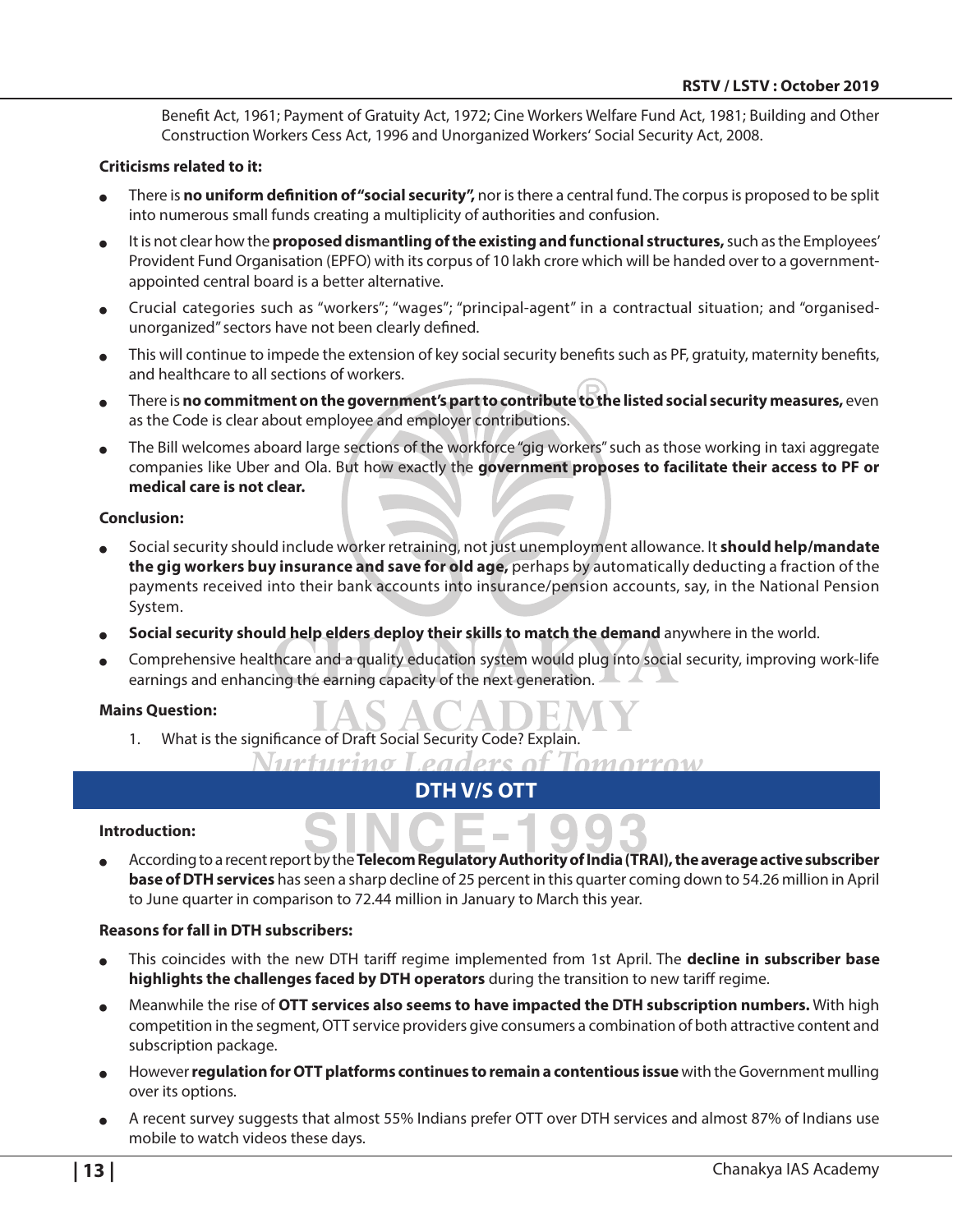#### **Demand of OTT more than DTH:**

- **55% Indians prefer DTH over OTT.** This due to the new regulation that TRAI bring in January 2019.
- Moreover, **convince and ease of viewing** that OTT platforms provides is much higher than DTH.
- 87% of Indians are viewing video on their mobiles as data service charges in recent years have been decreased.
- <sup>O</sup> Due to increase in cable bills, the DTH operators **witnessed an unprecedented 25 per cent fall in subscribers** in the April-June quarter of 2019.
- However, these numbers are not correct as TRAI has changed the method of computation of calculating decline in DTH subscribers. Hence, there is no such drastic reduction in DTH subscribers.
- <sup>O</sup> Also, it is a **tedious task for consumers to decide which channels they want to watch.** This could be one of the reasons for switching to OTT services.
- However, TRAI has launched a mobile application which helps consumers to choose channels easily and at the same time allow them to decrease their monthly bills.
- According to KPMG report, India will have more than 500 million subscribers to the OTT platform by 2023.

#### **The differences and similarities between DTH and OTT:**

| <b>DTH</b>                                          | ОТТ                                                                             |
|-----------------------------------------------------|---------------------------------------------------------------------------------|
| DTH is an acronym for 'Direct to Home' service.     | An 'Over the Top' media service is any                                          |
| It is a digital satellite service that provides     | online content provider that offers                                             |
| television viewing services directly to subscribers | streaming media as a standalone product.                                        |
| through satellite transmission anywhere in the      | The term is commonly applied to video-                                          |
| country.                                            | on-demand platforms, but also refers to                                         |
| The signals are digital by nature and are           | audio streaming, messaging services, or                                         |
| received directly from the satellite.               | internet-based voice calling solutions.                                         |
|                                                     | It needs access to the internet and smart<br>phones, tablets, laptop/computers. |

- <sup>O</sup> The **content** and the **context** of DTH and OTT are completely different. OTT platforms are very **personal** whereas DTH connections are **more social** in nature.
- <sup>O</sup> They **complement each other as well** like the OTT platforms suggest about the material available on DTH **by advertisements.**

#### **Regulation of OTT Services:**

- The major challenge that OTT services are facing for OTT regulations is to find a way to **separate out the OTT services from larger internet.**
- <sup>O</sup> Moreover, the mobile phone license services in India are heavily regulated. In fact, the **issue is not the regulation of OTT but regulation of telephone service.**
- In more developed countries such as in Europe, there is not much tension between regulation of OTT and provincial sale tax (PST) services as found in India.
- However, OTT providers are governed by the **Section 79 of Information and Technology Act, 2000** exempts intermediaries (OTT service providers) from liability in certain instances.
- It states that intermediaries will not be liable for any third party information, data or communication link made available by them.

#### **Conclusion:**

- There is lot of churning in DTH and OTT services in India. As far as the regulation is concerned, there is more lot needs to be streamlined for OTT platforms.
- Ultimately, the consumers will decide who is the winner among OTT and DTH.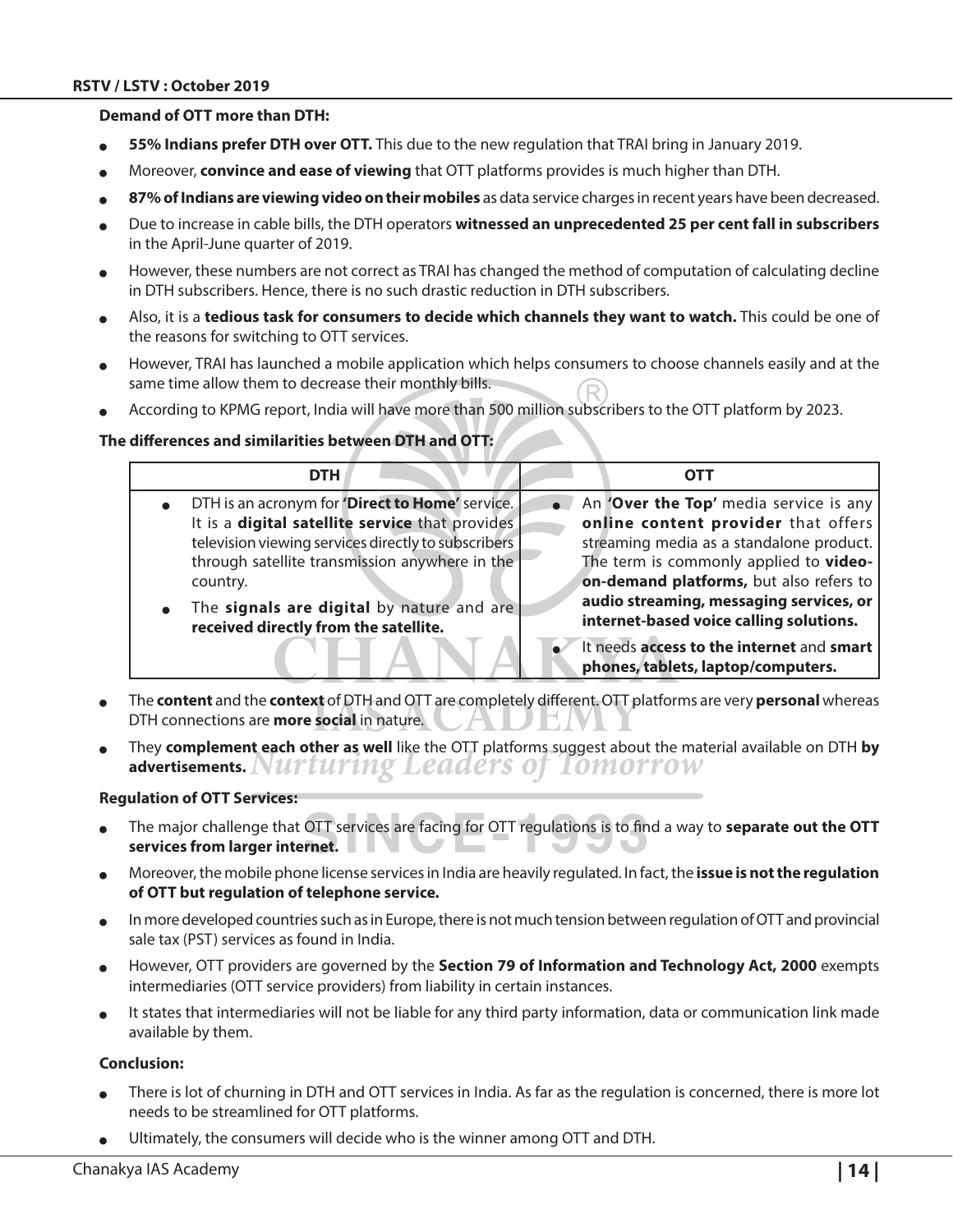#### **Mains Question:**

1. What are the reasons for fall in DTH Subscribers and Why there is demand of OTT more than DTH? Explain.

# **ELIMINATING SINGLE USE PLASTICS**

#### **Introduction:**

- Government of India has laid great emphasis on eradicating single use plastic which has become one of the biggest sources of pollution.
- <sup>O</sup> During Independence Day Speech this year Prime Minister had urged the people to take a **pledge on Mahatma Gandhi's 150th Anniversary on 2nd October to make the country free of single use plastic.**

#### **Plastic:**

- Plastic is a polymer that was considered as one of the biggest breakthroughs made by man.
- <sup>O</sup> It gained with it many **advantages**
	- $\circ$  Easy availability.
	- $\circ$  Low cost.
	- $\circ$  Minimal weight.
	- $\circ$  Could be moulded into any shape.
	- $\circ$  Didn't break easily and didn't degrade easily.
- But, the **advantage of not breaking and degrading easily** has become one of the biggest cause of concern today.
- <sup>O</sup> There is no way to dispose it off. It may take **thousands of years in degrading** even if it is burnt. It is thus, **very dangerous for the ecology.**

In 1950, global plastic production  $= 1.5$  million Tonnes.

- <sup>O</sup> **In 2016, global plastic production = 335 million Tonnes.**
- Plastic flows into the sea in the form of:
	- $\circ$  Fragments as common micro plastics.
	- $\circ$  Plastic thread from synthetic fibres. Leaders of Tomorrow
	- $\circ$  Food items in the form of foam.
	- $\circ$  Micro beads from soaps, cosmetics. E-1993
	- $\circ$  Building and construction activities.
	- $\circ$  Fishing and coastal tourism, etc.
- Plastics are present in huge quantities in the Pacific, Atlantic and Indian Ocean.
- Plastics in the form of polythene and polypropylene are present.
- <sup>O</sup> Their consumption then **kills the marine animals and human beings also acquire various diseases** on their consumption of sea food.

#### **Single Use Plastics:**

- There is **no comprehensive definition** for single-use plastic, crucial for any ban to be successful.
- The problems caused by them were recognized in 2007.
- It has been found everywhere i.e. right from depth of the oceans to the peaks of Himalayas.
- Single used plastics are used once and thrown away.
- They accumulate in the water bodies and choke the drains which lead to floods.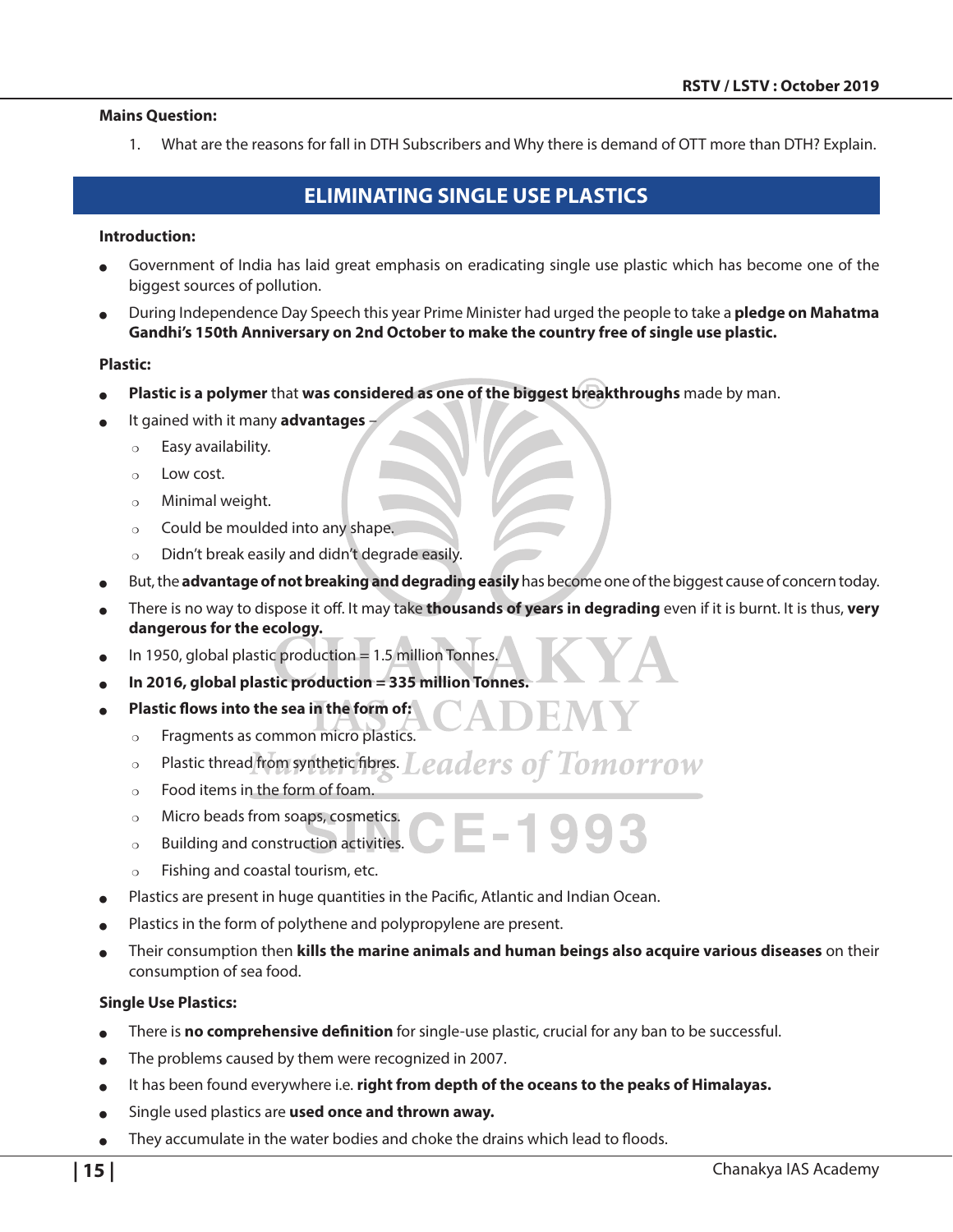#### **Environmental impacts:**

<sup>O</sup> Some studies suggest that **plastic bags and Styrofoam containers can take up to thousands of years to decompose,** contaminating soil and water, and posing significant ingestion, choking and entanglement hazards to wildlife on land and in the ocean.

#### **Health and social impacts:**

- <sup>O</sup> Several studies have shown that **the toxins in Styrofoam containers can transfer to food and drinks, and this risk seems to be accentuated when people reheat the food while** still in the container.
- <sup>O</sup> Styrofoam items contain toxic chemicals such as styrene and benzene. Both are considered carcinogenic and can lead to additional health complications, including **adverse effects on the nervous, respiratory and reproductive systems, and possibly on the kidneys and liver.**
- In low-income regions, domestic waste including **plastics is often burnt for heating and/or cooking purposes, exposing largely women and children to prolonged toxic emissions.**
- Research has shown that in developed as well as in developing countries, littering of plastic bags and Styrofoam containers can lead to perceived 'welfare losses'.

#### **Economic impacts:**

- Asia-Pacific Economic Cooperation (APEC) estimated a \$1.3 billion economic impact of marine plastics to the tourism, fishing and shipping industries in that region alone.
- <sup>O</sup> **Styrofoam usually can't be recycled locally** but must instead be transported to a centralized plant.
- In addition, 95% of Styrofoam is air, making it not cost-effective to store or ship for recycling purposes.
- Because of the porosity of foamed plastic products, cleaning such products, which are often contaminated with food or drinks, is difficult and energy-intensive, further increasing the cost of recycling.

#### **Way Forward:**

- **Target the most problematic single-use plastics** by conducting a baseline assessment to identify the most problematic single use plastics, as well as the current causes, extent and impacts of their mismanagement.
- **Identify and engage key stakeholder groups** retailers, consumers, industry representatives, local government, manufacturers, civil society, environmental groups, and tourism associations to ensure broad buy-in. Evidencebased studies are also necessary to defeat opposition from the plastics industry.
- Promote alternatives before the ban or levy comes into force, assess the availability of alternatives. Ensure that the preconditions for their uptake in the market are in place.
- **Enforce the measure chosen effectively,** by making sure that there is clear allocation of roles and responsibilities.
- **Monitor and adjust the chosen measure** if necessary and update the public on progress.

#### **Mains Question:**

1. Assess the potential social, economic and environmental impacts of the Plastic. How will the poor be affected? What impact will the preferred course of action have on different sectors and industries? Explain.

# **Empowering Rural Women**

#### **Introduction:**

- Rural women are key agents for achieving the transformational economic, environmental and social **changes required for sustainable development.**
- But limited access to credit, health care and education are among the many challenges they face, which are further aggravated by the global food and economic crises and climate change.
- Empowering them is a key not only to the **well-being of individuals, families and rural communities, but also to overall economic productivity,** given women's large presence in the agricultural workforce worldwide.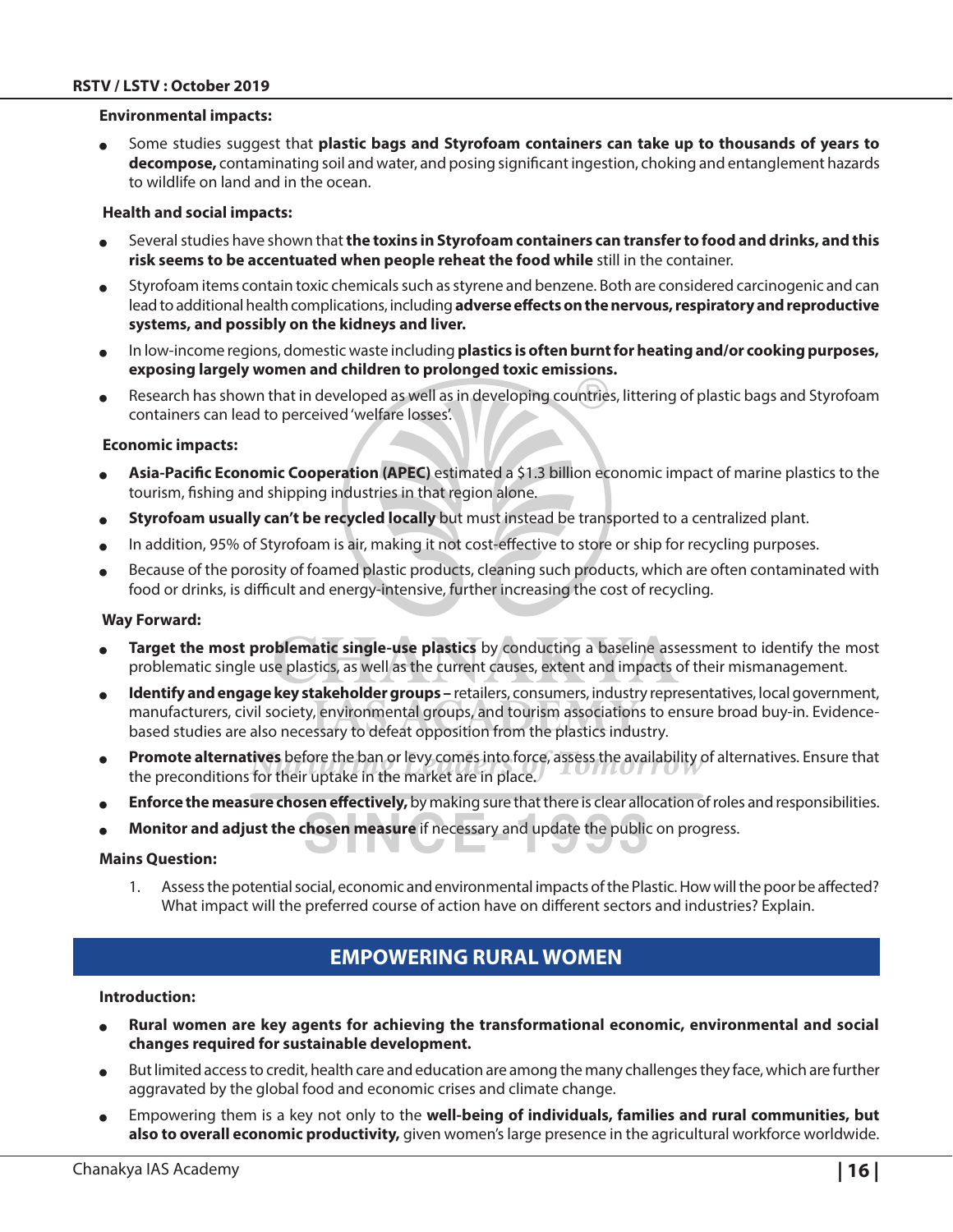#### **Role of UN in empowering Women:**

- <sup>O</sup> UN Women supports the leadership and participation of rural women in shaping laws, strategies, policies and programmes on all issues that affect their lives, **including improved food and nutrition security, and better rural livelihoods.**
- Training equips them with skills to pursue new livelihoods and adapt technology to their needs.
- In **India,** with support from UN Women's Fund for Gender Equality, the Dalit Women's Livelihoods Accountability Initiative has helped women marginalized by the caste system engage in the Mahatma Gandhi National Rural Employment Guarantee scheme.
- Between 2009 and 2011, in eight districts, their participation grew from 2,800 to more than 14,000. Many Dalit women now have bank accounts in their names and are unionized to defend their rights.

#### **Need of Women Empowerment:**

- India is a land of customs, tradition and practices which have been developed through centuries to centuries.
- These customs, tradition and practices become the consciousness of our society. We worship female Goddesses, give importance and respect to our mothers, daughters, sisters, wives, friends, etc.
- But at the same time, we can't ignore the patriarchal system of our society and male superiority. In fact, principles of gender equality are enshrined in our Constitution.
- <sup>O</sup> **The Constitution of India not only grants equality to women but also empowers the State to adopt measures of positive discrimination in favour of women.**

| <b>Women Empowerment</b><br><b>Programmes</b>                                                                                                                                                 | <b>Year of</b><br>Commencement                                                    | <b>Objectives</b>                                                                                                                                                                                                                                                                                                                                |
|-----------------------------------------------------------------------------------------------------------------------------------------------------------------------------------------------|-----------------------------------------------------------------------------------|--------------------------------------------------------------------------------------------------------------------------------------------------------------------------------------------------------------------------------------------------------------------------------------------------------------------------------------------------|
| Beti Bachao Beti Padhao<br>Scheme                                                                                                                                                             | 22 January, 2015                                                                  | To provide education to girls' and their welfare.<br>To prevent the violation in the interest of girls. To<br>celebrate the birth of a girl child.                                                                                                                                                                                               |
| One Stop Centre Scheme                                                                                                                                                                        | 1st April, 2015<br>IAS ACA<br><b>Nurturing Leaders</b>                            | 1. It is a Centrally Sponsored Scheme. Its aim is to set<br>up One Stop Centres (OSC) which is to be funded<br>from the Nirbhaya Fund.<br>2. To provide support and assistance to women<br>affected by violence at private or at any public place,<br>irrespective of caste, class, religion, region, sexual<br>orientation or marital status.   |
| Women Helpline Scheme                                                                                                                                                                         | 1st April, 2015                                                                   | To provide 24 hour emergency and non-emergency<br>response to women affected by violence including<br>sexual offences and harassment both in public<br>and private sphere, including e family, community,<br>workplace, etc.                                                                                                                     |
| UJJAWALA : A Comprehensive<br>Scheme for Prevention<br>of trafficking and Rescue,<br>Rehabilitation and Re-<br>integration of Victims of<br>Trafficking and Commercial<br>Sexual Exploitation | December 2007                                                                     | For the prevention of trafficking and providing<br>support for rescue, rehabilitation, reintegration and<br>repatriation of women and child victims of trafficking<br>for commercial sexual exploitation in India. The<br>Scheme is being implemented mainly through NGOs<br>to provide direct aid and benefit to the victims of<br>trafficking. |
| Working Women Hostel                                                                                                                                                                          | Introduced in 1972-73<br>and after amendment<br>re-launched on 6th<br>April, 2017 | To promote availability of safe and conveniently<br>located accommodation for working women, with<br>day care facility for their children, wherever possible,<br>in urban, semi urban, or even rural areas where<br>employment opportunities for women exist.                                                                                    |

#### **List of Women Empowerment Programmes/Schemes in India:**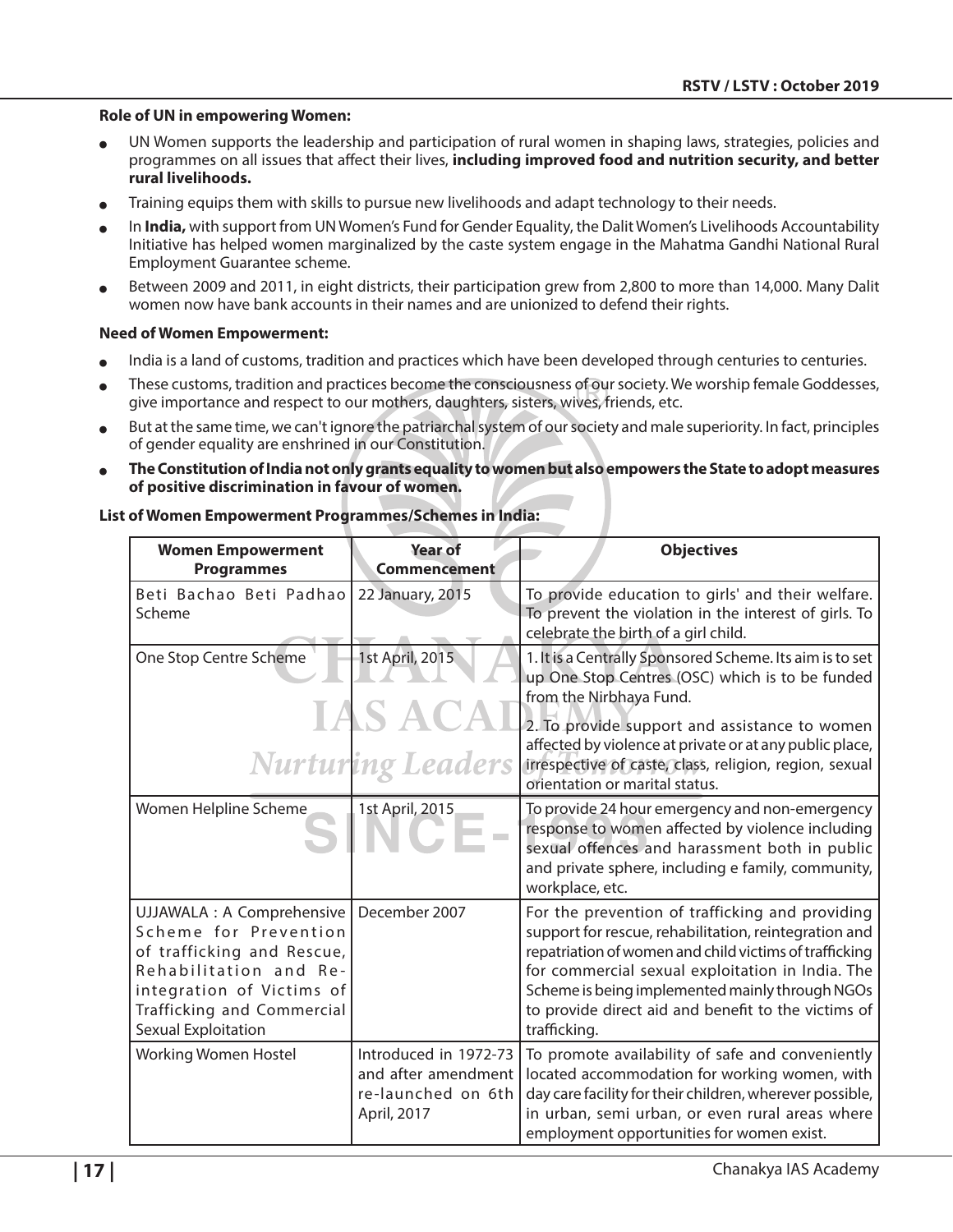| Rajiv Gandhi National Creche<br>Scheme for the Children of<br><b>Working Mothers</b>         | The programme<br>was recast by the<br>Government of India                                                                                    | 1. To provide day-care facilities for children (6 months<br>to 6 years) of working mothers in the community.                                                                                                                                                                                                                                                                                                                                                                                                                                                                                       |
|----------------------------------------------------------------------------------------------|----------------------------------------------------------------------------------------------------------------------------------------------|----------------------------------------------------------------------------------------------------------------------------------------------------------------------------------------------------------------------------------------------------------------------------------------------------------------------------------------------------------------------------------------------------------------------------------------------------------------------------------------------------------------------------------------------------------------------------------------------------|
|                                                                                              | in 2006                                                                                                                                      | 2. To improve nutrition and health status of children.                                                                                                                                                                                                                                                                                                                                                                                                                                                                                                                                             |
|                                                                                              |                                                                                                                                              | 3. To promote physical, cognitive, social and<br>emotional development of children.                                                                                                                                                                                                                                                                                                                                                                                                                                                                                                                |
|                                                                                              |                                                                                                                                              | 4. To educate and empower parents / caregivers for<br>better childcare.                                                                                                                                                                                                                                                                                                                                                                                                                                                                                                                            |
| SWADHAR Scheme (A Scheme<br>for Women in Difficult<br>Circumstances)                         | 2002                                                                                                                                         | For providing holistic and integrated services to<br>women in difficult circumstances and without<br>any family, social and economic support, such<br>as destitute widows deserted by their family in<br>religious places like Vrindhaban and Kashi, women<br>prisoners released from jails; women survivors of<br>natural disasters who have been rendered homeless,<br>trafficked women/girls rescued or runaway from<br>brothels, women victims of terrorist violence without<br>any means for survival, mentally challenged women<br>and women with HIV/AIDS deserted by their family,<br>etc. |
| Support to Training and<br>Employment Programme for<br>Women (STEP)                          | The Ministry has been<br>administering STEP<br>Scheme since 1986-<br>87 as a 'Central Sector<br>Scheme'. It was revised<br>in December, 2014 | To provide skills that give employability to women, to<br>provide competencies and skill that enable women<br>to become self-employed/entrepreneurs.                                                                                                                                                                                                                                                                                                                                                                                                                                               |
| Nari Shakti Puraskar                                                                         | 1999                                                                                                                                         | To recognise women who have exceeded<br>expectations to challenge the status quo and make<br>a lasting contribution to women's empowerment.                                                                                                                                                                                                                                                                                                                                                                                                                                                        |
| Women Empowerment and<br>Livelihood Programme in Mid-<br>Gangetic Plains- 'Priyadarshini'    | <b>Pilot Project</b>                                                                                                                         | It focuses on Women empowerment and Livelihood<br>in Mid-Gangetic Plains. It also empower to address<br>their political, legal, health problems.                                                                                                                                                                                                                                                                                                                                                                                                                                                   |
| Mahila E-Haat                                                                                | 7th March, 2016                                                                                                                              | It will help women to make financial and economic<br>choices which will enable them to be a part of 'Make<br>in India' and 'Stand Up India' initiatives.                                                                                                                                                                                                                                                                                                                                                                                                                                           |
| Rashtriya Mahila Kosh (RMK)<br>is also known as the National<br>Credit Fund for Women (NCFW) | 1993                                                                                                                                         | It caters to the credit needs of the poor and asset-less<br>women in the informal sector.                                                                                                                                                                                                                                                                                                                                                                                                                                                                                                          |
| Central Social Welfare Board<br>(CSWB)                                                       | 1953                                                                                                                                         | To promote social welfare activities and implementing<br>welfare programmes for women and children<br>through voluntary organisations.                                                                                                                                                                                                                                                                                                                                                                                                                                                             |
| Development of Women and<br>Children in Rural Areas (DWCRA)                                  | 1982-83                                                                                                                                      | To improve the socio-economic status of the poor<br>women in                                                                                                                                                                                                                                                                                                                                                                                                                                                                                                                                       |
|                                                                                              |                                                                                                                                              | the rural areas through creation of groups of women<br>for income-generating activities on a self-sustaining<br>basis.                                                                                                                                                                                                                                                                                                                                                                                                                                                                             |

#### **Challenges and Way Forward:**

**Poor literacy rate:** Low level of education among rural women can be considered as the single most important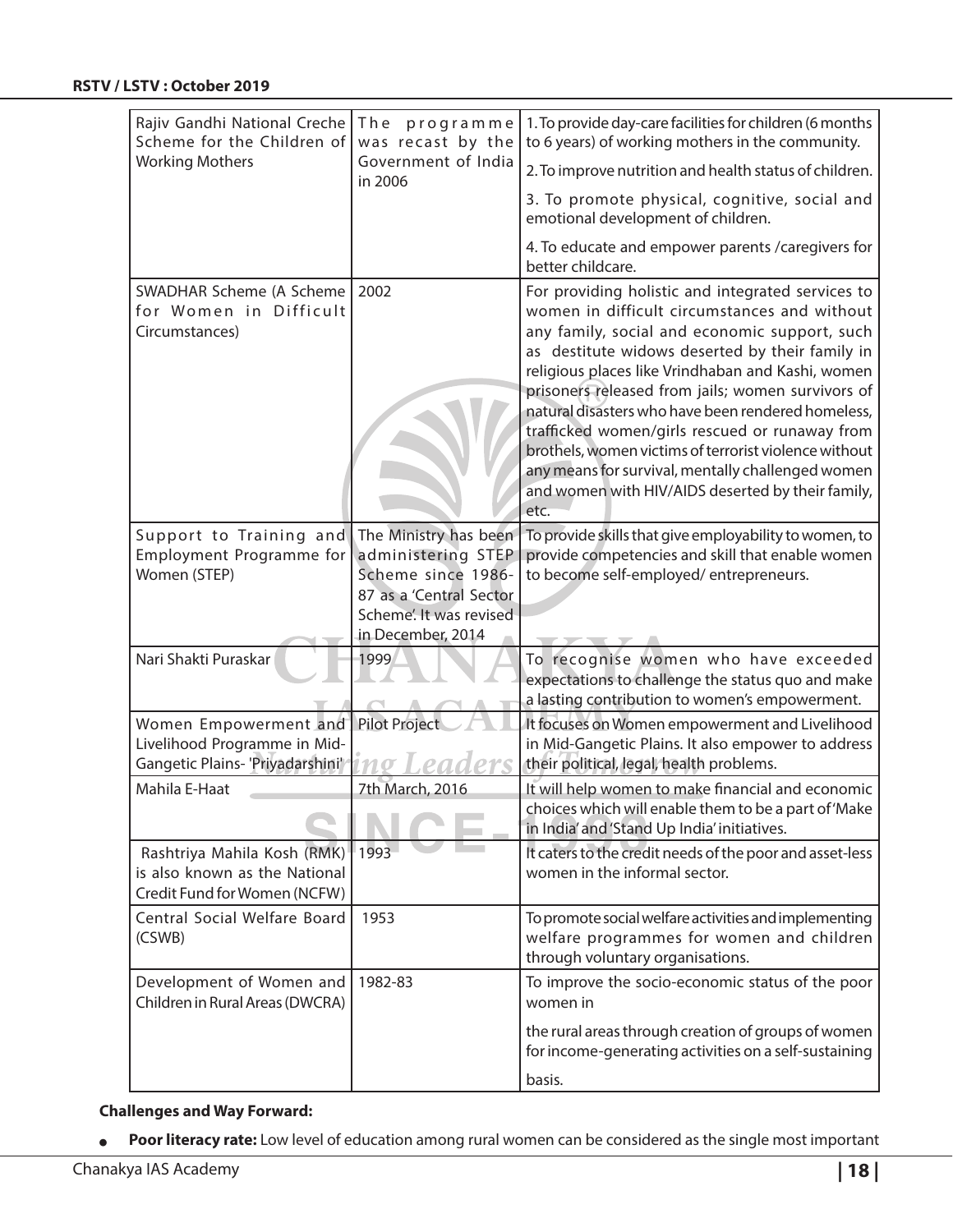cause of their dismal participation in developmental activities. Because of their illiteracy, they are not considered in decision making process, neither at family nor at village level.

- The following chart can help in understanding the actual level of illiteracy persist among women.
- Government comes up with a number of programs in order to improve the educational level of girl child. The most widespread and effective is- **Beti Bachao Beti Padhao Abhiyan**. This comprehensive campaign tries to impact the mindset of society towards the girl's education.
- <sup>O</sup> Ministry of Women and Child Development has already come up with **Mahila Shakti Kendras (MSK) that focuses over the digital literacy at gram Panchayat level.**
- <sup>O</sup> **Deendayal Upadhyay Antyodaya Yojana-** Ajeevika is one such program of government of India that tries to tackle the low skill issue among the rural women. The two components under Ajeevika are worth noticing-
	- a. **Deendayal Upadhyay Grameen Kaushal Yojana.**
	- b. **Mahila Kisan Sashaktikaran Yojana.**
- Poor accessibility and support- Lack of credit access, extension services and inheritance rights over the land are some of the important reasons why women have no other opportunities but to be an agricultural labor, who works for mere subsistence. In agriculture itself, there exist poor linkages between farm and non-farm activities. Women, therefore, are rarely involved in any linkages associated with agriculture.
- <sup>O</sup> Government is promoting the formation of **women Self- help group (SHG) under the National Rural Livelihood Program (NRLM).** These self-help groups are provided with formal credit facilities. Besides, MoWCD also form Rashtriya Mahila Kosh. The fund provides micro-credit facilities to the women in informal sectors of the economy. These loans are hassle free and are being given without any collateral.
- Government is also promoting a **digital marketing portal-Mahila e-Haat.** This portal is launched for women entrepreneurs. The intention is to provide more market accessibility to women entrepreneurs for their products.
- Lack of adequate convergence of scheme-There exists a large number of schemes, distributed among various ministries, for the empowerment of rural women. With this lack of convergence, the wholehearted efforts for the development would not take place and the aims remain scattered. In addition, it also impedes the optimum utilization of resources.
- **Scheme of Mission for Protection and empowerment for women** is a step in converging the entire women centric scheme, so that better implementation can be done. Convergent support is being proposed for equal access to healthcare, quality education, career and vocational guidance, social security and digital literacy at gram Panchayat level.
- More vulnerability towards climate change- Rural women are affected differently and severely by climate change. Pradhan Mantri Ujjawala Yojana is a good step of the government in this regard. Under the scheme, rural women are provided with free LPG connection in their kitchen. That will make their kitchen smokeless and improve their health condition.  $\sim$

#### **Conclusion:**

- The empowerment of women is a continuous process. India has historical background of gender discrimination. The Government also understands that there is a need of multidimensional war against the gender inequality that persists in rural Indian society.
- However, making policy documentation and program framework is only the first step and the easiest task. The real efforts lie in its implementation. The holistic empowerment of rural women possible when all the women related schemes converge through a single channel.
- It should be understood that there exists diversity even among rural women as well. The problems faced by women belongs to SC/ST group are different from what the upper-class women face. Therefore, one size fits all approach cannot be the solution.

#### **Mains Question:**

1. Among all form of empowerments, economic empowerment is the most important one. Both the social and political empowerment of a section depends upon its level of economic empowerment. Discuss it in the backdrop of women empowerment.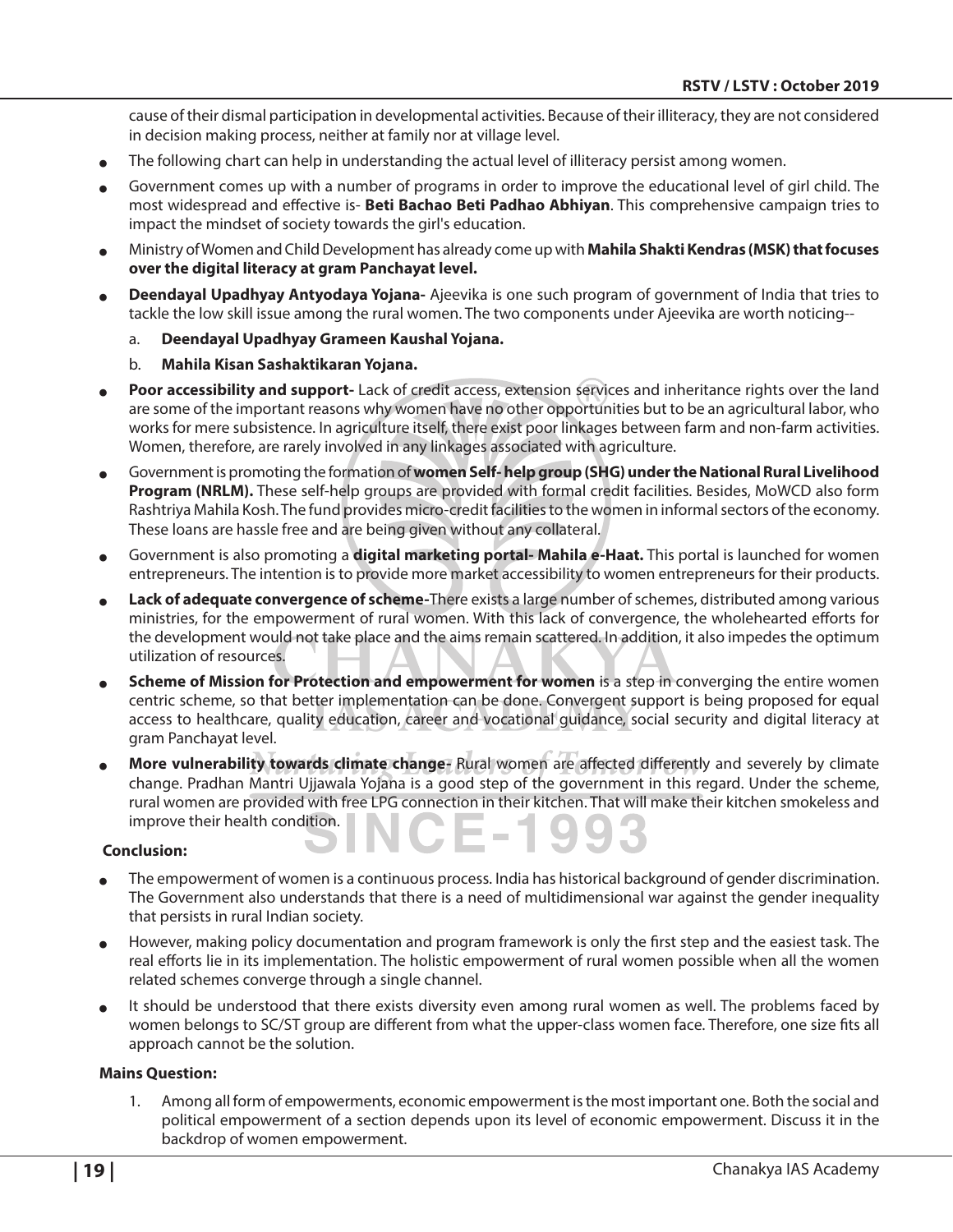# **FATF Setback for Pakistan**

#### **Introduction:**

- Financial Action Task Force (FATF), the international money laundering watchdog warned Pakistan that it did not taken sufficient measures to fully implement a UNSC resolution against 26/11 mastermind Hafiz Saeed and other terrorists associated with terrorist groups such as Lashkar-e-Taiba and Jamaat-ud-Dawa.
- After closely scrutinising Pakistan's progress record on curbing money flows to terrorists and terrorist organisations, **FATF said that Pakistan must "identify, assess and understand its money laundering, terror financing risks,**  including transnational risks and risks associated with terrorist groups" operating from its soil.

#### **Financial Action Task Force (FATF):**

- The Financial Action Task Force (FATF) is an inter-governmental body established in 1989 on the initiative of the G7.
- It is a "policy-making body" which works to generate the necessary political will to bring about national legislative and regulatory reforms in various areas. The FATF Secretariat is housed at the OECD headquarters in Paris.

#### **Objectives:**

The objectives of the FATF are to **set standards and promote effective implementation of legal, regulatory and operational measures** for combating money laundering, terrorist financing and other related threats to the integrity of the international financial system.

#### **Functions:**

- The FATF monitors the progress of its members in implementing necessary measures, reviews money laundering and terrorist financing techniques and counter-measures and promotes the adoption and implementation of appropriate measures globally.
- In collaboration with other international stakeholders, the FATF works to identify national-level vulnerabilities with the aim of protecting the international financial system from misuse.

#### **Blacklist and Grey list:**

- FATF maintains **two different lists of countries:**
- Those that have deficiencies in their AML/CTF regimes, but they commit to an action plan to address these loopholes, and those that do not end up doing enough. This is commonly known as grey list.
- <sup>O</sup> Once a country is blacklisted, FATF calls on other countries to apply enhanced due diligence and counter measures, increasing the cost of doing business with the country and in some cases severing it altogether.
- As of now there are only two countries in the blacklist: Iran and North Korea, and seven on the grey list, including Pakistan, Sri Lanka, Syria and Yemen.

#### **Implications of the FATF's move:**

- $\bullet$  The Financial Action Task Force (FATF) is likely to take strong action on Pakistan given its inadequate performance on terror financing and has managed to pass in only 6 of the 27 items.
- They said the country may be put in the **'Dark Grey' list.**
- Sources added that Islamabad will be isolated by all members of the FATF for failing to take enough measures.
- The country was placed on the Grey List by the watchdog in June 2018 and was given 15 months to complete the implementation of a 27-point action plan, failing which it be placed in the Black List.
- <sup>O</sup> According to the FATF, rules, there is **one essential stage between ''Grey'' and ''Black'' lists, referred to as ''Dark Grey''.** This is the issuance of a strong warning so that the concerned country gets one last chance to improve
- "Dark Grey" was the term used for warning up to 3rd Phase. Now it's just called warning -- that is the 4th phase.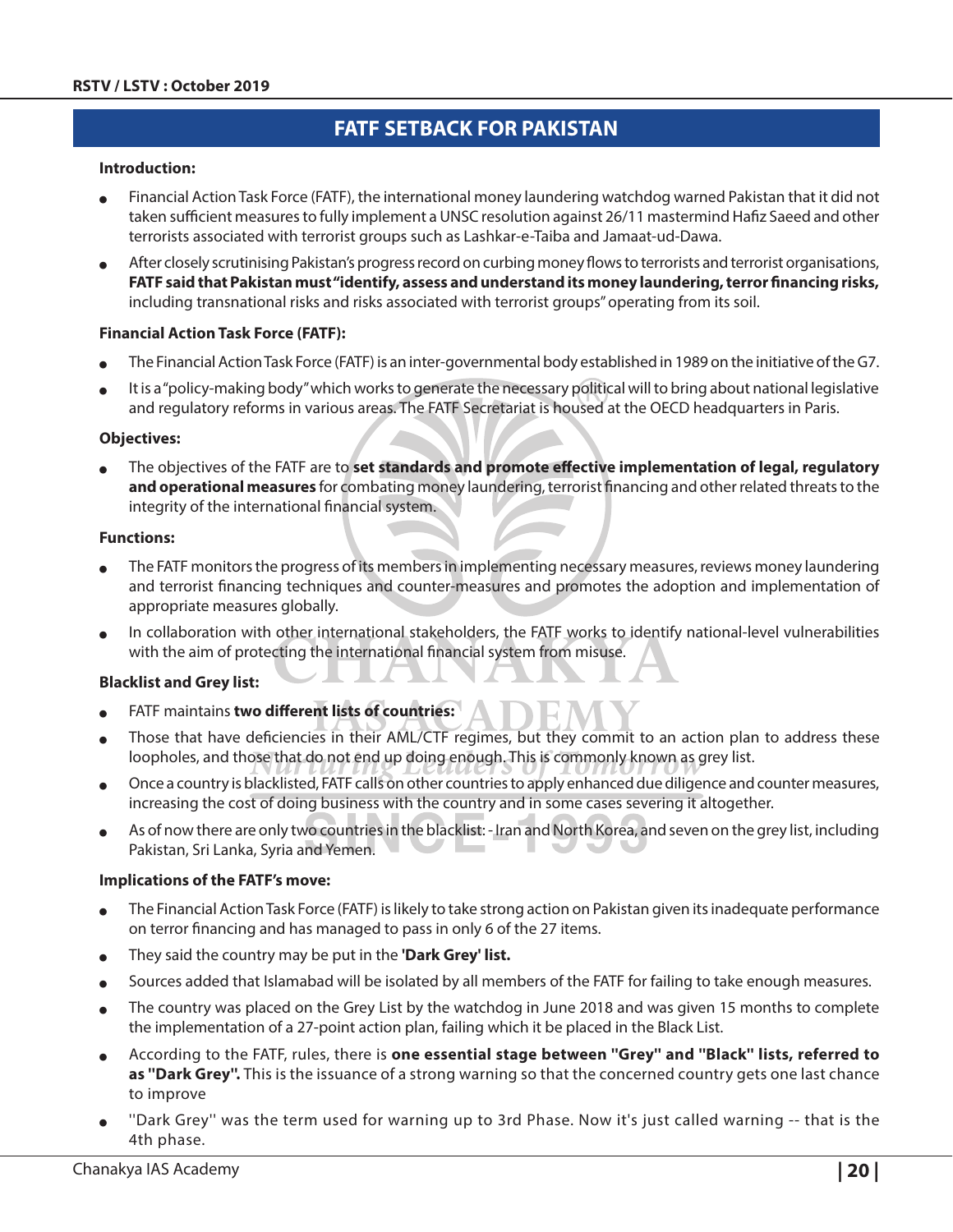#### **27 Point Action Plan:**

- It has been **created in consensus with Asia Pacific Group.**
- Pakistan has told the FATF that it will implement its action plan to accomplish these objectives of properly identifying, assessing and supervising the removal of terrorism financing risks on a risk-sensitive basis.
- It will improve inter-agency coordination between provincial and federal authorities to combat terror financing risks.
- It will demonstrate that Law-Enforcement Agencies (LEAs) are identifying and investigating the widest range of terrorism financing activity.
- As per the plan approved by the FATF, nine targets have to be met in January 2018, about 13 by May 2019 and the remaining in September 2019.

#### **Way Forward:**

- Pakistan should democratize its politics and military rule should be restricted.
- There is a rise of civil and political administration resilience against Military rule and its imposition. This has to be sustained as there is lot of support from civil society.
- With time being imposed on Pakistan to make changes, Pakistan has to stick to its commitments as there will be direct monitoring and intense scrutiny by the International organisations.

#### **Mains Question:**

1. What is the mandate and objectives of Financial Action Task Force? Discuss its importance for India – Pakistan relations.

## **HACKATHON**

#### **Introduction:**

- Innovation and incubation are the new approach to the task of nation building and helping to find practical and out-of the box solutions to everyday problems in various fields are events that have come to be popular as hackathons.
- Hackathons are attempts to find homegrown solutions to problems. The second edition of the Singapore-India Hackathon that started at IIT-Madras came to an end. This first joint international hackathon between India and any other country is an initiative of Prime Minister of India.
- Addressing the event Prime Minister said through events like the hackathons, the aim is to create an ecosystem for innovation in India.
- Reiterating that India was poised to become a 5 trillion dollar economy, the PM stated that innovation and startups will play a crucial role in achieving the milestone.

#### **HACKATHON:**

- <sup>O</sup> **A hackathon** (also known as a hack day, hackfest or codefest) is a **design sprint-like event in which computer programmers and others involved in software development, including graphic designers, interface designers, project managers, and others,** often including domain experts, collaborate intensively on software projects.
- <sup>O</sup> The **goal of a hackathon is to create usable software or hardware with the goal of creating a functioning product** by the end of the event. Hackathons tend to have a specific focus, which can include the programming language used, the operating system, an application, an API, or the subject and the demographic group of the programmers.
- In other cases, there is no restriction on the type of software being created.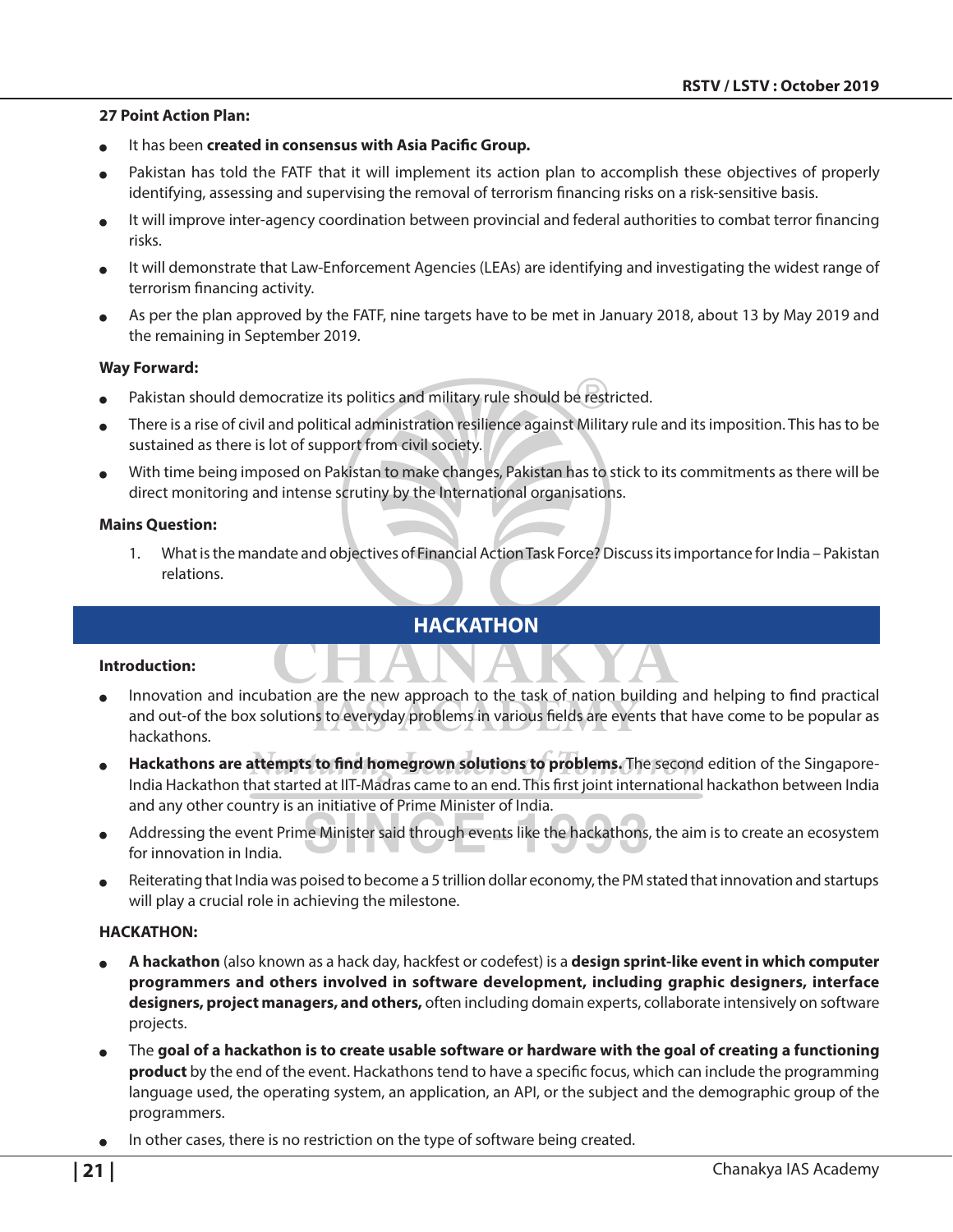#### **Different types of Hackathon:**

#### **Offline Hackathons:**

- Usually lasts for 24 hours.
- Aim to solve problem statements for specific themes.

#### **Online Hackathons**

- Companies engage participants across different geographies and time zones.
- Purpose is to solve problem, drive innovation.

#### **Internal Hackathons**

- Also known as a corporate hackathon.
- Conducted by an organisation for its employees.
- Helps to crowd source ideas, collaboration and engagement.

#### **External Hackathons**

- Company engages people within organisation.
- Influenced by goals.
- Enables companies to harvest ideas across the globe.

#### **Application based Hackathons**

Based on specific platforms for development.

#### **Language Hackathons**

- Based on specific programming language.
- Conducted to improve features for specific application programming interface.

#### **Cause based Hackathons**

- Also known as social hackathons.
- Addresses prominent issues like healthcare, education, public services.
- Aim to empower people." Luring Leaders of Tomorrow
- Addresses specific social problems.

#### **Demographic hackathons:**

- Engages specific demographic groups.
- Often conducted alongside interactive workshops.
- Build awareness; promote a collaborative culture that nurtures innovation.

#### **Singapore – India Hackathon:**

The Singapore India Hackathon, an initiative of Prime Minister of India, which is the first of its kind joint international hackathon between India and any other country in IIT Madras.

E-1993

<sup>O</sup> 20 teams are taking part in the 36-hour long hackathon. **Each team will have three students from both countries**  for exchange of culture and ideas.

#### **Singapore-India hackathon focused on 3 areas:**

- Good health and well-being.
- Quality education.
- Affordable and clean energy.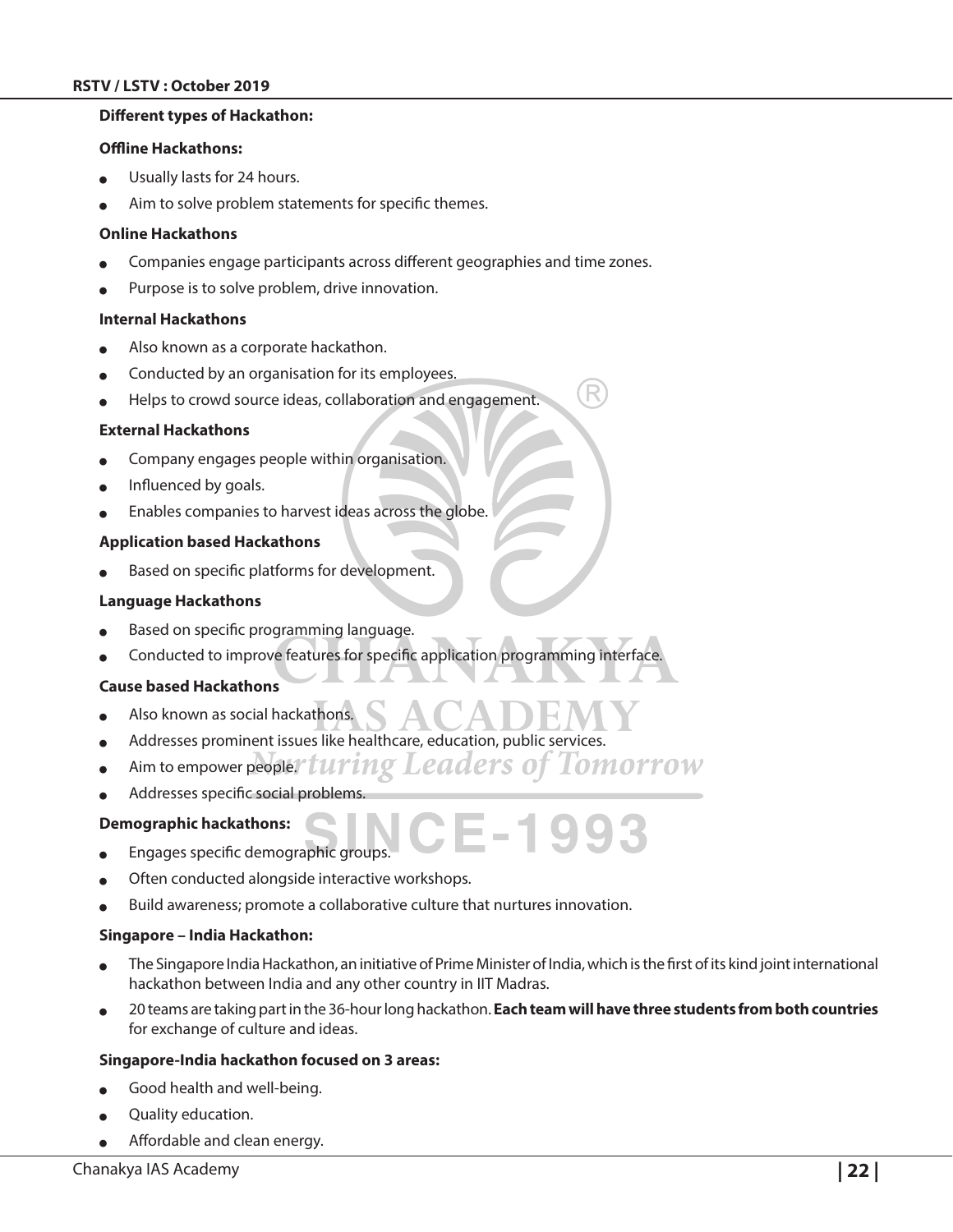#### **Social Hackathons:**

- A simple model to predict drought or water scarcity.
- Automatic instrument to record call of specific birds.
- Ability to record weather parameters in a location.
- Recorder to identify, capture frequency and amplitude range of target species.
- Recorder will store data with relevant weather information.
- $\bullet$  'SMART' system to quide patients.
- Detect nature of waste and enable automated segregation.
- Geo-tag places with photograph, category, type of disabled-friendly facility.
- Social media analyses
- GPS enabled smart phones.

#### **Smart India Hackathons:**

- <sup>O</sup> **Smart India Hackathon 2020 is a nationwide initiative to provide students a platform to solve some of the pressing problems we face in our daily lives,** and thus inculcate a culture of product innovation and a mindset of problem solving.
- The last edition of the hackathon saw over 5 million+ students from various colleges compete for the top prize at 65+ locations.
- In SIH 2020, the students would have the opportunity to work on challenges faced within various Ministries, Departments, Industries, PSUs and NGOs to create world class solutions for some of the top organizations including industries in the world, thus helping the Private sector hire the best minds from across the nation.

#### **It can help to:**

- $\circ$  Harness creativity & expertise of students.
- $\circ$  Spark institute-level hackathons.
- $\circ$  Build funnel for 'Startup India' campaign.
- $\circ$  Crowd source solutions for improving governance and quality of life.
- $\circ$  Provide opportunity to citizens to provide innovative solutions to India's daunting problems.

#### **Conclusion:**

- **Nurturing Leaders of Tomorrow**
- Prime Minister of India hailed India's innovation ecosystem and said the country was committed to creating homegrown solutions for global applications.
- From schools to higher education and research, an ecosystem was being created so that it becomes a medium for innovation even as the country was one among the top three startup ecosystems in the world.
- India was poised to become a USD 5 trillion economy and innovation and startups will play a crucial role.
- Encouraging innovation and incubation for two big reasons one is we want easy solutions and to solve India's problems to make life easier.

#### **Mains Question:**

1. India was poised to become a USD 5 trillion economy and innovation and startups will play a crucial role. How Smart India Hackathon make it easier for India? Explain.

# **ENDGAME TUBERCULOSIS**

#### **Introduction:**

<sup>O</sup> The **World Health Organisation has released new data that reveals that TB cases have fallen by 50,000 cases in India since 2017.**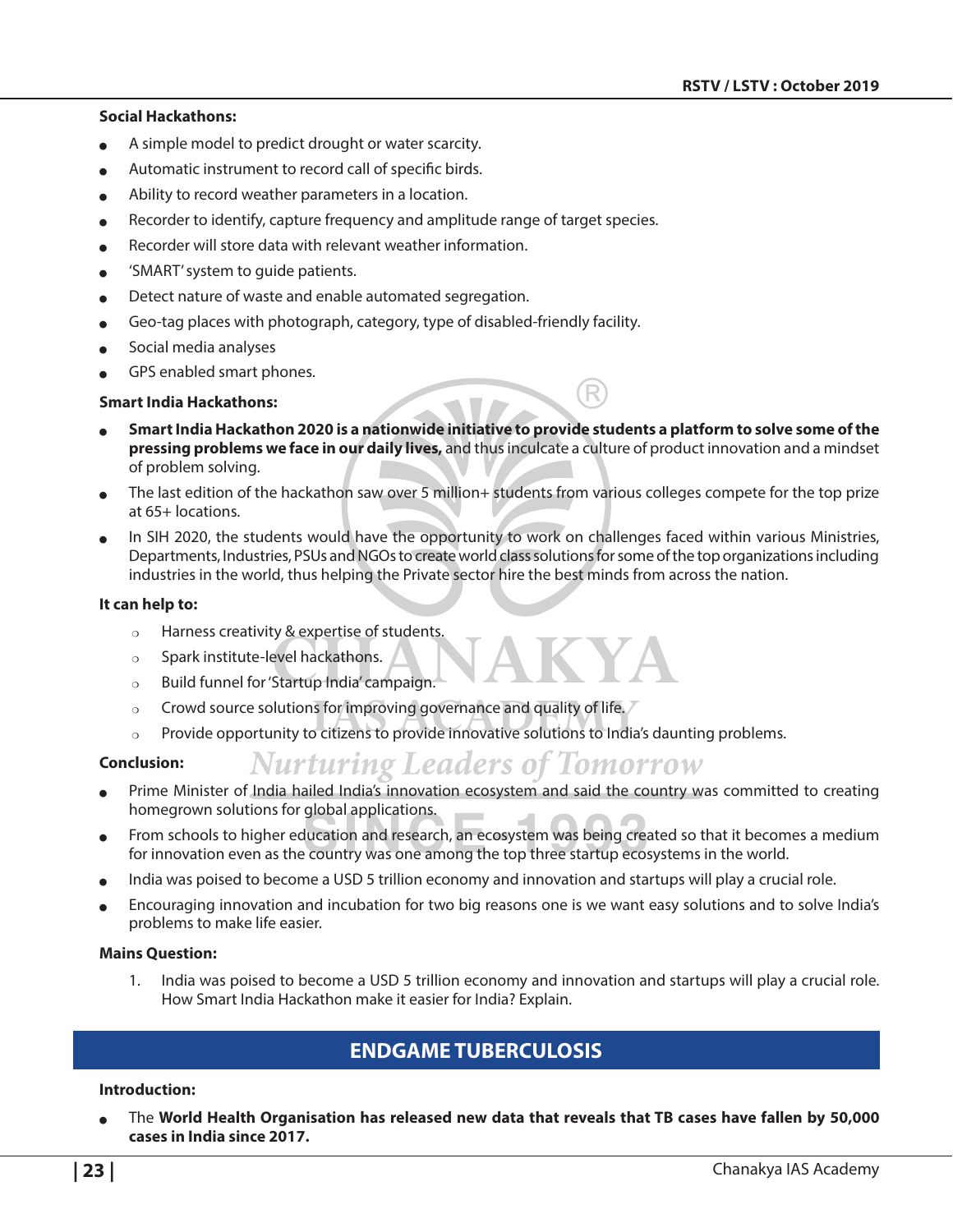- WHO has published a global TB report every year since 1997. These reports provide an assessment of the TB epidemic, and the progress in prevention, at global as well as country levels.
- For India, Prime Minister has set a goal to eradicate TB by the year 2025. In his address to the United Nations last month, he underscored the UN's own target is to eliminate the disease by 2030.

#### **Tuberculosis:**

- <sup>O</sup> **TB is one of the leading causes of death worldwide and the leading cause from a single infectious agent, ranking above HIV/AIDS.**
- TB is an infectious disease caused by the bacillus Mycobacterium tuberculosis.
- It **typically affects the lungs (pulmonary TB) but** can also affect other sites.
- The disease is spread when people who are sick with pulmonary TB expel bacteria into the air, for example by coughing.
- Broader influences on the TB epidemic include levels of poverty, HIV infection, under nutrition and smoking.
- Diagnostic tests for TB disease include Rapid molecular test, Sputum smear microscopy, Culture-based methods
- Without treatment, the **mortality rate from TB is high.**

#### **Global tuberculosis report:**

- <sup>O</sup> **WHO has published a global TB report every year since 1997.**
- <sup>O</sup> The main **aim of the report is to provide a comprehensive and up-to-date assessment of the TB epidemic,** and of progress in prevention, diagnosis and treatment of the disease at global, regional and country levels.
- This is done in the context of recommended global TB strategies and targets endorsed by WHO's Member States and broader development goals set by the United Nations.
- For the period 2016–2035, these are **WHO's End TB Strategy and the United Nations' (UN) Sustainable Development Goals (SDGs), which share a common aim: to end the global TB epidemic.**

#### **India TB report 2019**

- The number of HIV-infected people who go on to develop Tuberculosis (TB) is increasing in India.
- TB is the leading cause of morbidity and mortality among People Living with HIV (PLHIV). This group is 21 times more likely to develop TB than persons without the virus.
- India is the **third-highest HIV burden country in the world,** with an adult prevalence of 0.22 per cent.
- India ranks second in the world as far as TB-related mortality is concerned.<sup>7</sup> TOW
- <sup>O</sup> Overall, the **TB burden in India is highest in Uttar Pradesh.**
- Percentage of pediatric tuberculosis (TB among the population aged less than 15 years) cases have also slightly gone up.

#### **Fight against TB:**

- The years 2018 and 2019 have been landmark years in the fight against TB, globally and in India, with the first ever High-Level Meeting on TB held at the United Nations last year.
- In India, there is high political will and commitment to end TB, budgets are slowly increasing, new social support schemes have been announced and TB survivors are speaking up.
- <sup>O</sup> **World TB Day is observed on March 24. The theme of World TB Day 2019 'it's time' puts the accent on the urgency to act on the commitments** made by global leaders to:
	- $\circ$  scale up access to prevention and treatment;
	- $\circ$  build accountability;
	- $\circ$  ensure sufficient and sustainable financing including for research;
	- $\circ$  promote an end to stigma and discrimination, and
	- $\circ$  Promote an equitable, rights-based and people-centred TB response.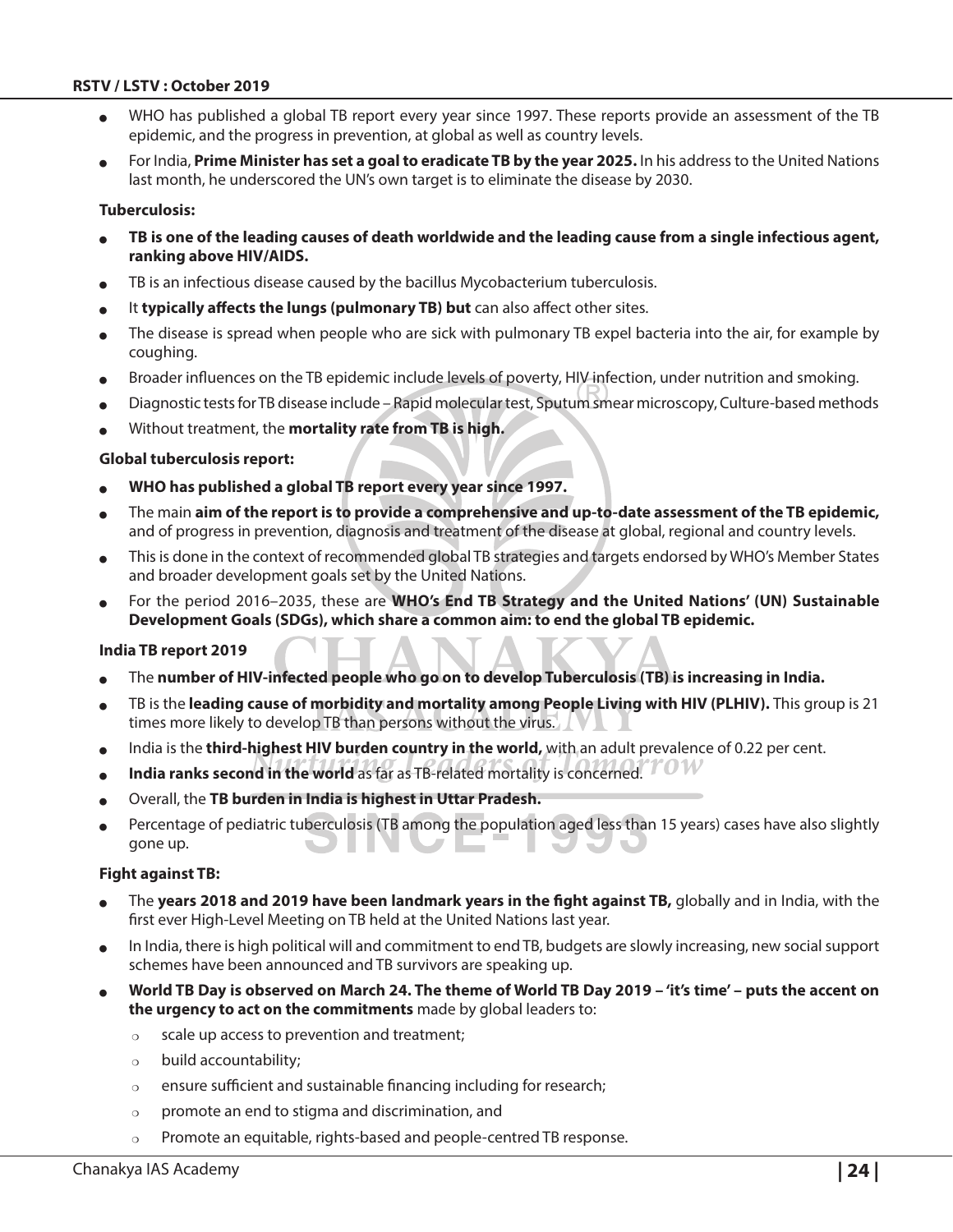#### **Initiatives to achieve set target under END TB strategy:**

- <sup>O</sup> Tuberculosis **(TB) remains the biggest killer disease in India, outnumbering all other infectious diseases put together this despite our battle against it from 1962,** when the National TB Programme (NTP) was launched.
- TB treatment is free in India.
- <sup>O</sup> **India aims to eliminate TB by 2025.**
- <sup>O</sup> **UN aims to eliminate TB by 2030.**
- Mass BCG vaccination to prevent TB.
- In 1978, the Expanded Programme on Immunization (EPI) began, giving BCG to all babies soon after birth and achieving more than 90% coverage.
- In 1993, the Revised National TB Control Programme (RNTCP) was launched, offering free diagnosis and **treatment for patients,** rescuing them from otherwise sure death.
- **Tamil Nadu,** an erstwhile global leader in TB research during the 1960s through the 1990s, will now become the **global leader in TB control.**
- Initiative of TB Harega Desh Jeetega campaign.

#### **Prevention of TB:**

- BCG vaccination for infants.
- Maintaining respiratory hygiene.
- Not spitting in public.
- Avoiding damp areas.
- Wearing face masks, if infected.
- Avoiding close contact with people.
- Directly Observed Treatment Short Course.

#### **Conclusion:**

- The targets set in the End TB strategy are global reduction of 20% in incidence and 35% in mortality by **2020, taking 2015 as the base year.**
- With India accounting for the highest TB incidence and mortality globally, success in realising the End TB targets hinges largely on the country strengthening its systems.
- The major step in defeating the disease and achieving the targets is to record every diagnosed patient through case notification. **College**
- While better funding might help India closer to its stated goal of ending TB by 2025, much more is needed in terms of funding and commitment on all fronts.

#### **Mains Question:**

1. Tuberculosis can be one of the major hurdles in converting the human capital in India to Demographic Dividend. Highlight the reasons for the rising TB problem and suggest measures to eliminate the problem?

# **Fight against Malnutrition**

#### **Introduction:**

- The ministry of Women and Child Development in association with the Bill & Melinda Gates Foundation **and Deendayal Research Institute** is developing a **POSHAN atlas under POSHAN Abhiyan.**
- Poshan Abhiyan is a **government's multi-ministerial convergence mission** to ensure attainment of malnutrition free India by 2022.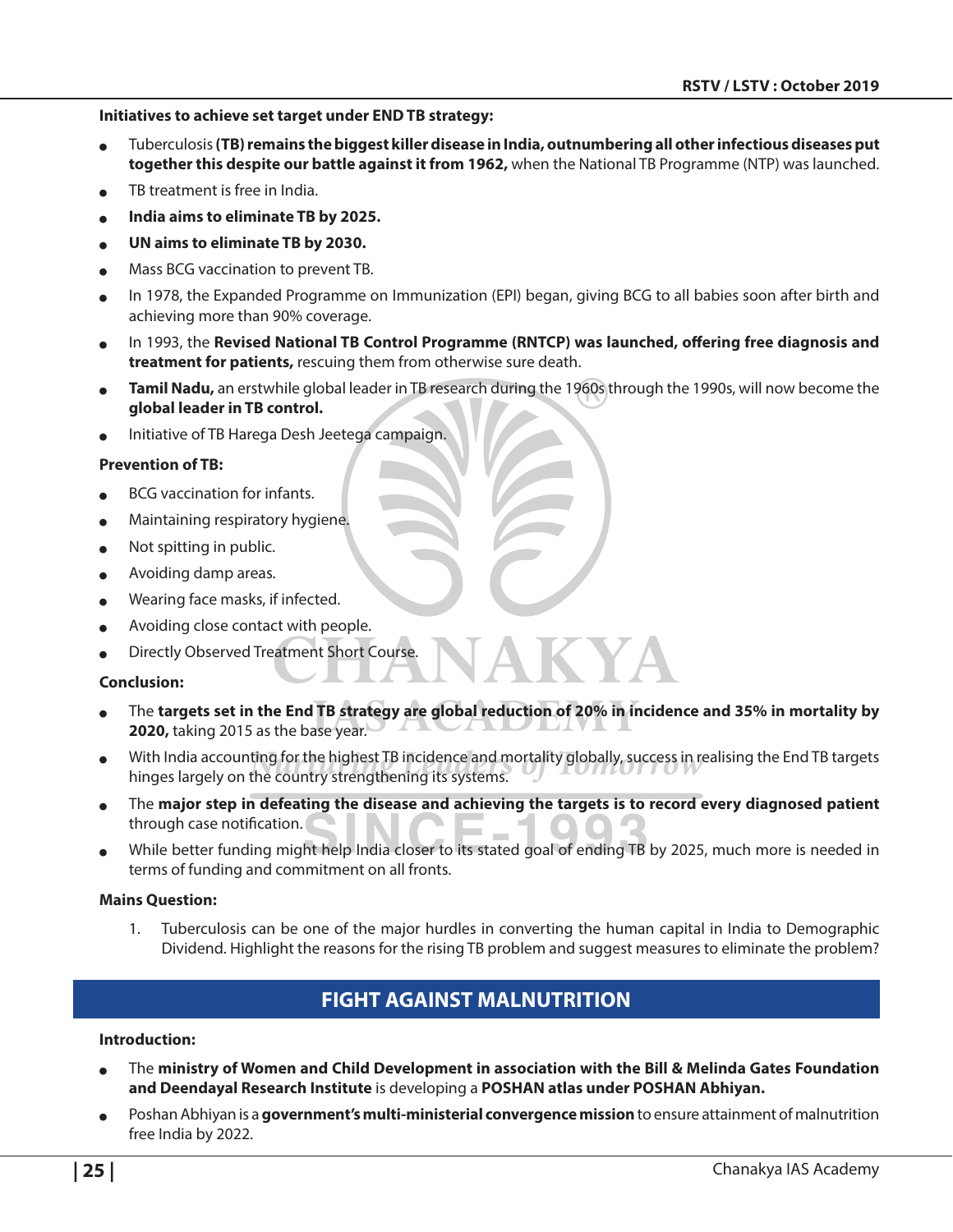The Atlas will map the crops and food grains grown in different regions of the country so that nutritious protein rich food in local areas can be promoted.

#### **POSHAN Abhiyan:**

- <sup>O</sup> **POSHAN Abhiyan was launched on International Women's day (March 8) in 2018** to boost nutrition among children and women.
- It is a multi-ministerial convergence mission with the **vision to ensure attainment of malnutrition free India by 2022.**
- Its aim to ensure holistic development and adequate nutrition for pregnant women, mothers and children.
- Its large component involves gradual scaling-up of interventions supported by on-going World Bank assisted 'Integrated Child Development Services (ICDS) Systems Strengthening and Nutrition Improvement Project' (ISSNIP) to all districts in the country by 2022.

#### **Targets of the Mission:**

- <sup>O</sup> The **target of the mission is to bring down stunting among children in the age group 0-6 years** from 38 % to 25% by 2022.
- Prevent and reduce stunting in children (0-6 years): By 6 % at 2% per annum (p.a.).
- **Prevent and reduce under-nutrition** (underweight prevalence) in children (0-6 years): By 6% at 2% p.a.
- Reduce the prevalence of anemia among young Children, Women and Adolescent Girls: By 9% at 3% p.a.
- **Reduce Low Birth Weight (LBW):** By 6% at 2% p.a.

#### **Significance:**

- <sup>O</sup> The **project will include investments in improving the skills and capacities of ICDS staff and community nutrition workers.**
- It aims at strengthening systems of citizen engagement and grievance redress and establishing mobile technology based tools for improved monitoring of services.
- The **project ensures convergence of all nutrition related schemes** and provides performance based incentives to states and community nutrition and health workers.

#### **Need of the Poshan Atlas:**

- Due to the different cropping patterns across India, it is difficult to come out with a single common solution to address malnutrition.
- Hence, **to tackle malnutrition, Poshan Atlas will be promoting regional cropping patterns** and embracing local food that are rich in protein.

#### **Challenges of the Mission:**

- The **under nutrition data revels that children are not getting treatment even for simple diseases such as measles.**
- India's primary health infrastructure is not strong enough as India's focus was on secondary and tertiary **treatment.**
- However, the National Policy on healthcare 2017, for the first time, dedicated itself for the primary health care.
- Health and wellness center, which are primary health care centers, are being set up under Ayushman Bharat Yojana.
- This centers are key for the achieving major targets of Indian health sectors because many of the countries which has strong health infrastructures such as UK, Sweden and Brazil, they invest most of their health budget in Primary health sectors.
- **Infections such as parasite (worms) infection.** These worms reduce the ability of body to intake food and reduce ability to absorb nutrients.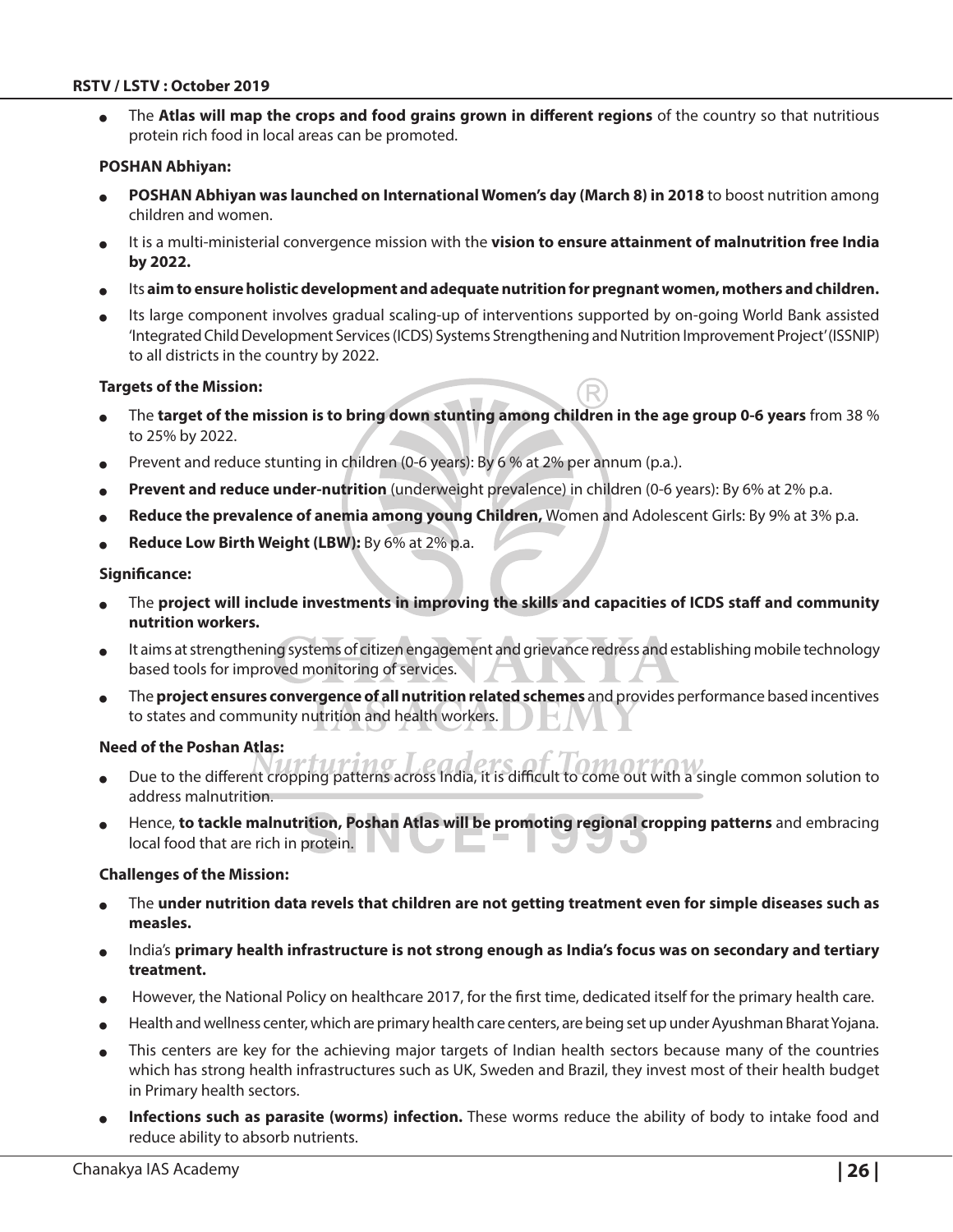<sup>O</sup> India has a **National De-worming Programme** being implemented at school levels. Due to increasing infection, government is now thinking to extend such programme to community level.

#### **Suggestions:**

- There is **need to improve ICDS** because as per the survey by Comptroller and Auditor General of India, a lot of Anganwadi **do not have even weighing machines** to measure the weight of a child.
- <sup>O</sup> Though India has various scheme to tackle malnutrition such as Mid-day meal scheme, there is need to **monitor the progress** of such scheme and augmented real time delivery of such schemes to the targeted beneficiaries.
- <sup>O</sup> The **awareness level in villages about under/over nourishment have to be increase** as villages often ignore the connection between under/over nourishment with the thinness and obesity of a child. This can be done through ASHA or Auxiliary nurse midwife (ANM).
- The **adolescent girls, who will become mothers, will have to be educated** about health hygiene and other aspects. Hence, they will not only take care about their health but will also take care of the health of future family as well.
- <sup>O</sup> Government should **use every opportunity available** to fill the loopholes in the health care systems. For example, earlier, it was noticed that after giving blood samples for anemia testing, many of the people do not care/know about their report. Hence, under **Anemia Mukt Bharat Programme, government applied 3 T (Test, Treat and Talk)** Principe in which the patient is tested and given medicine on the spot.

#### **Conclusion:**

- To improve the child feeding practices across India, breastfeeding is inadequate as only 55% of babies (0-6 months) are exclusively breastfed. Less than 10% of the children get right amount of food at age of 6 months.
- Hence, there is need for an awareness campaign to make people aware about calorie gap due to poor complementary feeding practices and about low birth weight as 20-25% children are born with low birth weight.
- If India can manage the low birth weight, by addressing issue in adolescent period, that can make really a major difference in countering malnutrition levels in India.

#### **Mains Question:**

1. What are the significances and Challenges faced by the Poshan Abhiyan? Explain.

TUI LUI LILX

#### **Income Tax - E Assessment ECULUCI S U**I

#### **Introduction:**

**Finance Minister inaugurated the Income Tax Department's National E-assessment Centre (NeAC),** which will reduce face-to-face interaction between taxpayers and tax officials.

<del>iuiiui i u n</del>

- <sup>O</sup> The setting up of NeAC is a **step for better taxpayer service, reduction of taxpayer grievances** in line with the Prime Minister's vision of 'Digital India' and promotion of ease of doing business.
- Under the new system, taxpayers will receive notices on their registered e-mails as well as on registered accounts on the official web portal.
- They will also receive real-time alerts by way of SMS on their registered mobile number, specifying the issues for which their cases have been selected for scrutiny.

#### **National E-assessment Centre (NeAC):**

- <sup>O</sup> NeAC will be **an independent office that will look after the work of e-Assessment scheme** which is recently notified for faceless e-assessment for income tax payers.
- There would be a **NeAC in Delhi to be headed by Principal Chief Commissioner of Income Tax (Pr.CCIT).**
- <sup>O</sup> There are **8 Regional e-Assessment Centres (ReAC)** set up at Delhi, Mumbai, Chennai, Kolkata Ahmadabad, Pune, Bengaluru and Hyderabad which would comprise Assessment unit, Review unit, Technical unit and Verification units.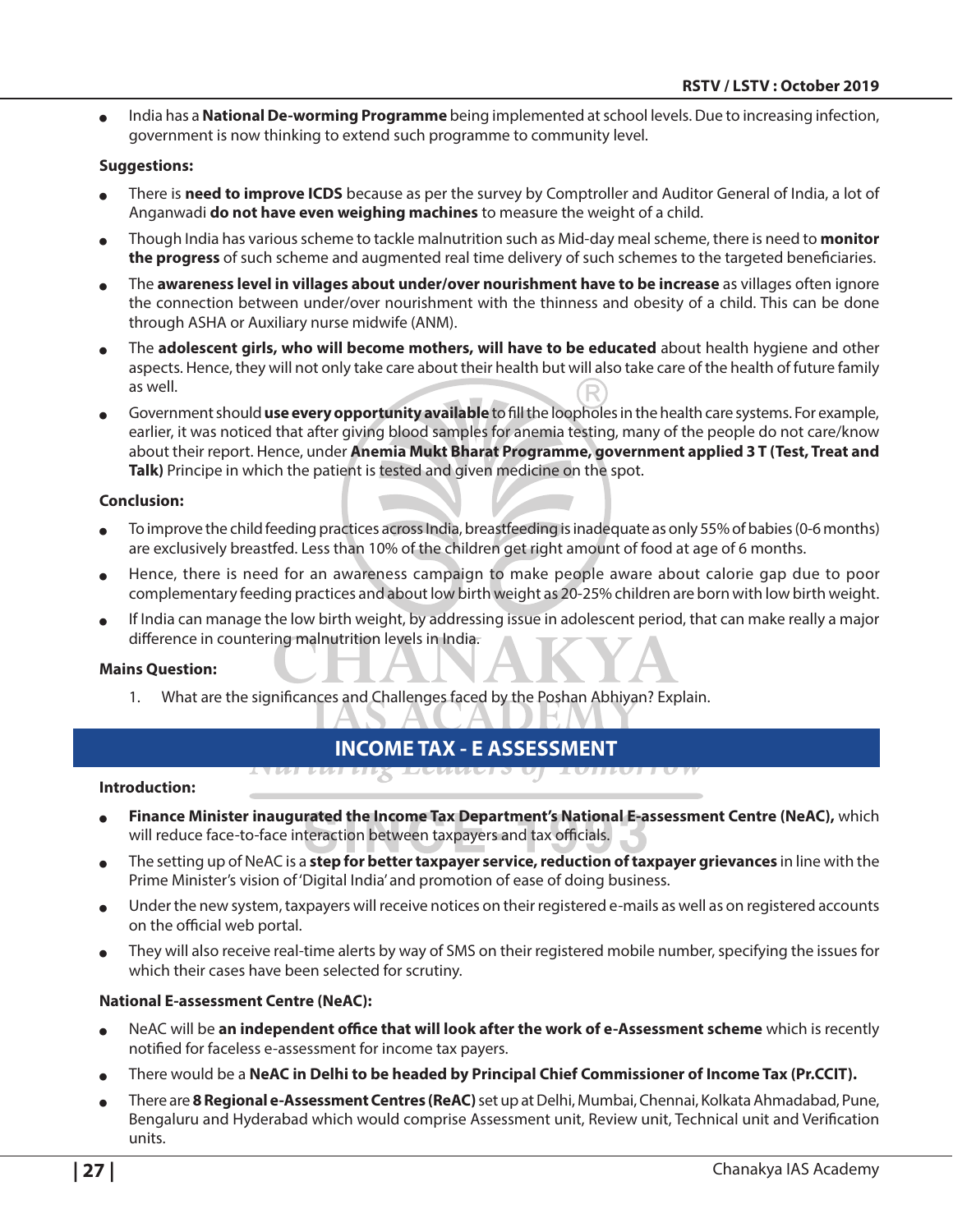- Each **ReAC will be headed by Chief Commissioner of Income Tax (CCIT).**
- Cases for the specified work shall be assigned by the NeAC to different units by way of automated allocation systems.

#### **New e-assessment scheme:**

- In September 2019 the government notified the 'E-Assessment Scheme, 2019' (Scheme) laying down the framework to carry out the 'e-assessments'.
- As intended, the scheme brings in a 360-degree change in the way tax assessments will be carried out in future.
- Under the new scheme, a taxpayer would not be aware of the tax officer who carries out the assessment, as it could be an officer located in any part of the country.
- <sup>O</sup> The following **distinct centre and units have been set up under the scheme:**
	- $\circ$  National e-assessment centre
	- $\circ$  Regional e-assessment centre
	- $\circ$  Assessment units
	- $\circ$  Verification units
	- $\circ$  Technical units
	- $\circ$  Review units

#### **(A) National e-assessment centre:**

- <sup>O</sup> The National e-assessment centre (NeAC) located at **Delhi would be the nodal point for all the communication between the tax department and the taxpayer,** and would facilitate the conduct of tax assessments in a centralized manner.
- An automated system would form the basis for selection of cases for tax assessment and allocation of such cases to assessment units through the regional e-assessment centre.
- The **NeAC would be responsible for issuing notices/other communication to the taxpayer's registered email** address and receiving response from taxpayers.

#### **(B) Regional e-assessment centre:**

- Eight regional centres have been set up at New Delhi, Mumbai, Chennai, Kolkata, Ahmadabad, Pune, Bangalore and Hyderabad which would work in tandem with the NeAC to facilitate the conduct of e-assessment proceedings.
- The regional centres would be under the regional jurisdiction of a chief commissioner of income tax and shall house the specialized units.

#### **(C) Assessment Units:**

- The assessment units will facilitate the conduct of e-assessment and would function under the instructions of the NeAC and regional centre.
- The tax officers in the assessment units will review the tax return, identify issues to determine any liability (including refund) under the Act, seek information or clarification from taxpayers on identified issues, analyse the information furnished by the taxpayer, etc.

#### **(D) Verification Units:**

- <sup>O</sup> Verification units will facilitate the conduct of e-assessment by the assessment unit.
- Their function will include enquiry, cross verification, examination of books of accounts, examination of witnesses and recording of statements and such other functions as may be required for the purposes of verification.

#### **(E) Technical Units:**

- Technical units will support the assessment units with assistance on various tax positions.
- This would include any assistance or advice on legal, accounting, forensic, information technology, valuation,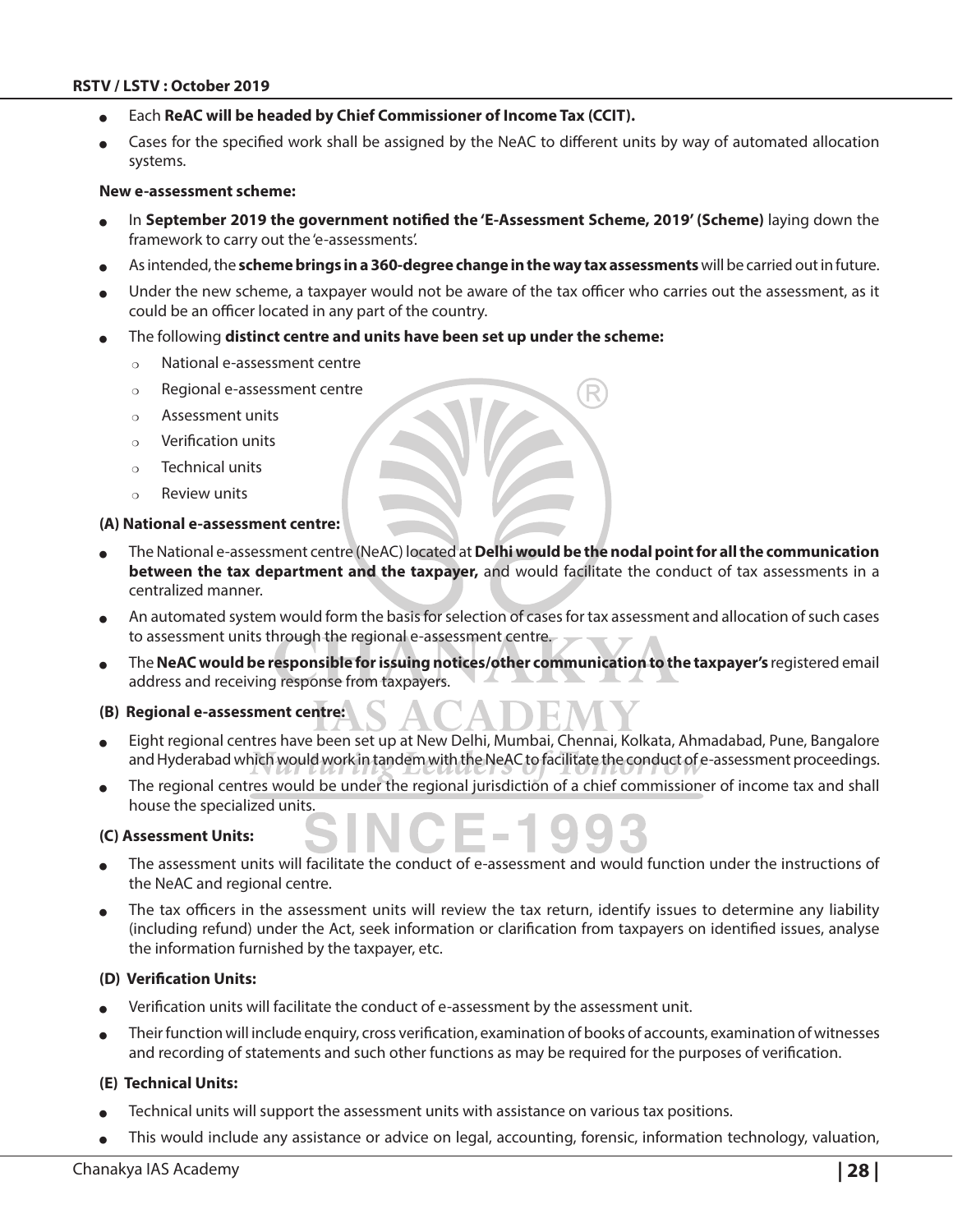transfer pricing, data analytics, management or any other technical matter which may be required under this scheme.

#### **(F) Review Units:**

- The review units would assist the NeAC in carrying out any review of the draft assessment order submitted by the assessment units.
- The review unit will also check whether applicable judicial decisions have been considered and dealt with in the draft order.

#### **E-exchange of Communication:**

- All the communication, whether internal between the various centres and units or externally with the taxpayer, shall be carried out only by electronic mode.
- The electronic modes include emails, upload of documents on e-filing portal, mobile app, real time alerts and messages to taxpayers, etc.

#### **Personal appearance by taxpayer:**

- Under the scheme, a taxpayer shall not be required to appear in person or through his authorized representative before any tax authority in connection with the tax assessment.
- However, in case a modification is proposed in the draft assessment order, and an opportunity is provided to the taxpayer to make his submissions, the taxpayer may seek a personal hearing to make oral submissions or present his case before the income-tax authority in any unit under this scheme.
- The scheme provides that such hearing will be facilitated only through a video conference or video telephony and there will be no scope for a physical appearance or interaction with the tax officer.

#### **Conclusion:**

- The government launched the scheme on 7 October and has selected 58,322 cases for assessment under it in the first phase.
- For this purpose, e-notices have been served on taxpayers for the cases related to tax returns filed for financial year 2017-18.
- Accordingly, the taxpayers have been advised to check their registered e-filing accounts/email ids and furnish their response within 15 days.
- It is important for taxpayers to ensure that their contact details are updated on the e-filing portal so that communication is received on a real time basis.
- It is hoped that the new scheme would help reduce litigation at the first level and provide the taxpayers a fair, transparent and efficient assessment process.

#### **Mains Question:**

1. Discuss the Key features and significance associated with the NeAC. Also explain the Need of NeAC for the Income Tax Department.

# **LEGISLATIVE IMPACT ASSESSMENT**

#### **Introduction:**

- Winter session of parliament is all set to begin on 18th November and will conclude on 13th December.
- <sup>O</sup> Ahead of the month long session, the **Chairman of Rajya Sabha has advocated detailed Legislative Impact Assessment.**
- <sup>O</sup> Chairman called **for informed law making in the country by bringing out social, economic, environmental and institutional impacts of legislative proposals.** This will help in realising the stated objectives of various laws.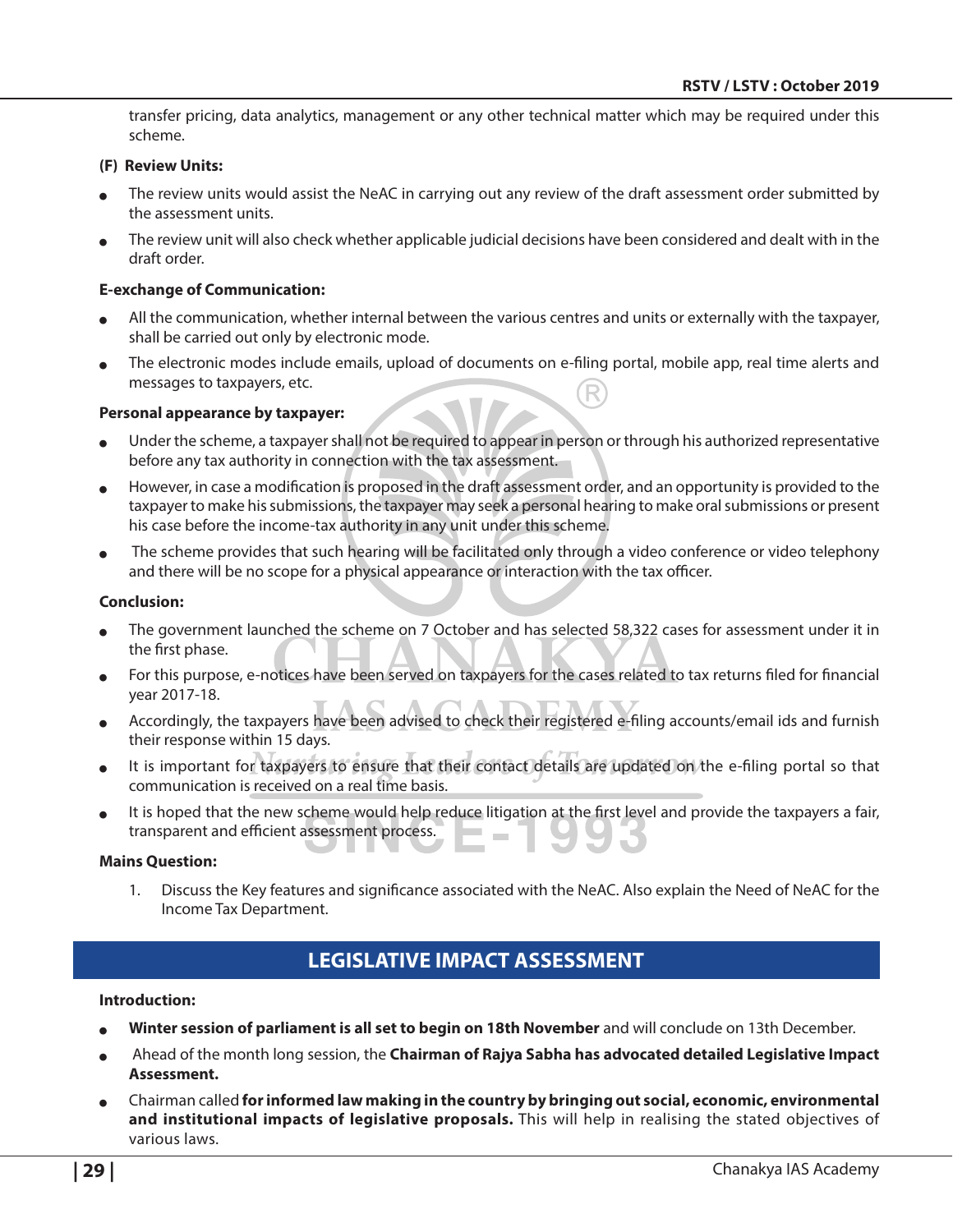#### **Background:**

- There is a **concern over law making process in India** because it does not consider unanticipated outcomes and its impact.
- <sup>O</sup> In **present India, does not have any kind of institutional arrangement for studying the impact of legislation** on society.

#### **Legislative Impact Assessment:**

- It is **also called Post-Legislative Scrutiny.**
- The idea of legislative impact assessments is slowly getting traction around the world, since there is widespread acceptance of the idea that laws and rules need to be comprehensively analyzed prior and post to their enactment so as to minimize such negative externalities or at the very least, to identify them.
- The intent of the legislation is great in India but the implementation of the law is poor.
- LIA is a method of estimating the likely impacts of government policy before and after it is adopted, and comparing different policy designs to determine which produces the best result.

#### **Benefits of Legislative Impact Assessment:**

- Because of the increased transparency, LIA makes government decision makers more accountable to the **public and to Parliament.**
- The central goal of LIA is to ensure that laws and rules efficiently produce economic, social, and **environmental benefits,** that is, that benefits justify costs.
- Establishing and following a PLIA framework in both letter and spirit would allow us to identify optimal law and policy changes and ensure that preferred options are those that are **economically feasible, operationally viable, and socially acceptable, among several other considerations.**

#### **Objectives of LIA:**

- To identify the policy problem, its root cause and the need for action.
- Benchmark it against available alternatives.
- Conduct stakeholders meetings and identify potential impact.
- Cost-benefit analysis of the preferred option.

# Concerns over the Lawmaking Process in India: a ders of Tomorrow

- Laws are often passed with inadequate scrutiny and Assessment.
- Rush to offer quick-fix solutions to complex problems without assessing long term impact.
- As a result, both lawmakers and Citizens are frequently blindsided by the unanticipated impact.
- The law often runs aground on issues of implementation.

#### **Post-Legislative Scrutiny by parliament:**

- As an emerging dimension within the **oversight role of parliament, Post-Legislative Scrutiny (PLS) can be considered a broad concept, consisting of two dimensions.**
- First, it looks at the enactment of the law, whether the legal provisions of the law have been brought into force. Second, it looks at the impact of legislation, whether intended policy objectives are met, if implementation and delivery can be improved and if lessons can be learnt.
- <sup>O</sup> **PLS, often carried out by parliamentary committees, is a prominent feature of parliamentary** democracy.

#### **Benefits of PLS:**

- The three main benefits emerging from PLS:
	- a. It **strengthens democratic governance:** legislation adopted by parliament should be implemented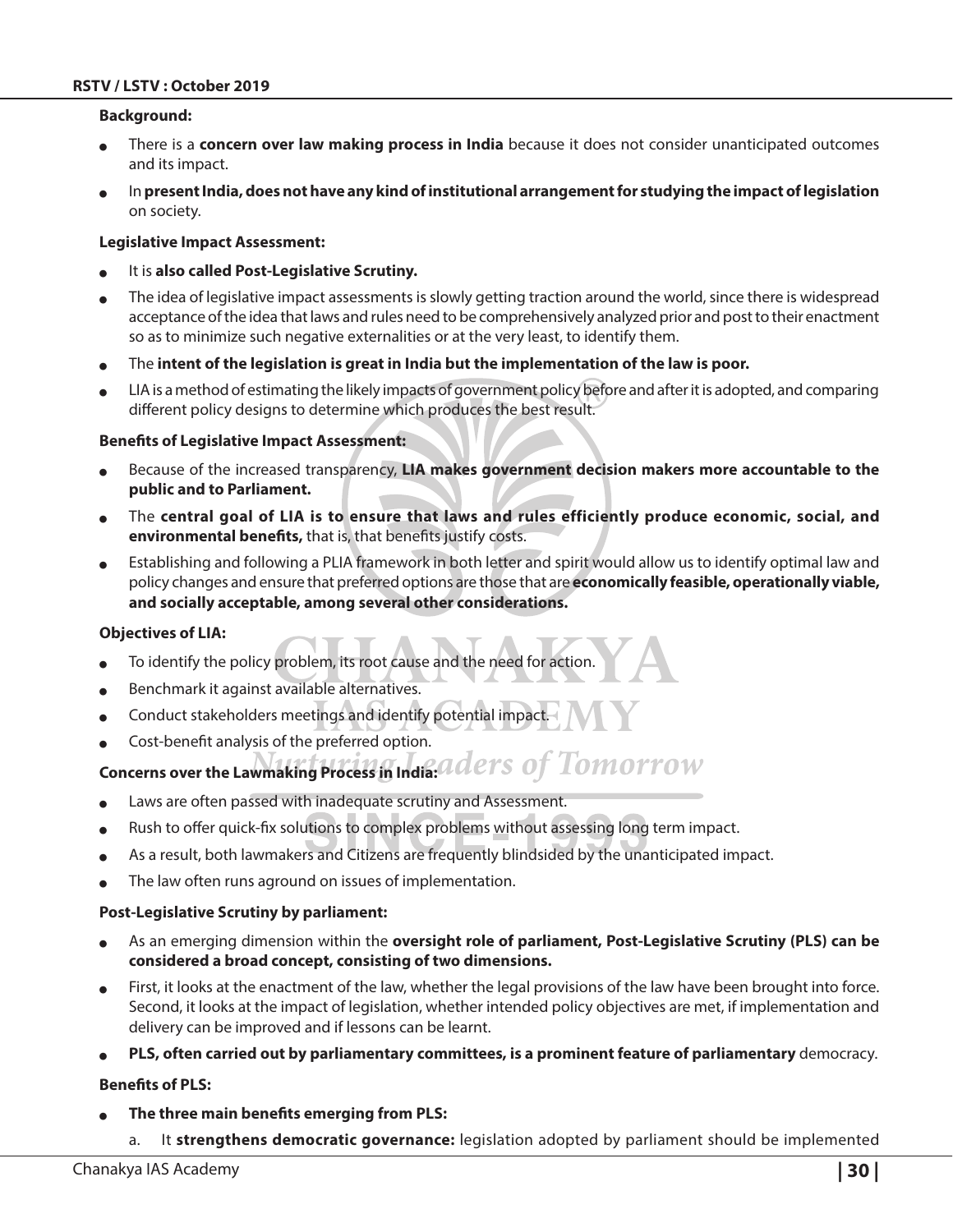and applied in accordance with the principles of rule of law, legality and legal certainty. Because of the increased transparency, LIA makes government decision makers more accountable to the public and to Parliament.

- b. It **allows the identification of potentially adverse effects of new legislation** and the opportunity to act to prevent these.
- c. It **enables the consistent appraisal of how laws respond to the issues they intend to regulate.** It also enables the legislator to learn from experience, both in terms of what works and what does not and how effective implementation is in meeting objectives, with an eye to making better legislation in future.

#### **Conclusion:**

- <sup>O</sup> **Essentially impact assessment not only helps make better laws but also ensures higher public accountability by requiring reasonable justifications** for the enactment and failures of laws.
- This would reduce the misuse of hastily drafted legislation for political gains and make our claims of being a participatory democracy less illusory.
- <sup>O</sup> Concerns regarding the internal capacity of the government are valid in this regard. It **may limit the conduct of extensive impact analysis and also indicate towards the requirement of building new institutions for this purpose.**
- However, governmental capacities are not augmented in an instant. The aim should be to build these incrementally.
- It should be ensured that the law and the society roughly step up with each other.

#### **Mains Question:**

1. To bring out social, economic, environmental and institution impacts of legislative proposals for informed law making in the Country. Discuss in the context of the need for Legislative impact Assessment in India?

# **MOSAiC Expedition**

#### **Introduction:**

- Among 300 scientists from the world, a 32 year polar researcher from Kerala will be the only person to join **MOSAIC expedition.**
- India's Vishnu Nandan will be the only Indian aboard the multidisciplinary drifting observatory for the Study of Arctic Climate (MOSAiC) expedition.
- He will be aboard the German research vessel Polar stern, anchored on a large sheet of sea ice in the Central Arctic, drifting along with it during the pitch-black Polar winter.

#### **MOSAiC:**

- The **Multidisciplinary Drifting Observatory for the Study of Arctic Climate (MOSAiC)** is an international research expedition to study the physical, chemical, and biological processes that coupled the Arctic atmosphere, sea ice, ocean, and ecosystem.
- <sup>O</sup> **MOSAiC is the first year-round expedition** into the central Arctic exploring the Arctic climate system.
- <sup>O</sup> During the year-round operation of research, the distributed regional network of observational sites will be set up on the sea ice surrounding the ship icebreaker RV Polarstern.
- The icebreaker RV Polarstern is a German Research Vessel which is mainly used for research in the Arctic and Antarctica.
- <sup>O</sup> The results of **MOSAiC will contribute to enhance understanding of the regional and global consequences of Arctic climate change** and sea-ice loss and improve weather and climate predictions.
- <sup>O</sup> The project has been designed by an international consortium of leading polar research institutions, **under the umbrella of the International Arctic Science Committee (IASC).**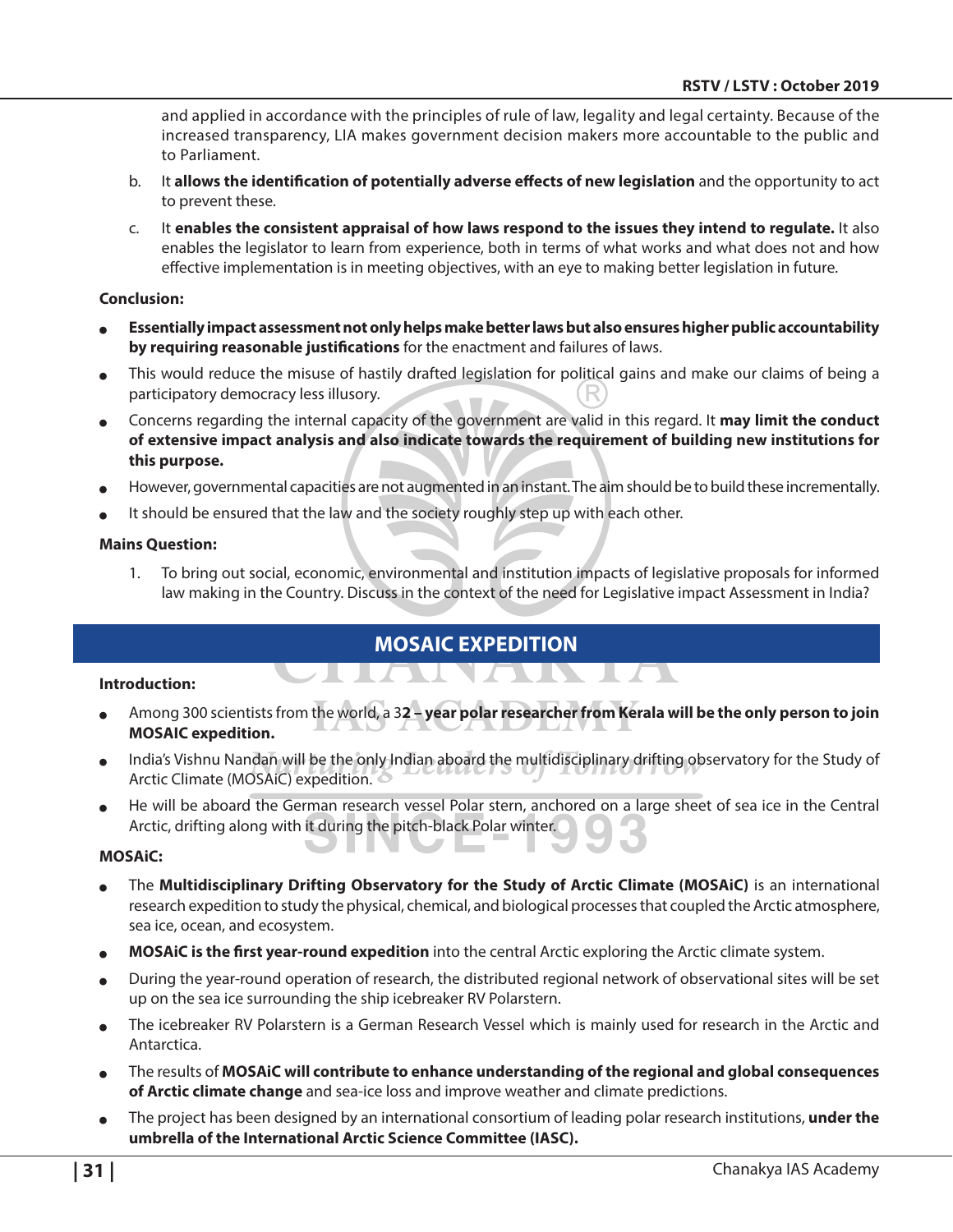#### **International Arctic Science Committee:**

- <sup>O</sup> The International Arctic Science **Committee (IASC) is a non-governmental, international scientific organization.**
- IASC promotes and supports leading-edge interdisciplinary research in order to foster a greater scientific understanding of the Arctic region and its role in the Earth system.

#### **Significance/ Benefits of the MOSAiC Mission:**

- <sup>O</sup> MOSAiC will contribute to a quantum leap in our understanding of the coupled Arctic climate system and its representation in global climate models.
- The **focus of MOSAiC lies on direct in-situ observations** of the climate processes that couple the atmosphere, ocean, sea ice, biogeochemistry, and ecosystem.
- The researcher will study about climate change in Arctic. The shift in polar vortices that shifted south and blasted cold air in Florida and heat wave in Europe are some of the impacts that prove climate change in Arctic has global influence.
- The mission is important to understand the processes in far north for the world leaders to make right decisions.
- The Multidisciplinary drifting Observatory for the Study of Arctic Climate (MOSAiC) will be a collaborative step to **understand the reasons of climate change in the polar region.**
- The results of MOSAiC mission will contribute to enhance understanding of the regional and global consequences of Arctic climate change.
- It will be **helpful in understanding the reasons behind the sea-ice loss and improve weather and climate predictions.**
- Its expeditions will support safer maritime and offshore operations, increase coastal-community resilience, contribute to an improved scientific basis for future traffic along northern sea routes.

#### **Institutes involved in the MOSAiC Mission:**

- This expedition mission has been designed by an international consortium of leading polar research institutions under the umbrella of the International Arctic Science Committee (IASC). Other institutes involved in this mission are;
	- 1. The Alfred Wegener Institute, Germany
	- 2. Helmholtz Centre for Polar and Marine Research (AWI), Germany
	- 3. Arctic and Antarctic Research Institute (AARI), Russia
	- 4. The University of Colorado, USA & Leaders o omorrow
	- 5. Cooperative Institute for Research in Environmental Sciences (CIRES), USA

#### **Conclusion:**

The results of MOSAIC mission will not only reveal the reasons behind the climate change but also quide the human being and other institutions to be pro-active in dealing with the problem of climate change.

#### **Mains Question:**

1. Explain the Objective and Significance of the MOSAiC Expedition. How it is important to understand the reasons of the Climate Change.

# **Operation Sadbhavana**

#### **Introduction:**

- In Jammu and Kashmir, apart from safeguarding the borders, **Army is also taking several initiatives for the betterment of the people.**
- <sup>O</sup> As a part of this goodwill initiative, the **Indian Army has established 45 Army Goodwill schools in J&K** wherein over 14 thousand students are studying at present.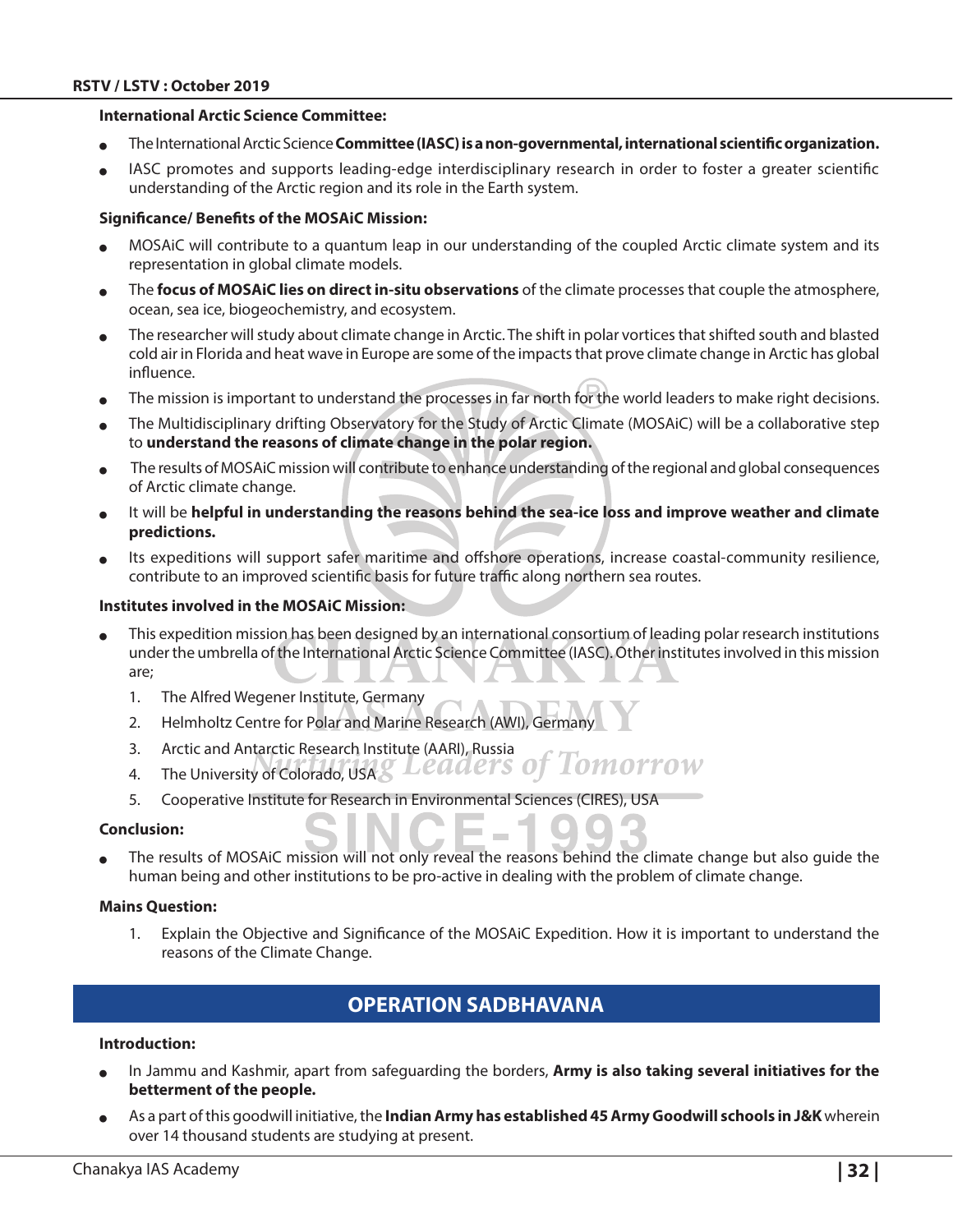#### **Military Civic Action Programmes:**

- Army has undertaken a large number of **Military Civic Action programmes aimed at 'Wining the Hearts and Minds" of the people in J&K and North Eastern States,** as part of a strategy for conflict resolution.
- These **programmes aim to achieve the following:**
	- a. Fulfilling the needs of the Peoples and to alleviate their problems.
	- b. Development of remote and inaccessible areas where civil administration is barely existent.
	- c. Assuaging the feeling of alienation and moulding public opinion towards peace and development.
	- d. Fan the desire for firmer integration with the nation.
- These civic actions include a wide range of activities across the entire spectrum of development and demonstrate the 'humane face' of the soldier.
- It is ensured that the projects are planned as per needs of the local population and are handed over to the state administration on completion.
- In **Jammu and Kashmir,** the projects are being **implemented under Operation SADBHAVANA.**
- <sup>O</sup> Similar activities are also being undertaken as part of **Operation SAMARITAN in the North East.**

#### **Operation Sadbhavana:**

- <sup>O</sup> Operation Sadbhavana ( Op Sadbhavana ) **was launched by the army in 1998 in rural areas of Jammu & Kashmir** where terrorists and anti-national elements had wrought havoc by large scale destruction of government property and public assets like schools, bridges, electricity supply system etc causing severe hardships to locals.
- <sup>O</sup> Under **Op Sadbhavana Army took up a large number of welfare and development projects.** Spending Rs450 Cr over the last fourteen years, the Army has succeeded in improving the quality of life of populace and wins their hearts and minds.
- The focus of Operation Sadbhavana has been on Quality Education, Women and Youth Empowerment, **Infrastructure Development and Health and Veterinary Care. Educational / Motivational Tours outside J&K are undertaken to expose the rich heritage and progress of India for the students, youth** and opinion makers.
- Education:
	- $\circ$  Quality education is a prime requirement in militancy affected areas of J&K.
	- <sup>P</sup> The **Army has established 53 modern English medium Army Goodwill Schools** under the State Board and CBSE having all facilities.  $\mathbb{Z} \times \mathbb{Z}$   $\mathbb{Z}$   $\mathbb{Z}$   $\mathbb{Z}$   $\mathbb{Z}$   $\mathbb{Z}$   $\mathbb{Z}$   $\mathbb{Z}$   $\mathbb{Z}$   $\mathbb{Z}$   $\mathbb{Z}$   $\mathbb{Z}$   $\mathbb{Z}$   $\mathbb{Z}$   $\mathbb{Z}$   $\mathbb{Z}$   $\mathbb{Z}$   $\mathbb{Z}$   $\mathbb{Z}$   $\mathbb{Z}$  *TOMOTTOW*
	- $\circ$  These schools remain heavily subscribed and at places hostel facilities are also provided at few places and in some schools.
	- $\circ$  Local teachers and support staff get employment opportunities and these schools are well received by the people.
	- In an effort to reach out to the poor children in the difficult areas assistance to approximately 2700 **State Govt schools** in terms of renovations, construction of additional class rooms, toilets, playgrounds, sports fields /facilities, provision of furniture, computers and educational software packages, stationery, books and school uniforms for poor students and assistance in setting up libraries and laboratories has been provided.

#### **Computer Education:**

- Computer literacy centres have been established at a number of places including local government schools to provide computer literacy to children, youth and ladies who have no access to such facilities in the environment they hail from.
- These centres provide computer education in basics concepts of operating systems, use of MS Office software and Internet for knowledge and empowerment.

#### <sup>Q</sup> **Infrastructure Development:**

<sup>P</sup> The Army stepped in to **provide assistance by undertaking a number of small and large infrastructure**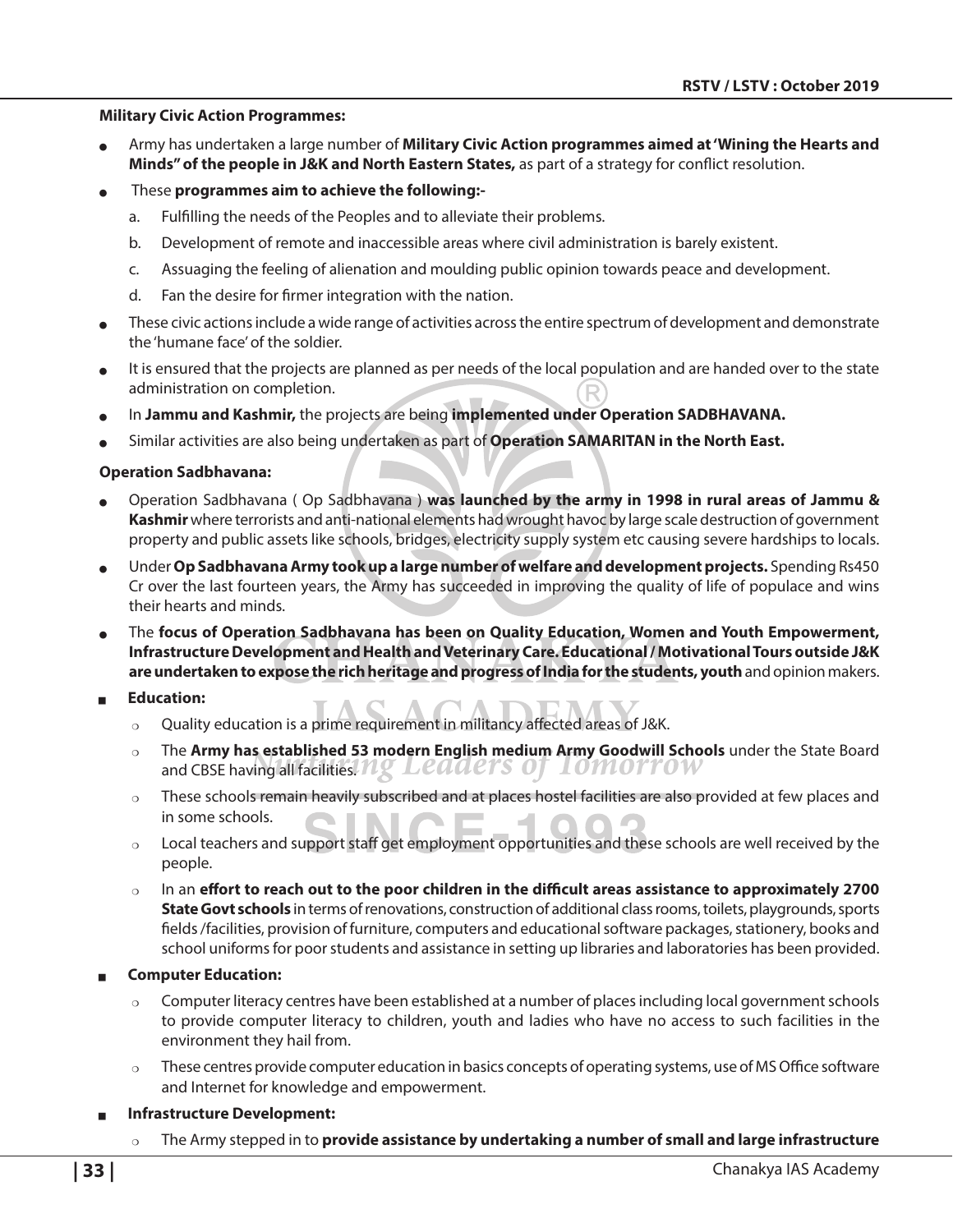**projects under Op Sadbhavana** to ameliorate the condition of the local population like construction of foot bridges, tracks to improve connectivity in rural areas, schools, orphanages, primary health centres, community development centres, and vocational training centres, rural mini hydel electrification projects, installation of transformers, erection of solar lights and distribution of solar lights, provisioning of generators, construction of check dams, water supply schemes, digging of hand pumps and bore wells for water etc.

- <sup>P</sup> Other development projects like construction of **bus stop shelters, utility toilets, renovation of rural government schools, development of play fields** and stadiums and construction of model villages destroyed in 2005 earthquake were undertaken.
- **Medical Care:** 
	- <sup>P</sup> A **major focus area of Op Sadbhavana is health care medical needs of the people in the rural areas**  who do not have excess to specialised medical care facilities.
	- $\circ$  To provide same Army organises a number of medical camps and has established a number of health centres. These centres provide essential medical aid to the locals.
	- $\circ$  These centres have been equipped with ultra sound, ECG machines, oxygen cylinders, nebulizers etc. In addition villagers are regularly educated on family planning, child care, basic hygiene and sanitation. Free medicines are provided.
	- $\circ$  The Army also provides artificial limbs to civilians injured in mine blast and terrorism related incidents.

#### <sup>Q</sup> **Para Medical Care:**

- Motivated youth are identified in *medical camps in rural areas for further training in Para medical care* **and first aid by the Army Field Hospitals.**
- $\circ$  These men are provided civil recognized certificates for spreading awareness of hygiene and sanitation amongst their people, become self-employed and be readily available for immediate medical aid in case of emergencies.

**Veterinary Camps:** 

- <sup>P</sup> Veterinary Camps are regularly organized by the Army's Remount and Veterinary Corps in conjunction with representatives of Govt Veterinary Department to provide veterinary care and advice to people rearing cattle in remote rural areas of the State. - 17
- Volunteers are trained by the Army in emergency first aid and treatment of animals.
- Leaaers of *LOMOTTOW* Women and Youth Empowerment:  $\delta$ 
	- In keeping with the ethos of Army's commitment towards women empowerment and welfare activities, special emphasis has been laid to create vocational training centres, where local women are taught traditional skills / crafts, made aware about personal health, birth control measures, and bringing up their children.
	- $\circ$  Skill development training like operating of computers, knitting, tailoring, candle making, bag making, carpets / basket weaving, jam and sauce production, horticulture, fashion designing etc are taught through local women themselves who are employed as guides.
- <sup>Q</sup> **Youth Empowerment:**
	- <sup>P</sup> **Unemployed youth are an ideal target group for subversion and fomenting political unrest in the Sate by terrorists and inimical elements.**
	- $\circ$  In order to help the youth and thwart the nefarious designs of inimical elements, numerous Youth Guidance Employment Nodes (YGENs) have been established across the State under Op Sadbhavana to create awareness about various job opportunities, competitions and eligibility criteria for jobs.
	- $\circ$  Skills training as mechanics, machine operators, poultry farming, animal husbandry, compounders, tourist guides, mountaineers, sportsmen are conducted to make them self-sufficient and integrate in the local economy.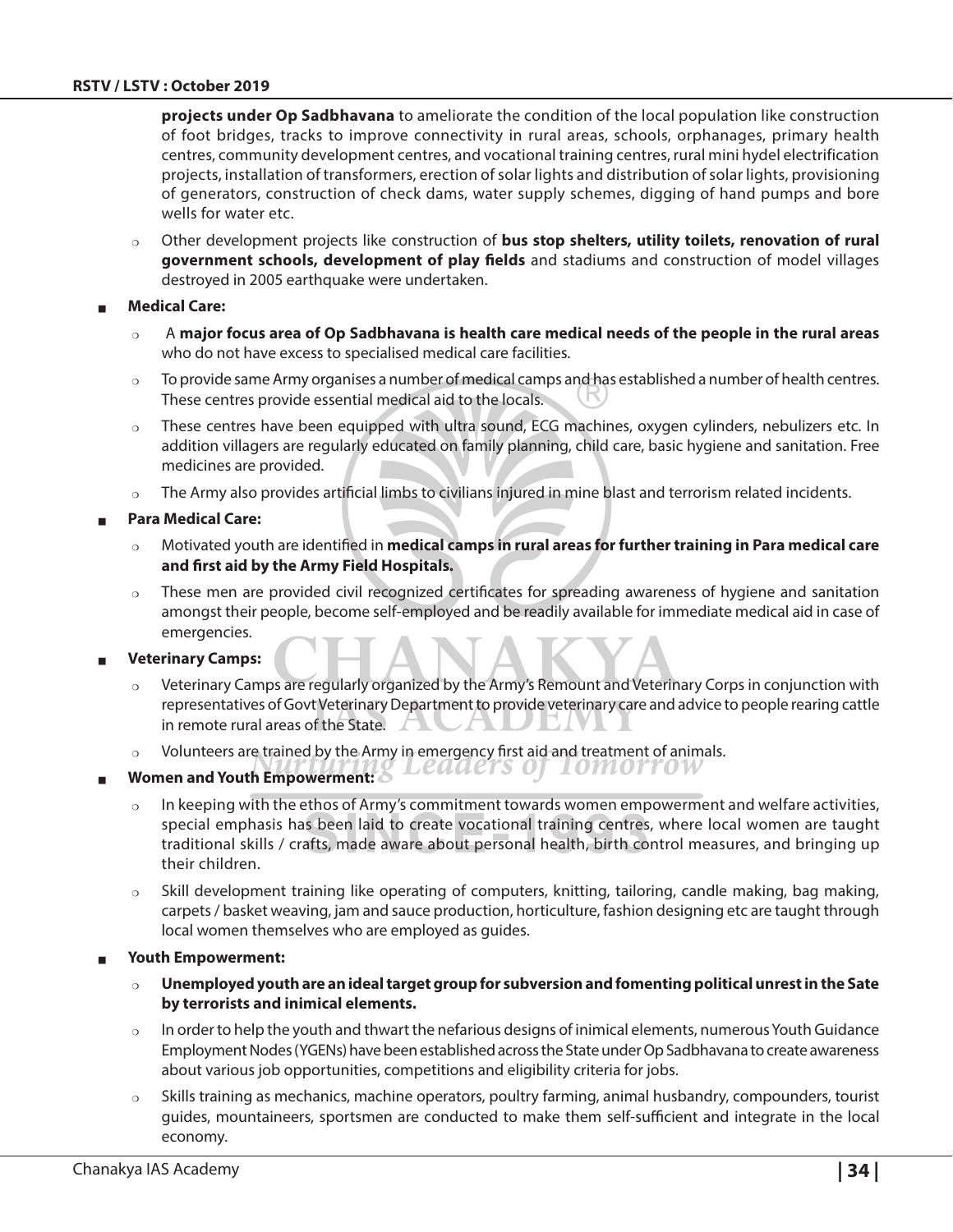#### **Educational Tours:**

- <sup>P</sup> **Educational tours are organized under Op Sadbhavana for students and opinion makers from all regions of the State to various parts of India** with a view to providing them an exposure to the rich cultural diversity and varied traditions of other parts of the country and progress achieved under conditions of peace and stability.
- o This exposure enables them to **become responsible "citizens of tomorrow" and gives them an insight to appreciate the vast natural, historical and cultural heritage** of our country.

#### <sup>Q</sup> **Sports Stadia and Tournaments:**

- $\circ$  To boost and revive sports activities in the State based on requests by the State Government, seven stadia have been constructed at Bandipur, Ganderbal, Kulgam, Budgam and Shopian.
- $\circ$  These stadia have a seating capacity from 5000 to 7000 and facilities for conducting number of sports tournaments.
- $\circ$  To identify and nurture sports talent in the State a number of sports activities and tournaments are organised like T-20 Cricket Tournaments like Jammu Premier League and Kashmir Premier League.

#### <sup>Q</sup> **Vocational Training Centres:**

- Under Op Sadbhavana assistance is provided to the local community members to enable them to **hone and develop their traditional as well as modern skills** like jam and sauce making, carpet, shawl weaving, beauty and hairdressing, stitching, family welfare, child care, family planning, adult education, computers education etc.
- $\circ$  This enables the women and community members to become self-reliant and monetarily independent.

#### **Conclusion:**

- Projects undertaken under Op Sadbhavana have yielded tremendous results in improving the quality of life of the populace and have provided major benefits to the locals of the State by contributing to the local economy and generating employment opportunities.
- The projects undertaken by the Army are aimed at supplementing the efforts of the State Government to improve the quality of life of people in the State and have helped in winning the hearts and minds of the people.

#### **Mains Question:**

1. Critically comment on the objectives and consequences of Indian army's 'Operation All Sadbhavana' in Jammu and Kashmir. INUTUTING LEAAETS OT 10MOTTOW

 $\overline{\phantom{0}}$ 

#### **RAFALE**

 $\overline{\phantom{a}}$ 

<u>e tin vi</u>

#### **Introduction:**

- <sup>O</sup> **Defence Minister of India ceremonially received the first Rafale fighter aircraft in France** on 8 October 2019, three years after **India signed an agreement with France to procure 36 such fighter jets.**
- <sup>O</sup> Categorised as a 4.5 generation aircraft for its radar-evading stealth profile, the **Rafale aircraft is expected to be a game changer for the Indian Air Force,** as most of its aircraft are either third- or fourth-generation fighters.
- <sup>O</sup> Also, **India will only be the fourth country after France, Egypt and Qatar to fly the Rafale.**

#### **Indian Air Force Gets its First Rafale:**

- <sup>O</sup> **India ordered 36 Rafales fighter from France in September 2016 deal** worth Rs.59, 000 Crore.
- All **Rafales jets expected to arrive India in September 2022.** IAF has already completed preparation to welcome Rafales.
- First squadron of Rafale to be deployed at Ambala airbase. Second squadron to be stationed at Hasimara base in West Bengal.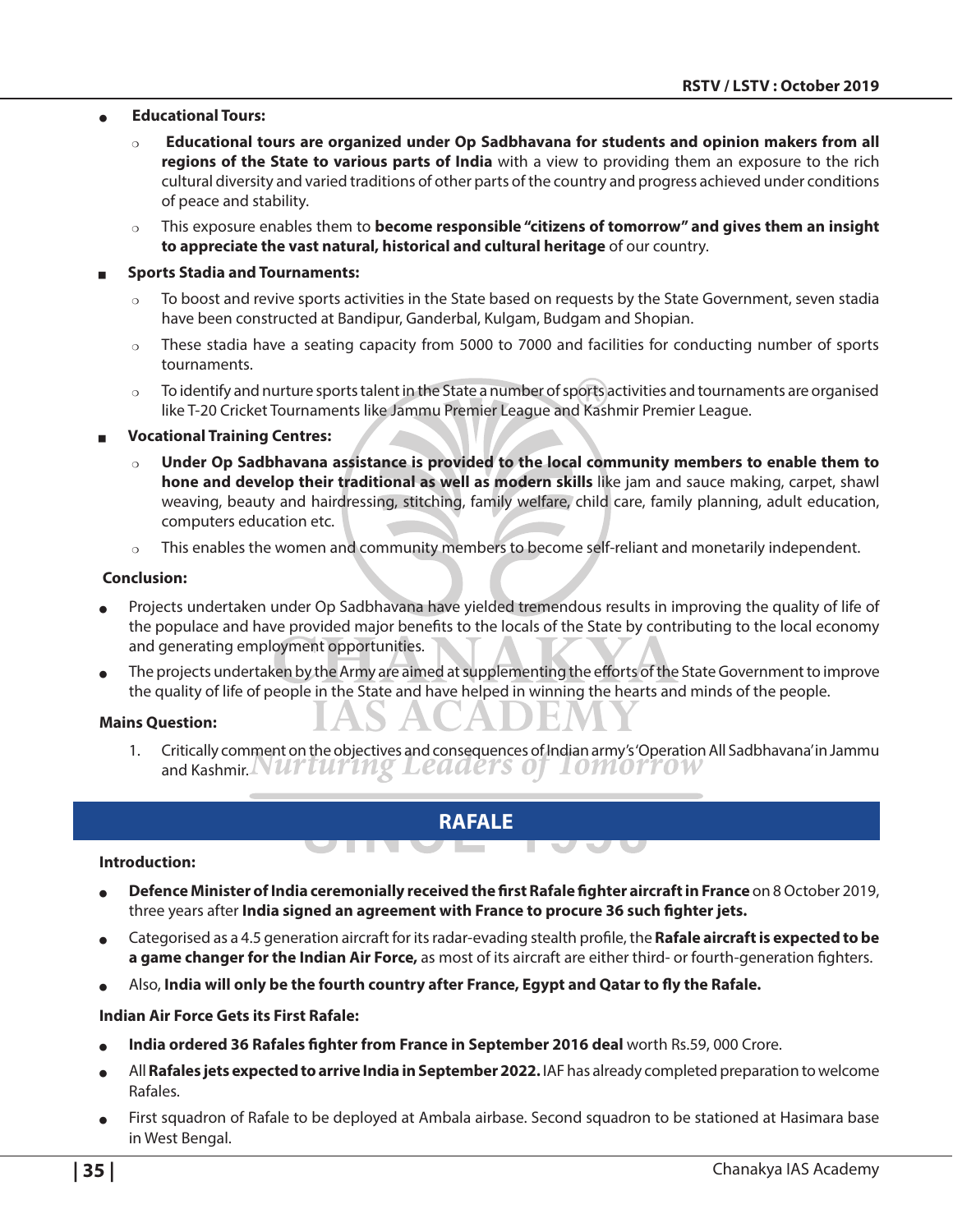- Rafale jets to come with various India-specific modifications including Israeli mounted helmet with Radar warning receivers, low band jammers, 10 hour flight data recording infra red search, tracking system etc.
- Rafale can carry out all combat aviation missions to achieve air superiority and air defence close air support, in-depth air strikes, reconnaissance, anti-ship strikes nuclear deterrence.

#### **Rafale:**

- Introduced in 2001, Rafale is a twin-engine, canard-delta wing, multirole combat aircraft designed and built by French company Dassault Aviation.
- The aircraft is considered one of the most potent combat jets globally.
- The fighter jet, equipped with a wide range of weapons, is intended to perform air supremacy, interdiction, aerial reconnaissance, ground support, in-depth strike, anti-ship strike and nuclear deterrence missions.
- <sup>O</sup> The aircraft is available in **three main variants: Rafale C single-seat** land-based version, Rafale B **twin-seat land-based version** and Rafale M **single-seat carrier-based version.**

#### **Features of Rafale:**

- Rafale is a twin-jet combat aircraft capable of carrying out a wide range of short and long range missions, including ground and sea attacks, reconnaissance, high-accuracy strikes and nuclear strike deterrence.
- The aircraft were **developed for the French Air Force and Navy.**

#### **India's need of Rafale aircraft:**

- The Indian government felt the need to revamp its IAF fleet by introducing multi-role combat aircraft considering the prevalent security environment.
- <sup>O</sup> **After the Kargil experience, the Indian Armed Forces and the Defence Ministry were of the opinion that the combat ability of the Indian Air Force to strike targets required radical improvement.**
- <sup>O</sup> This **need was first recorded in 2001.**

#### **Dispute with sharing price:**

- Earlier deal The previous government's price for 126 aircraft was never finalised, and no contract was **signed or executed.** Hence, no official figure on the price was ever given.
- New Deal Recently, the Defence Minister declined to share the cost of the Rafale fighters under the new deal, with Rajya Sabha.
- It was said that the price details were "classified information". This was as per the Inter-Governmental **Agreement (IGA) between the Governments of India and France.**
- Accordingly, material exchanged under IGA is governed by the provisions of the Security Agreement.
- However, in 2016, Minister of State for Defence had shared the price in the Lok Sabha in a written reply. The basic price of each Rafale aircraft was said to be around Rs 670 crore.
- <sup>O</sup> At the time of its signing, the **36-aircraft deal was said to be worth around Rs 59,000 crore.**

#### **Conclusion:**

- The Rafale twin-jet fighter aircraft, that entered service with the French Navy in 2004, will come to India with certain modifications for the Indian Air Force.
- The Defence Ministry came to a conclusion that an aircraft adds to the combat strength of the forces only when it is loaded with the requisite weaponry, which enables it to strike targets.

#### **Mains Question:**

1. Discuss the Significances of the Rafale Jet Aircraft and how the aircraft adds the combat strength to the Indian Forces. Also explain the main issues revolved around the Rafale Deal Controversy.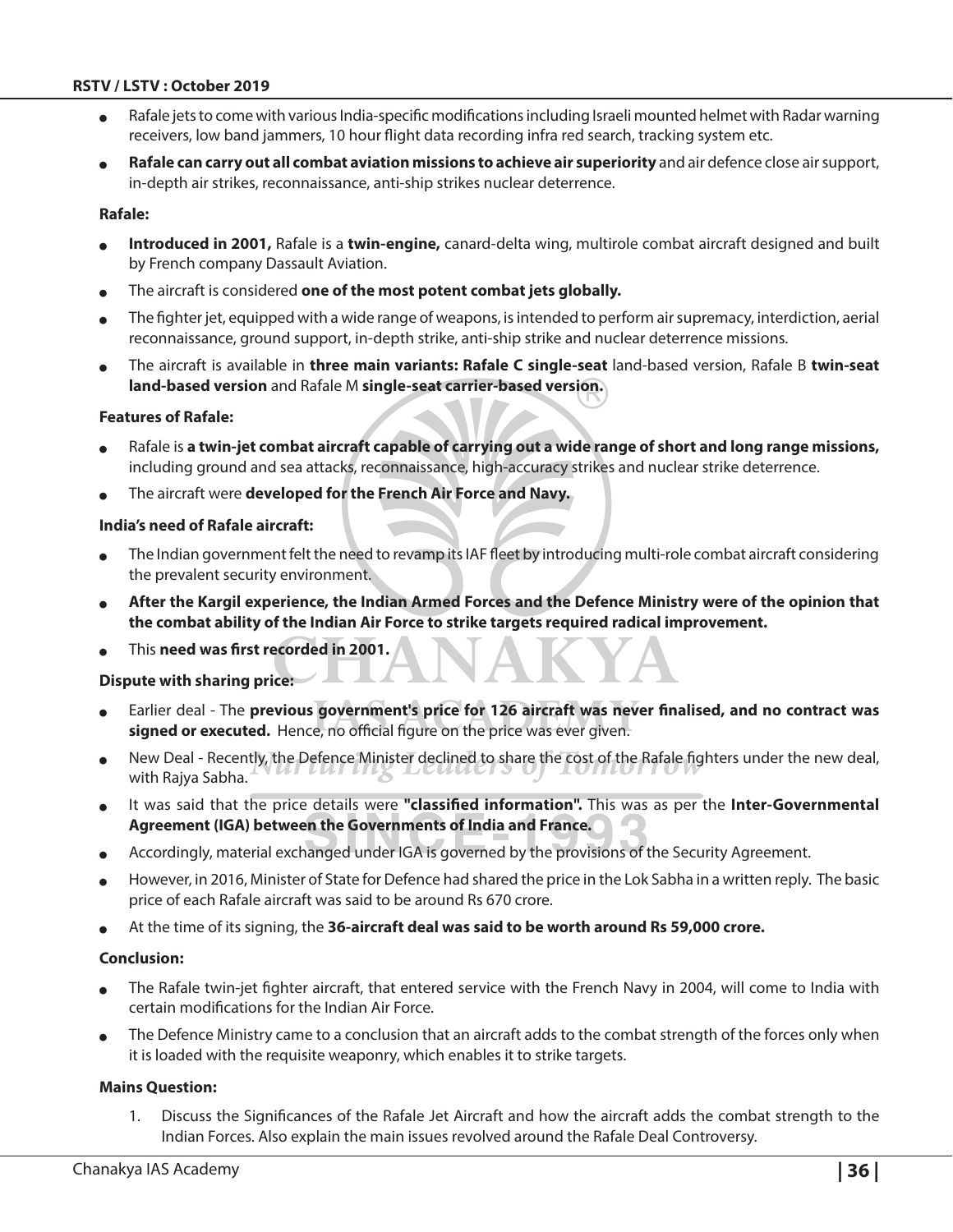# **SMART Policing**

#### **Introduction:**

- <sup>O</sup> **Vice President of India has stressed on the need to make policing and police station people centric and receptive.**
- Addressing a National Seminar on SMART policing, he suggested tapping the IT potential in investigation and safety and security management.
- <sup>O</sup> Vice President also emphasised **on the need to address shortage of manpower, improving transport and communication facilities** and other aspects of police reforms as suggested by the Supreme Court.

#### **Background:**

- <sup>Q</sup> **Pre-independence:** 
	- o First Police Commission was set up soon after the 1857 Mutiny to deliberate upon the regulatory framework for police in the country.
	- <sup>P</sup> **Set up in 1860,** the recommendations of this Commission resulted in the enactment of the Police Act of 1861-a law that still governs police.
	- <sup>P</sup> A review of the issues arising from **the implementation of the Police Act of 1861 was done in 1902,**  through the setting up of the **Second Police Commission.**
	- $\circ$  The Commission came out with a detailed report covering various aspects relating to the organization of police force, adequacy of training, strength, pay, investigating offences, etc.

#### <sup>Q</sup> **Post-independence:**

- o After independence, the **first Police Reforms Committee was set up by Kerala in 1959.**
- <sup>P</sup> This was followed by a **succession of Police Commissions appointed by different State Governments mainly during sixties and seventies** (West Bengal in 1960-61, Punjab in 1961-62, Delhi in 1968, Tamil Nadu in 1971 etc).
- <sup>P</sup> At the **Central Government level,** a Working Group on Police by the Administrative **Reforms Commission was set up in 1966.**
- <sup>P</sup> This was followed by the setting up of the **Gore Committee on Police Training in 1971** and subsequently the **National Police Commission** which, between 1977-1981, submitted 8 reports suggesting wide ranging reforms in the existing police set-up and **also a Model Police Act.**
- $\circ$  None of the major recommendations by the National Police Commission were adopted by any government.
- <sup>Q</sup> **Policing in India:**
	- <sup>P</sup> Under the Constitution of India, **Police and Public order are state subjects under the Seventh Schedule to the Constitution.** As a result, all states have their individual police laws.
	- Also, Article 355 of the Constitution enjoins upon the Union to protect every state against external aggression and internal disturbance.
- Legally, the **Police Act, 1861** is still the basic instrument governing the functioning of the Indian Police.
- <sup>O</sup> Besides **the Indian Penal Code, 1862, the Indian Evidence Act, 1872 and the Criminal Procedure Code of 1973** also govern the functioning of the police.

#### **Major Issues with Police in India:**

- <sup>Q</sup> **Police Infrastructure:**
	- $\circ$  The weaponry, vehicles etc. used by police force at lower level is obsolete and is unmatched with the modern weaponry used by the criminals and anti-social elements.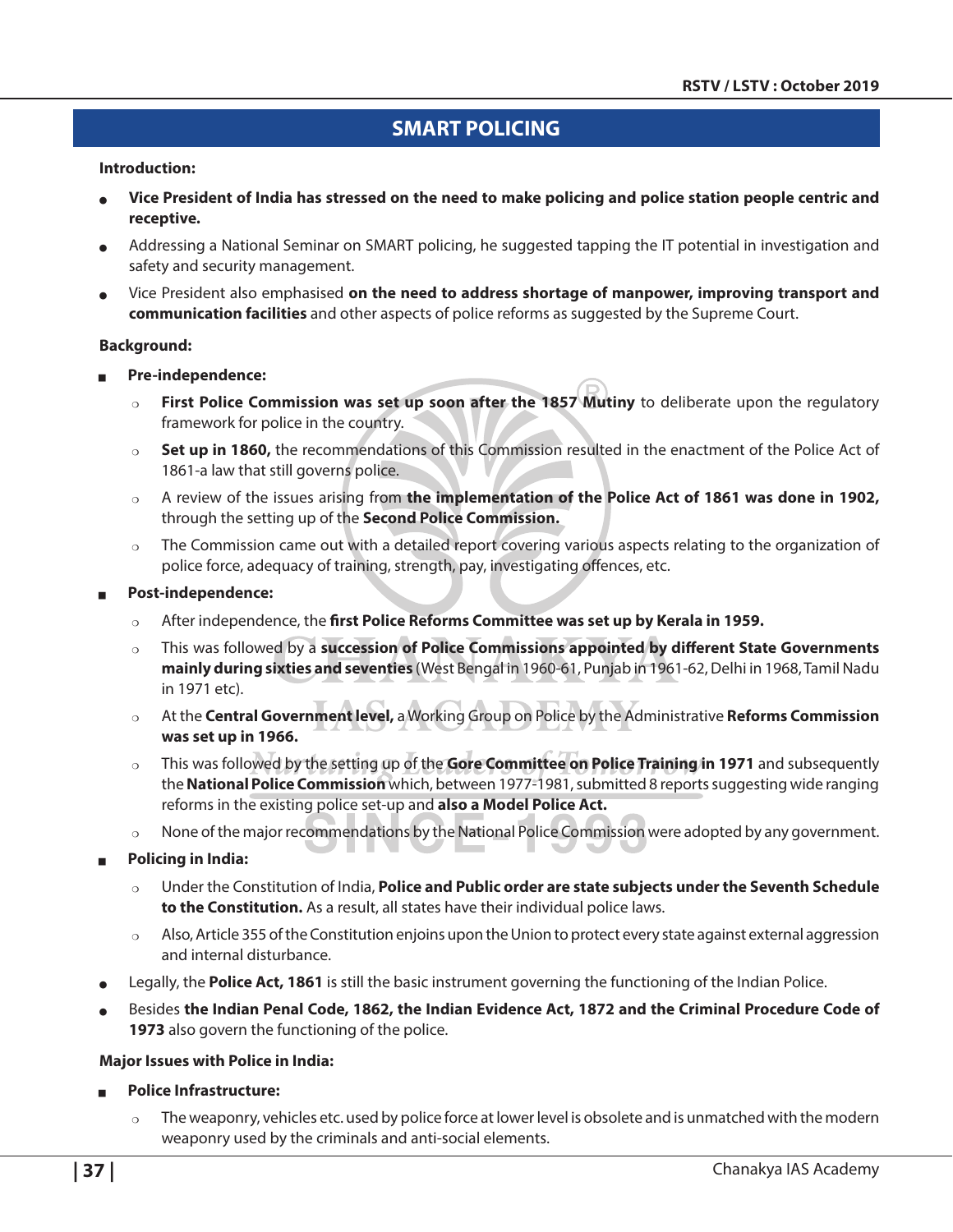#### **Arduous nature of duties and working conditions:**

 $\circ$  The nature of the duties is very uncertain and the police itself say that policemen are on duty all the time – it's a violation of Human Rights.

#### <sup>Q</sup> **Over-burden:**

 $\circ$  Police force is over-burdened especially at lower levels where constabulary is forced to work continuously for 14-16 hours, 7 days a week. It adversely impacts their performance.

#### <sup>Q</sup> **Qualifications and training of police personnels:**

- $\circ$  Police training methods have been out dated and aspects of human rights are largely ignored in training modules.
- $\circ$  Training of police officials is heavily biased in favour of higher level officials. 94% of the total training expenditure is on IPS officers' training.

#### **Politicization of Police:**

- $\circ$  Politicization of a police force is a major problem as it affects the autonomy of police force making them to sub serves the interests of political executive at the cost of ordinary citizens.
- $\circ$  CID at the state level has failed to perform because of political cases led by the ruling parties against their opponents and because of excessive political interference by political executive.
- Lack of co-ordination between centre and states:
	- $\circ$  It is a matter related to maintenance of law & order results in ineffective functioning of police force.
	- $\circ$  The dual command at district and state levels have resulted in the problem of co-ordination between the civil servants and police officials because of ego clashes and inconceivable personal differences.
- <sup>Q</sup> **Judicial reforms have not been effective** 
	- $\circ$  As most of the criminals are not punished for the crime they committed.
	- $\circ$  Inspite of recommendations of various commissions', crime investigation has not been separated from maintenance of law & order.

#### **Need for Reforms:**

- Improvement in capacity and infrastructure of police forces:
	- $\circ$  Boosting infrastructure and capacity of the police forces includes increase in the number of police personnel in the country, improvement in recruitment, training and service conditions including up-gradation on one hand and improving the infrastructure, working hours, housing facilities on the other.
- <sup>Q</sup> **Revisiting the constitution of police forces in the country through legislative/administrative changes:** 
	- The legislative changes include, enactment of the organized Crimes Act, a single police act for the country, moving Police to the Concurrent List, declaration of Federal Crimes, measures regarding registration of crimes, statutory backing for the CBI, Commissionerate system for large areas, revival and strengthening of the beat constable system and some changes in criminal procedure and evidence systems.
	- o In addition to the legislative changes, there is an **urgent need for administrative reforms as well.**
	- $\circ$  On the administrative side, changes include separation of investigation from law and order, specialized wings for Social and Cyber Crimes, restricting the police to core functions, setting up authorities as directed by the Supreme Court, strengthening state machinery and linking prosecution with police.

#### <sup>Q</sup> **Technological Reforms:**

- $\circ$  The police force needs to keep pace with changing times. Modernization of the force has become inevitable especially in cyber security, counterterrorism/insurgency and relying on technology for policing.
- $\circ$  Technological reforms includes modernization of the control room, fast tracking the Crime and Criminal Tracking Network and System (CCTNS) pushing for National Intelligence Grid (NATGRID) and pushing for incorporation of new technology into policing.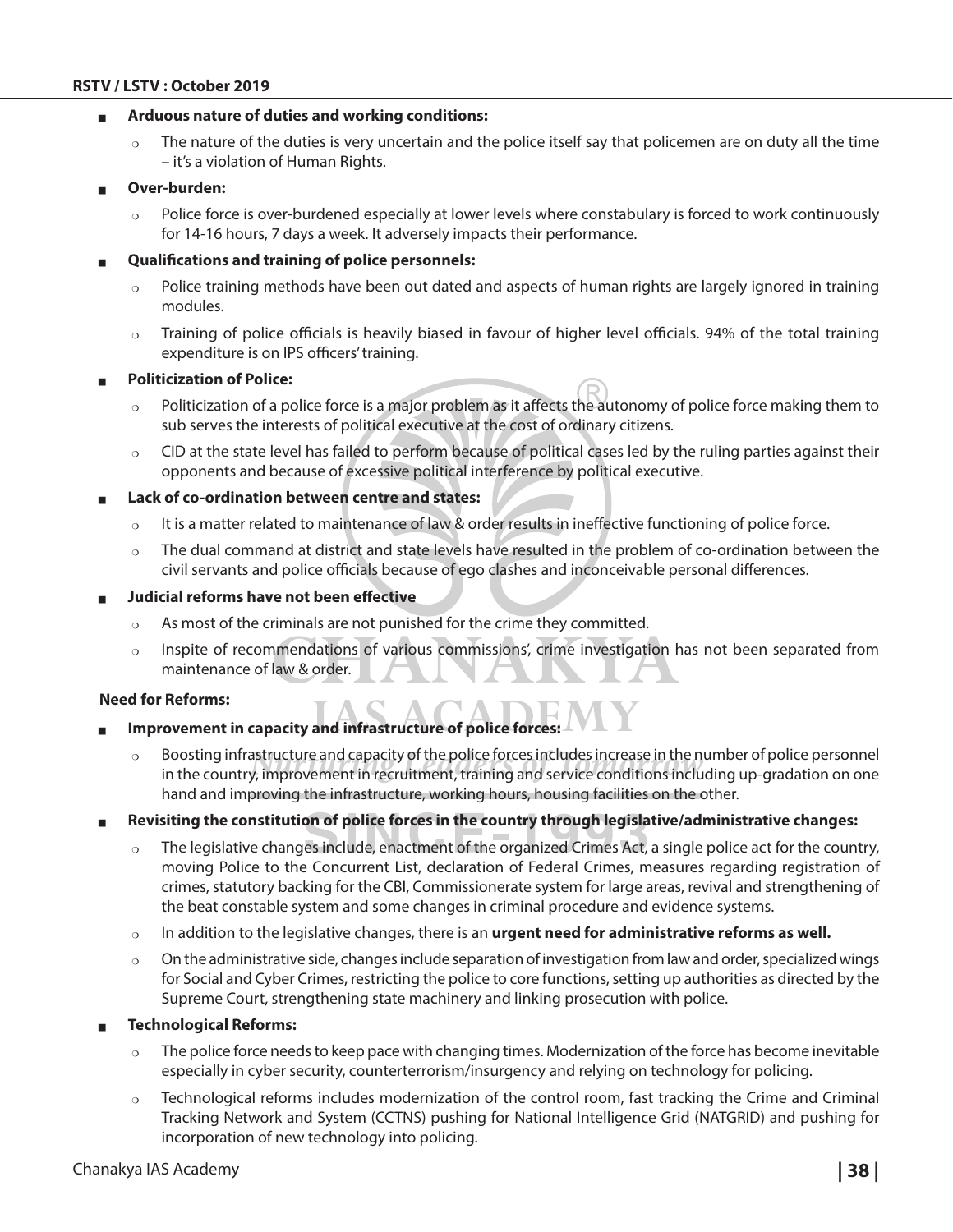#### **Way Forward:**

- Since the police is a vital part of our criminal justice system, it is necessary to institute a wider spectrum of reforms rather than focusing simply on police reforms.
- The thrust of the existing directives of the Supreme Court is limited to postings, transfers, personnel, policies, creation of security commissions at the state and the national levels, the separation of investigation from law and order, and, the constitution of a police complaints authority at various levels.
- As such, these reforms can be taken to be only the first step towards the larger goal of reforming the entire criminal justice system.

#### **Mains Question:**

1. Describe the policing System of India; also explain the issues related to the policing system in India with the need of reforms associated with it.

# **Spotlight Mamallapuram**

#### **Introduction:**

- <sup>O</sup> The **second informal summit between PM of India and President of China is being held in the ancient city of Mamallapuram,** a major seaport during the ancient Chola and Pallava dynasties and home to World Heritagelisted rock-cut temples and caves.
- During **the first informal summit in Wuhan (in China) in April 2018,** the leaders had made a visit to the Hubei provincial museum.
- Recently, **Mamallapuram had also hosted the Defence Expo 2018, an annual event of the Union Defence Ministry.**

#### **Mamallapuram:**

- <sup>O</sup> Mamallapuram, also called **Mahabalipuram or Seven Pagodas, is a town that lies along the Coromandel Coast of the Bay of Bengal,** 60 km south of Chennai.
- <sup>O</sup> The town's religious centre was **founded by a 7th-century Hindu Pallava King Narasimhavarman, also known as Mamalla,** for whom the town was named.
- It contains many surviving 7th- and 8th-century Pallava temples and monuments, chief of which are the **sculptured rock relief popularly known as "Arjuna's Penance," or "Descent of the Ganges,"** a series of sculptured cave temples, and a Shiva temple on the seashore.
- The town's Five Rathas, or monolithic temples, are the remnants of seven temples, for which the town was known as Seven Pagodas.
- <sup>O</sup> The entire assemblage collectively was **designated a UNESCO World Heritage Site in 1984.**

#### **Mamallapuram monuments closed to tourists:**

- Archaeological Survey of India (ASI) has closed a group of Monuments in the coastal town of Mamallapuram for tourists.
- While the entire coastal town is **under a thick blanket of security, the ASI has issued a notice on temporarily closing down the monuments to facilitate the visit** of PM of India and President of China.
- The group of monuments includes Arjuna's Penance, Krishna's Butterball, Shore Temples and Five Rathas, The Visiting leaders are likely to take a round of all the four monuments.
- "In exercise of power conferred under Rule 5 of the Ancient monuments and Archaeological sites and remains rules, 1959, entry to public is suspended from 8 October 2019 to till the completion of VVIP visit due to security reasons" an order issued by the ASI.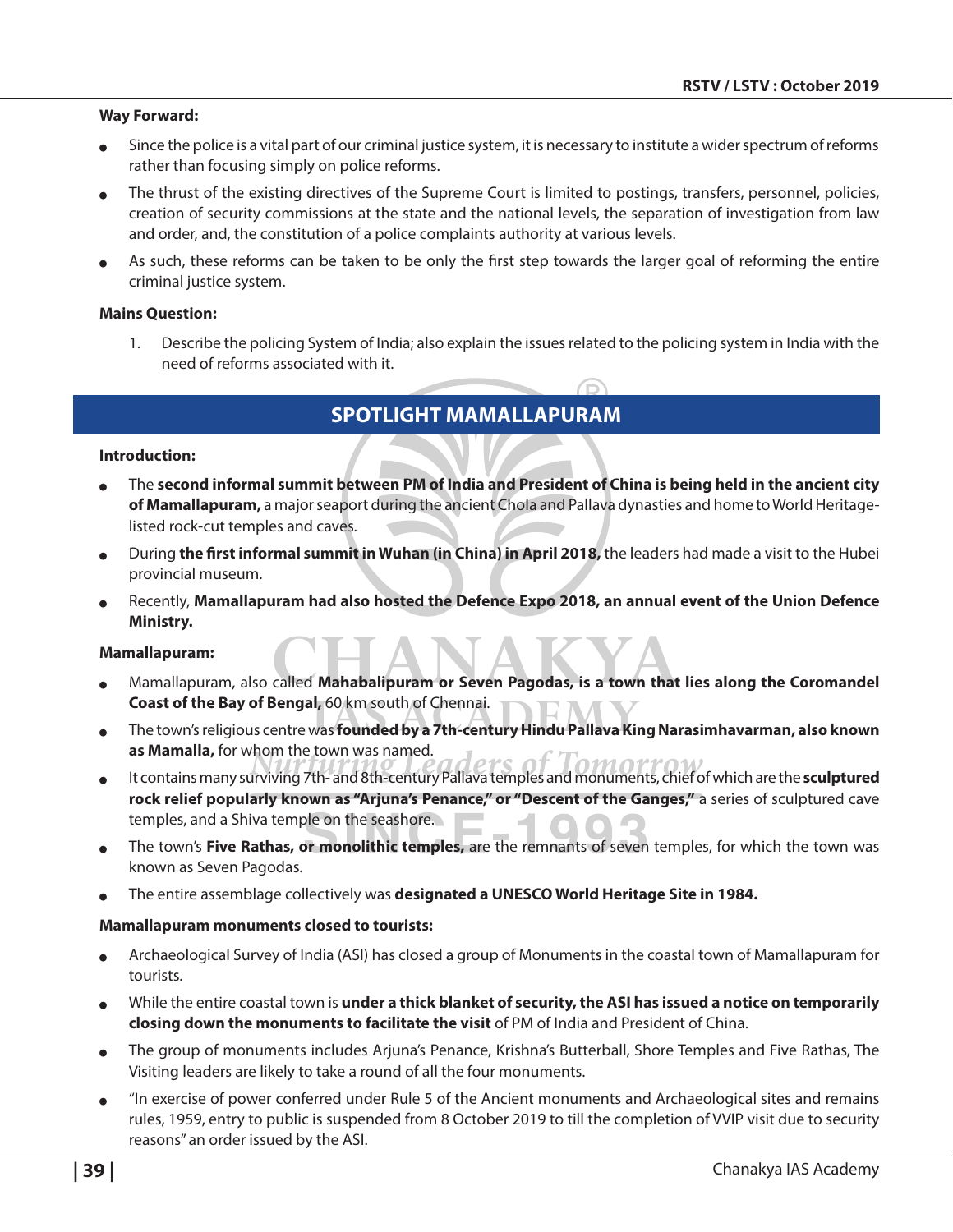#### **Historical Connection between India and China:**

- <sup>O</sup> Historians said that the **ancient port town of Mamallapuram** was used effectively **by the Pallavas to trade with China.**
- <sup>O</sup> More importantly, **Buddhist monk Bodhidharma,** who was an icon in China, was the third prince of a Pallava king who travelled to China from Kancheepuram via Mamallapuram in 527AD.
- <sup>O</sup> Mamallapuram and the Pallava dynasty are also historically relevant, for the **earliest recorded security pact between China and India** (in the early 8th century) involved a Pallava king (Rajasimhan, or Narasimha Varma II), from whom the **Chinese sought help to counter Tibet,** which had by then emerged as a strong power posing a threat to China.

#### **Significance of the informal Summit:**

- <sup>O</sup> Informal meet at Wuhan resulted in **invoking of Wuhan Spirit,** which sought to reset ties between India and China.
- <sup>O</sup> Wuhan Spirit is in line with the **five principles of peaceful coexistence (Panchsheel)** jointly advocated by China and India in the 1950s. Under Wuhan Spirt:
- Both countries agreed that **they form the "backbone" of economic globalisation**, and they should jointly make positive contributions to **global peace and development.**
- The two nations have agreed to cooperate, for the first time ever, on a **joint project in Afghanistan.**
- <sup>O</sup> China has indicated that India's refusal to join the Belt and Road Initiative will not come in the way of economic cooperation.

#### **Conclusion:**

- The meeting is likely to help Mamallapuram become a **must visit place for Chinese tourists**, who mostly visit Bodhgaya.
- **Informal summits** have their use as **trust-building exercises.**

**ALL AND** 

- <sup>O</sup> Hopes raised at the **Wuhan Summit** that the two countries would jointly work together on an **economic project in Afghanistan** have proved to be evanescent.
- <sup>O</sup> With **preparations and proper handling,** the forthcoming meet could, on the other hand, provide India's leaders with a **realistic estimate** as to where India-China relations are headed.

#### **Mains Question:**

1. Discuss the importance of Mallamapuram for both the countries India and China. Also Explain the Significances of the informal Summit between India and China.

# **Syria Crisis - US Backs out**

#### **Introduction:**

- <sup>O</sup> **US President has decided to abandon Kurdish fighters in Syria as fulfilling a Poll-campaign promise to withdraw from "endless war" in the Middle East;** even as Republican critics and others said he was sacrificing a US ally and undermining American credibility.
- President declared US troops would step aside for an expected Turkish attack on the Kurds, who have fought alongside Americans for years, but he then threatened to destroy Turkey's economy if they went too far.
- <sup>O</sup> US President said he understood criticism from fellow GOP leaders but disagreed. **Pentagon and State Department officials held out the possibility of persuading Turkey** to abandon its expected invasion.

#### **Background:**

- <sup>O</sup> **Unemployment, corruption and a lack of political freedom rocked Syria in 2000.**
- In March 2011, **pro-democracy demonstrations erupted in Syria,** inspired by the "Arab Spring" in neighbouring countries.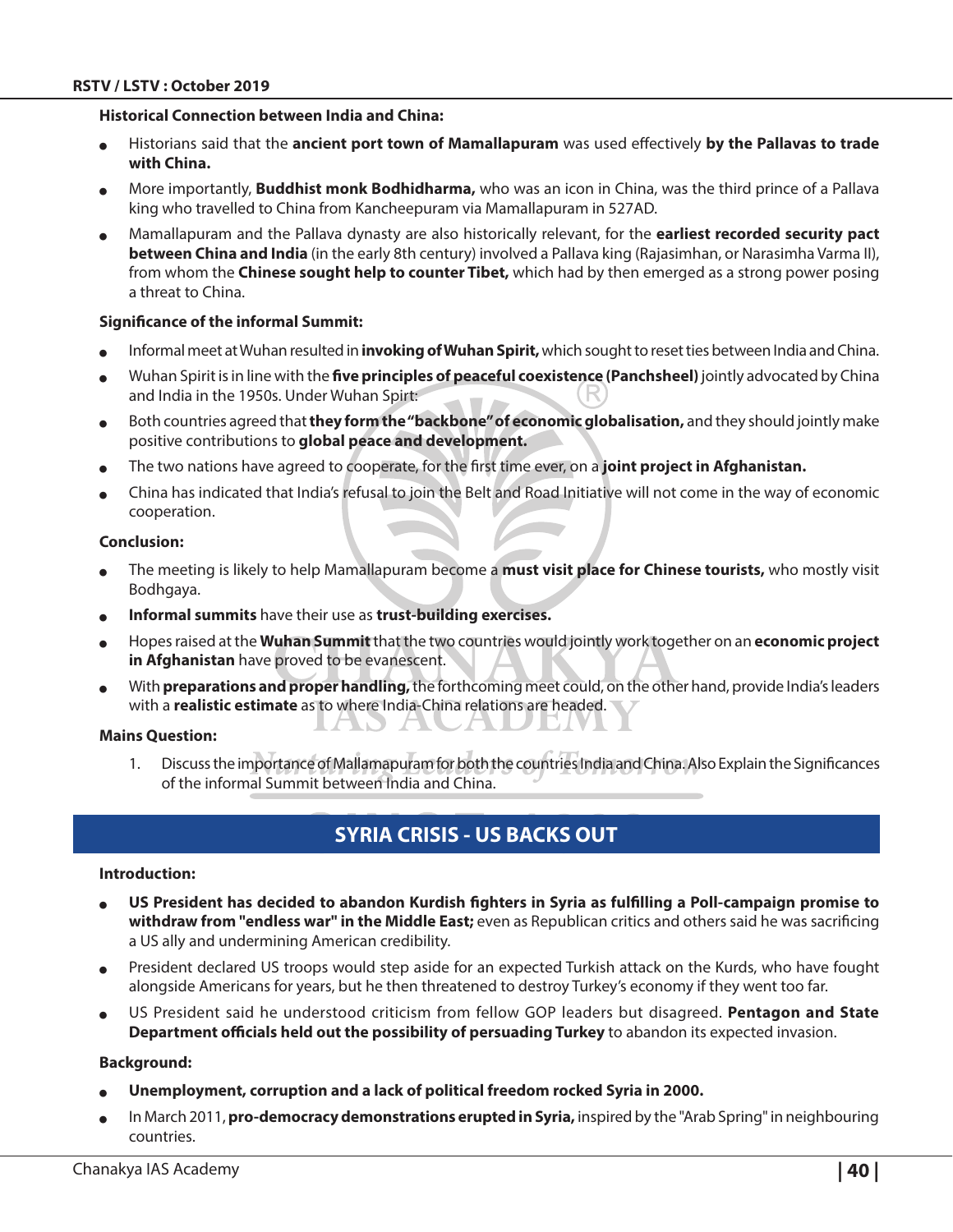- <sup>O</sup> **Many groups and countries, each with their own agendas, are involved,** making the situation far more complex and prolonging the fighting in Syria.
- Russia, which already had military bases in Syria, launched an air campaign that has been crucial in turning the tide of the war in the government's favour.
- Iran is believed to have deployed hundreds of troops and spent billions of dollars to help Syria.
- The US, UK and France coalition has carried out air strikes on IS militants in Syria since 2014 and helped an alliance of Kurdish and Arab militias called the Syrian Democratic Forces (SDF) capture territory once held by the jihadists in the east.
- Turkish-backed rebels have controlled territory along the border in north-western Syria since 2016.
- **Saudi Arabia,** which is keen to counter Iranian influence, has armed and financed the rebels, as has the kingdom's Gulf rival, Qatar.
- **Israel,** meanwhile, has been so concerned by what it calls Iran's "military entrenchment" in Syria and shipments of Iranian weapons to Hezbollah that it has conducted hundreds of air strikes in an attempt to thwart them.

#### **Implications of Withdrawal of US from Syria:**

- Turkey wants to establish a peaceful corridor along the Syrian border so that it can build housing for two million Syrian refugees to relocate them inside Syria.
- Turkeys actually have been planning to enter Syria to flush out the PKK, a Kurdish terrorist organization.
- Turkish invasion will be met with Kurdish resistance and there will be another flare-up which will further disturb the already disturbed area.
- Now the US wants Turkey to be in a quagmire (Vietnam-sort of) so that Turkey to get embroiled not only with Kurds but other Syrian elements including Syrian Government which is waiting to take over entire Idlib (City of Syria)area.
- With the exit of US forces a larger role has been carved out for Russia to play for the stability of Syria and the Arab region.

#### **US troops to wipe out ISIS from the region:**

- Regime change in Arab region was the part of the American foreign policy.
- Syria was part of that regime change policy that US had been implementing whether it is Arab spring or followings of Arab spring in Iraq, Syria, Libya, Yemen and rest of the Arab.
- <sup>O</sup> **US is looking for military bases throughout the world and not foothold on the ground.**
- <sup>O</sup> US President is not implementing personal policy but the **policy of deep state of instability and fragmenting Syria.**
- <sup>O</sup> Both **Turks and Americans are partners in crime for the Syrians** as both are the occupational and unwanted forces.
- They have not been invited by the Syrian government unlike Russia and Syrian Government has been trying to push them out.

#### **US President to move US troops out of Syria:**

- US President has promised people of US that US troops will not be allowed to wage and fight other countries wars.
- Later, he introduced America First doctrine. He promised to bring back US troops from Afghanistan and Syria.
- He is just fulfilling his election promise and eying re-election in 2020.
- To put Turkey in a quagmire so that it will fight against Kurds in entire Syria now.
- Trump does not want a war with Iran this time.

#### **Implications of this decision on India:**

India is having its own problems as India is dependent on the region for its energy security apart from its nationals living in several countries there.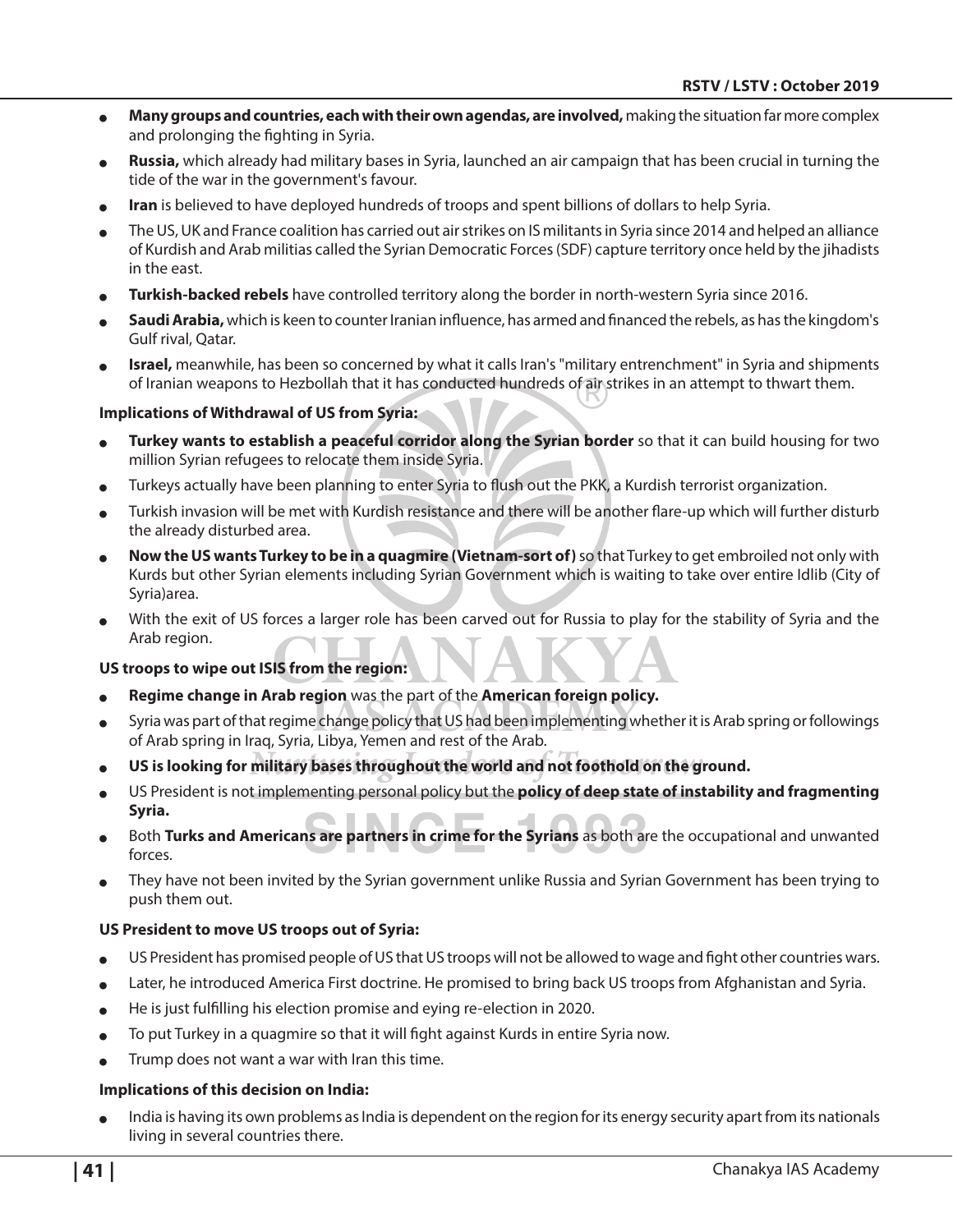- There could be a lot of turmoil for them and therefore any further escalations in Middle East are a concern for India.
- India should friendly counsel to all these countries in the involved in the Syrian war. India does not want any conflagrations in the region.

#### **Conclusion:**

- <sup>O</sup> The Syrian government should be ready for a dialogue on **Syria's future with the non-jihadist opposition groups.**
- <sup>O</sup> Considering the large scale devastation which happened in Syria, rebuilding its human and social capital will be an insurmountable task for the government.
- Therefore the international community should come forward with a helping hand to bring the war-torn nation into normalcy. India can also play a constructive humanitarian role to establish peace and stability in the region.

#### **Mains Question:**

1. With the exit of US troops from Syria, Turkey has started military campaign in northern Syria which can lead to further conflagrations in the Arab region. In this context what are the concerns for India and also suggest some ways to mitigate them?

## **Towards Better Living**

#### **Introduction:**

- October 7, 2019 marked the World Habitat Day.
- <sup>O</sup> Observed on the first Monday of October every year since 1985, the day reflects on the state of human settlements and the basic right to sufficient shelter worldwide.
- <sup>O</sup> **World Habitat Day supports the United Nations' Habitat mission towards transformative change in cities and human settlements,** i.e. to leave no one and no place behind.
- This year's Global Observance of World Habitat Day is being held in Mexico. The theme this time is "Frontier Technologies as an innovative tool to transform waste to wealth".

#### **World Habitat Day:**

- <sup>O</sup> **2019 Theme:** Frontier Technologies as an **innovative tool to transform waste to wealth.**
- Promoting contribution of innovative frontier technologies to sustainable waste management to **achieve Sustainable Development Goal 11.**  aders of Iomorrow
- Technology has great potential to improve how people work and live, to significantly accelerate efforts to achieve the Sustainable Development Goals and address climate change.
- Frontier technologies, such as automation, robotics, electric vehicles, renewable energy technologies, biotechnologies, and artificial intelligence can transform the social, economic and environmental spheres.
- <sup>O</sup> This year's **Global Observance of World Habitat Day will be held in Mexico City on Monday, 7 October.**
- <sup>O</sup> Celebrations will also be held across the world, including in the capital of Cameroon Yaounde, Nakuru in Kenya, and Vancouver in Canada.

#### **Challenges of Waste Management:**

- Large quantities of waste accumulating in world's ocean.Sustainable waste management present opportunities.
- Innovating waste management through 5 Rs-Reduce, Reuse, Recycle, Recover and residual management.
- <sup>O</sup> **Waste management rules in India are based on the principles of "sustainable development", "precaution" and "polluter pays".**
- In some urban centres, people working in the informal sector collect solid waste for each doorstep to get a collection fee and derive additional income from sale of recyclables.
- The informal recycling industry plays a major role in waste management. It also ensures that less waste reaches landfills.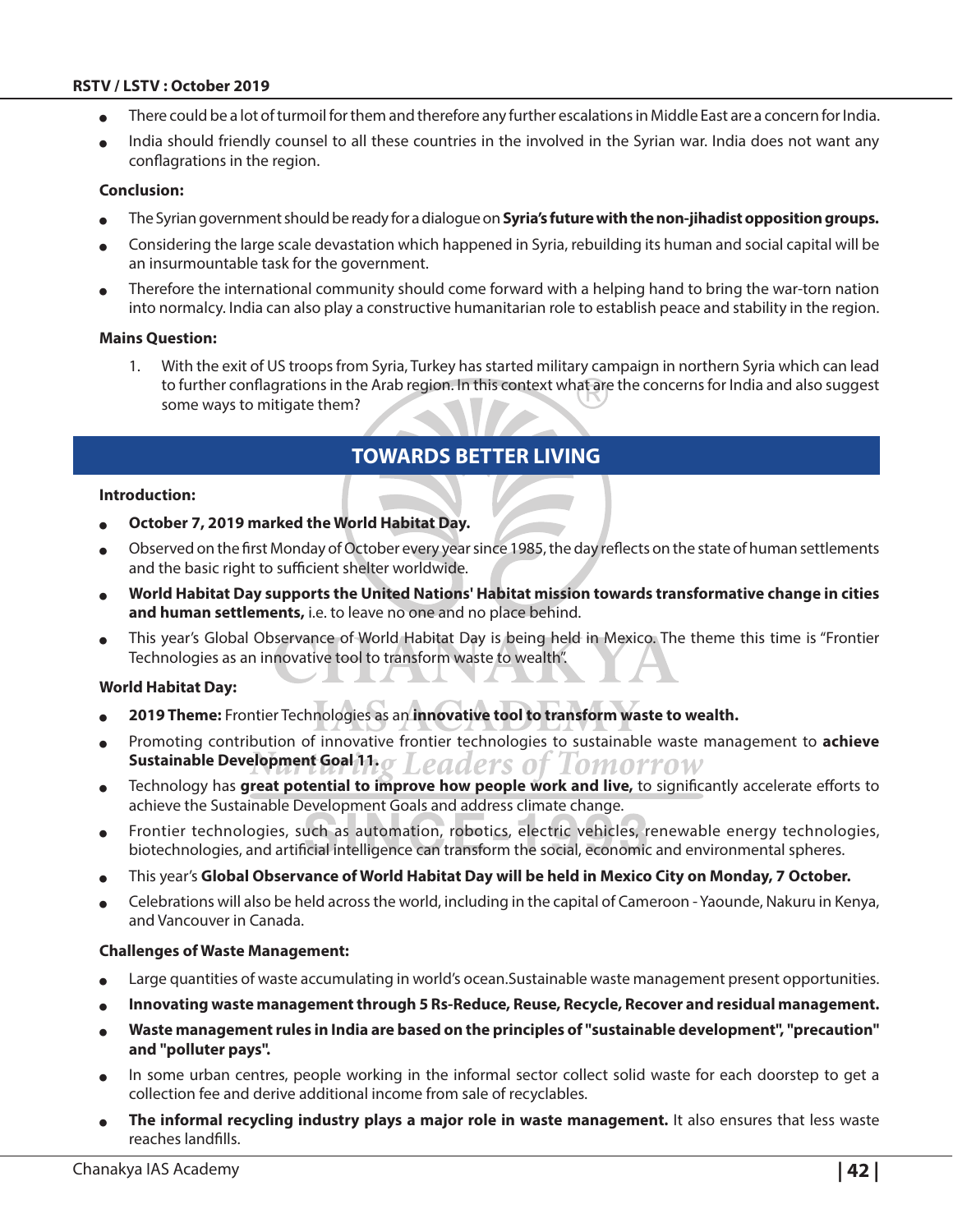#### **Initiatives for Better Living by the Government of India:**

- <sup>Q</sup> **Pradhan Mantri Awas Yojana -Urban:** 
	- $\circ$  The Pradhan Mantri Awas Yojana (Urban) Programme launched by the Ministry of Housing and Urban Poverty Alleviation (MoHUPA), in **Mission mode envisions provision of Housing for All by 2022, when the Nation completes 75 years of its Independence.**
	- $\circ$  Slum rehabilitation of Slum Dwellers with participation of private developers using land as a resource.
	- $\circ$  Promotion of Affordable Housing for weaker section through credit linked subsidy.
	- $\circ$  Affordable Housing in Partnership with Public & Private sectors.
	- $\circ$  Subsidy for beneficiary-led individual house construction /enhancement.

#### <sup>Q</sup> **Pradhan Mantri Awas Yojana-Rural:**

- $\circ$  The erstwhile rural housing scheme Indira Awas Yojana (IAY) has been restructured into Pradhan Mantri Awas Yojana –Gramin (PMAY-G) from 01.04.2016.
- **PMAY-G aims at providing a pucca house, with basic amenities, to all houseless** householder and those households living in kutcha and dilapidated house, by 2022.
- $\circ$  The cost of unit assistance in this scheme is shared between Central and State Governments in the ratio 60:40 in plain areas and 90: 10 for North Eastern and Himalayan States.
- <sup>P</sup> The scheme envisages training of Rural Masons with the **objective of improving workmanship and quality of construction of houses** while at the same time, increasing availability of skilled masons and enhancing employability of such masons.

#### **Conclusion:**

- World Habitat Day supports the United Nations' Habitat mission towards transformative change in cities and human settlements, i.e. to leave no one and no place behind.
- Building on last year's theme of "Municipal Solid Waste Management", the purpose this year is to shift focus beyond solid waste and encompass all kinds of waste that have a devastating impact on climate change, public health and the environment.
- The significance of World Habitat Day is the global efforts to achieve the Sustainable Development Goals and address climate change. JUS TO Z - 7

#### **Mains Question:**

Nurturing Leaders of omorrow 1. Explain the Various Initiatives taken by the Government of India towards the Better Living for the people of India.

# **Tackling Drone Threats**

#### **Introduction:**

- Drones are versatile multi role Platforms. Several Drone Attacks reported World over.
- Drones pose a serious Security Threat. **Tackling Drone Threat is a big challenge for Security Agencies.**
- Pakistan-origin drones dropping heavy arms and ammunition in Punjab have alarmed security agencies not just in the border state but also in the national capital.
- Intelligence inputs suggest that terror outfits such as **Jaish-e-Mohammed (JeM) and Lashkar-e-Taiba (LeT) can use unmanned aerial vehicles (UAVs)** not just to drop payloads but also to carry bombs and target crowded areas, dignitaries and vital installations.

#### **Drones:**

<sup>O</sup> **A drone, in a technological context, is an unmanned aircraft.** Drones are more formally known as **Unmanned Aerial Vehicles (UAVs)** or **Unmanned Aircraft Systems (UAS).**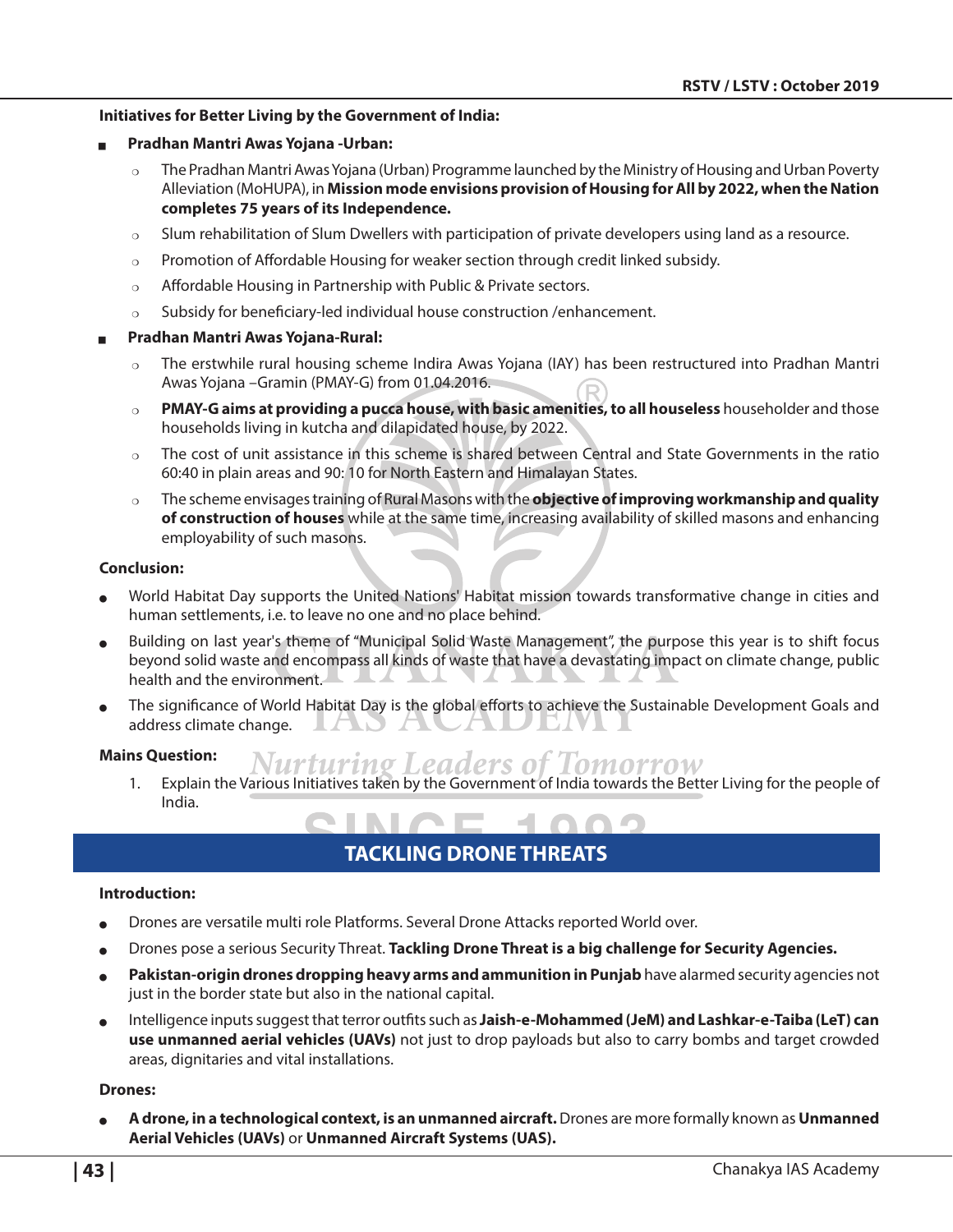- Essentially, a drone is a flying robot. The aircrafts may be remotely controlled or can fly autonomously through software-controlled flight plans in their embedded systems **working in conjunction with onboard sensors and GPS.**
- <sup>O</sup> Drones are now also used in a wide range of civilian roles ranging from **search and rescue, surveillance, traffic monitoring, weather monitoring** and firefighting to personal drones and business drone-based **photography, as well as videography, agriculture** and even delivery services.

#### **Different Categories of Drone:**

The **Director General of Civil Aviation (DGCA)** has segregated drones into five different categories:

- Nano: Less than or equal to 250 grams.
- Micro: From 250 grams to 2kg.
- $\bullet$  Small: From 2kg to 25kg.
- Medium: From 25kg to 150kg.
- Large: Greater than 150kg.

#### **Working of Drones:**

- Drones are equipped with different state of the art technology such as infra-red cameras (military UAV), GPS and laser (military UAV). Drones are controlled by remote control system also sometimes referred to as ground cockpit.
- An unmanned aerial vehicle system has two parts, the drone itself and the control system. The nose of the unmanned aerial vehicle is where all the sensors and navigational systems are present. The rest of the body is full of drone technology systems since there is no need for space to accommodate humans.

#### **Unmanned Aircraft Operator Permit (UAOP):**

- Operators of civil drones will need to get a permit from the DGCA.
- There are exceptions for:
	- $\circ$  Nano RPA operating below 50 feet (15 m) in uncontrolled airspace / enclosed premises.
	- $\circ$  Micro RPA operating below 200 feet (60 m) in uncontrolled airspace / enclosed premises but shall inform local police 24 hours prior to such flight.
- <sup>O</sup> **Remotely piloted Aircraft (RPA)** owned and **operated by National Technical Research Organisation (NTRO), Defence and Civilian Air Traffic Controllers (ATCs) and Central Intelligence Agencies** but after intimating local police.
- The DGCA has to issue the UAOP within seven working days provided all the documents are complete. This UAOP shall be valid for five years and non transferrable in nature.

#### **Restricted Areas for Drones in India:**

- <sup>O</sup> RPAs **cannot be flown within 5km of the perimeters of the airports in Mumbai, Delhi, Chennai, Kolkata, Bengaluru and Hyderabad** and within 3km from the perimeter of any other airport.
- It cannot fly within "permanent or temporary Prohibited, Restricted and Danger Areas" and within 25km from international border which includes the **Line of Control (LoC), Line of Actual Control (LAC) and Actual Ground Position Line (AGPL).**
- It cannot fly beyond 500 m into sea from the coast line and within **3 km from perimeter of military installations.**
- It cannot fly within a 5 km radius of the Vijay Chowk in Delhi, within 2 km from perimeter of strategic locations/ vital installations notified by Ministry of Home Affairs and within 3 km from radius of State Secretariat Complexes.
- It also cannot be operated from a mobile platform such as a moving vehicle, ship or aircraft.
- <sup>O</sup> **Eco-sensitive zones around National Parks and Wildlife Sanctuaries** are off-limits without prior permission.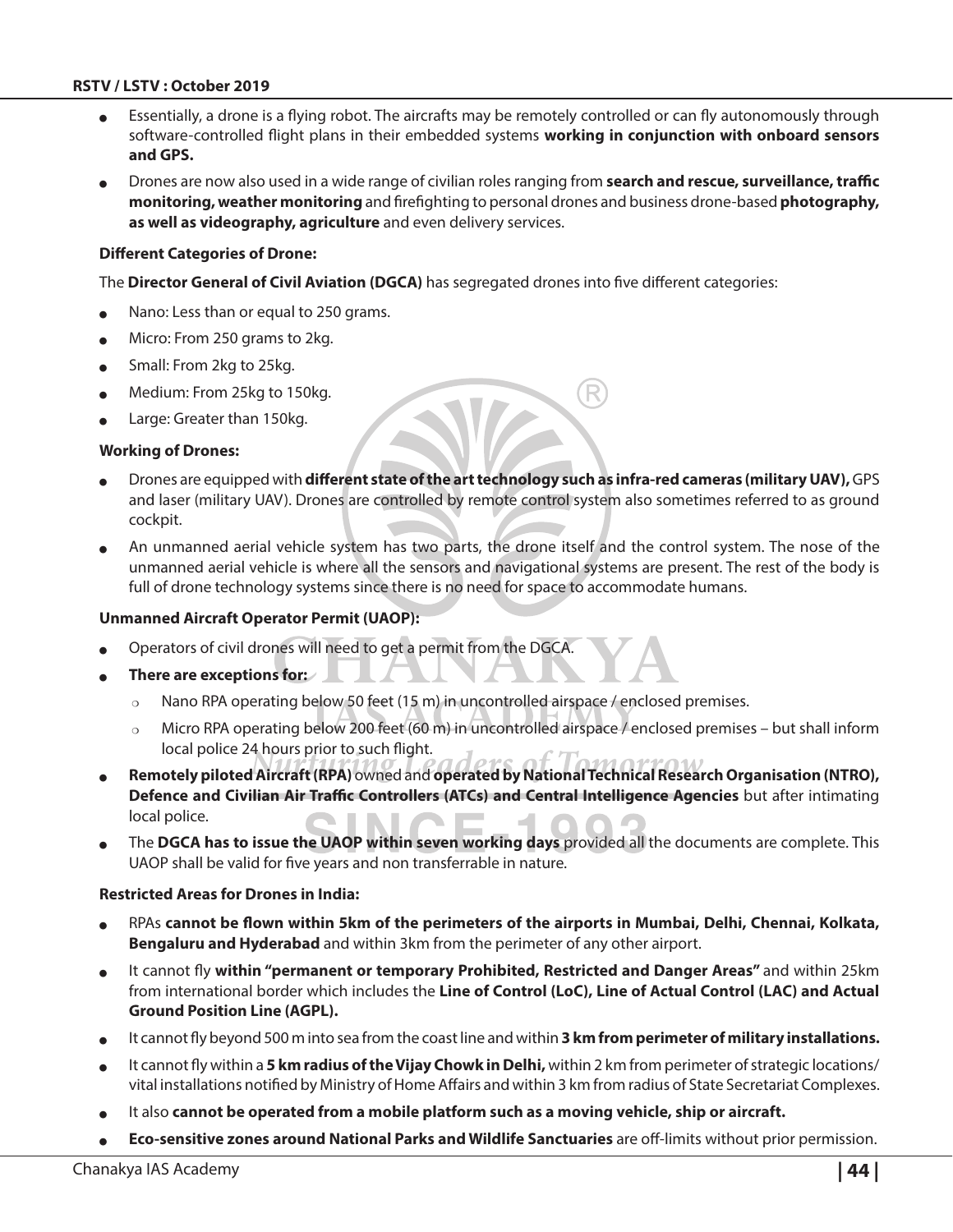#### **Various uses of Drones:**

- <sup>O</sup> **Defense:** They can be put to use for different missions such as **surveillance, battlefield reconnaissance, artillery correction, target tracking** etc. Important drones in India include Lakshya, Daksh, and Rustom.
- <sup>O</sup> **Agriculture:** Drones are able to **provide live data from a range of sensors and help in precision agriculture.** In supporting precision farming, drones can do **soil health scans, monitor crop health, assist in planning irrigation schedules, apply fertilizers,** estimate yield data and provide valuable data for weather analysis.
- <sup>O</sup> **Wildlife Conservation:** Drones fitted with high definition **thermal cameras are used to track, inspect and monitor livestock remotely.** The government of Assam has partnered with Tata Consulting Services (TCS) to use drones to conduct surveillance, identify unauthorized settlements and **to deter poachers in Kaziranga National Park.**
- <sup>O</sup> **Mining:** Drones have helped in solving challenges in the mining industry which include **better blast optimization, improved safety, faster surveying,** and construction of the comprehensive and continuous project data sets.
- <sup>O</sup> **Rescue and Search during disasters:** Drones can scan affected areas with their **thermo-graphic cameras to locate missing persons.** Their reduced dimensions allow them to go to places that are hard to reach and find isolated persons; they **can also deliver food and water to survivors.**
- <sup>O</sup> **Urban Planning:** Drones provide **instant mapping and ready to use data which aid in urban planning.**
- Healthcare: Drones can help in **quick access to drugs, blood, and medical technology in remote areas.** Companies like Zip line International have especially designed drones to deliver medical services in rural areas.
- Weather Forecasting: Drones can help **provide real time data of weather events.** A company called Saildrone has developed autonomous sailboat drone that can collect oceanic and atmospheric data from the ocean surface which can be used to understand the environment and imminent weather trends.
- <sup>O</sup> **Surveillance:** A drone **allows recording and monitoring from the sky,** and therefore, they are suitable to monitor public events, protests, or any suspicious happening without being heard and seen.
- <sup>O</sup> **Science & research:** They help scientists a lot in **research works to observe different occurrences in nature or a particular environment from the sky.** For example, drones are used to document the archaeological excavations, in nuclear accidents in glacier surveillance, to observe a volcanic eruption, etc.

#### **Drones Threat from Anti-national elements and criminals:**

- In our country, the security establishment is alive to the **potential drone threat to the public security.**
- During Independence Day or similar celebrations, detection devices are deployed to detect the drones or any other airborne threat to the VIP's or congregated public at large.
- West too is conscious of this threat. The common fear is that **drones could be weaponized and converted to an autonomous flying Improvised Explosive Devices (IEDs)** by the terrorists /terror groups with intent of harm the population.
- The threat is viable as the UAV's / Drones can be procured off the shelf by anyone interested.

#### **Measures to deal with unauthorized civil drone operations:**

- <sup>O</sup> The standard defense against the illegal use of drone by a criminal or a terrorist is very difficult to **prevent and neutralize for the following reasons:-** 
	- **1.** The deployment and glitch free operation of the detection devices such as radars is difficult firstly, due to the **non-availability of ideal deployment sites and due to screening in the built up areas.**
	- **2.** To avoid detections the terrorists/criminals are likely to use **small UAV such as a Quad-copter which will have very small radar cross-section,** inhibiting its radar detection.
	- **3.** The terrorists could remain incognito by remaining in populated areas.

#### **Conclusion:**

**Drones/UAVs are the emerging threats not only for the military** but, also for also for the civil society.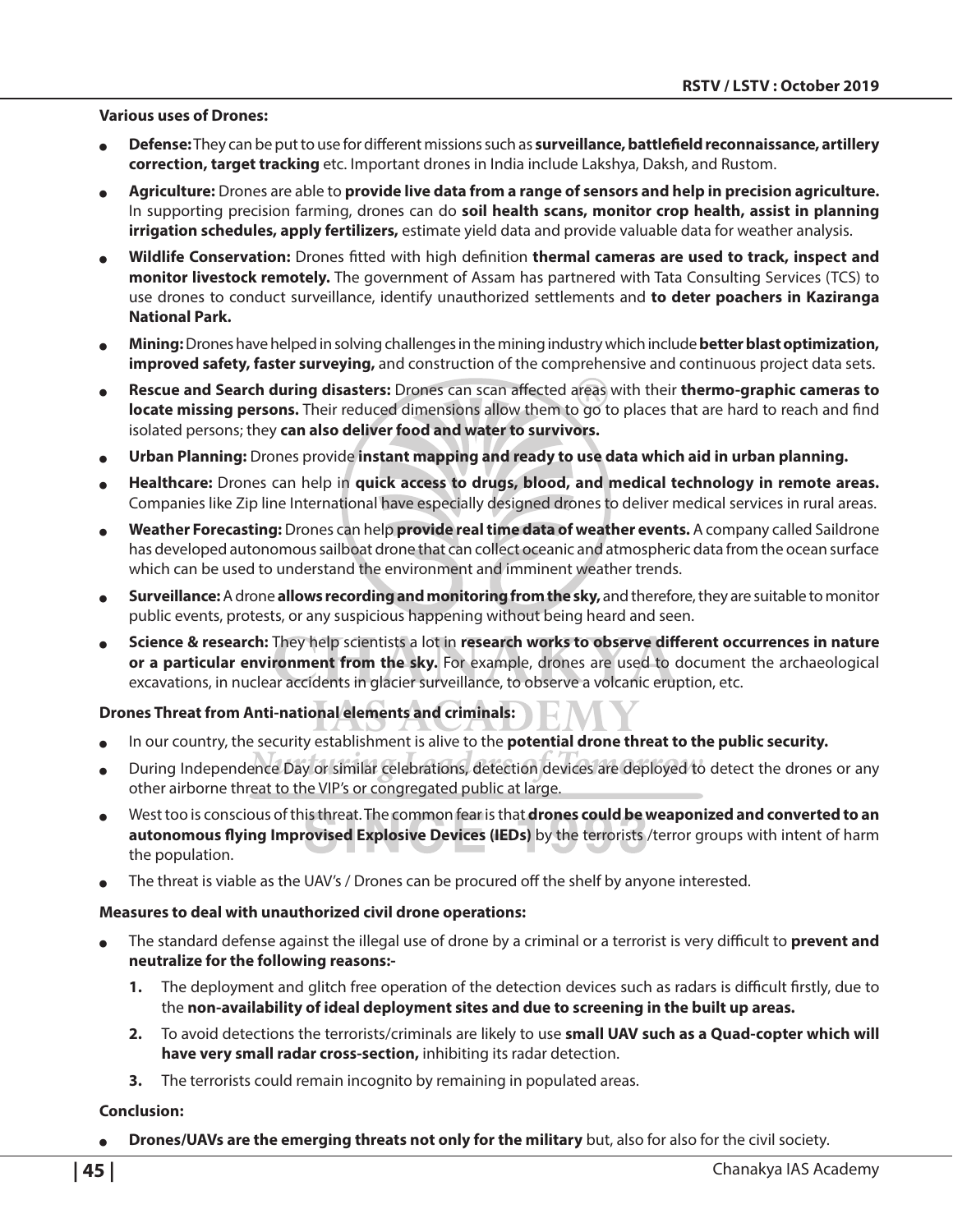- This could attain threatening dimensions when these carry out unregulated indiscriminate flying in the air space while being used by the civil government, businesses and hobby enthusiasts.
- Today, their destructive capability and threatening potential has become a challenge for the security providers.
- There is a need to regulate their use and identify and neutralize/ground those which threat.

# **UN's Financial Crisis**

#### **Introduction:**

- The United Nations is running a deficit of \$230 million, Secretary-General has said, and may run out of money by the end of October.
- In a letter for the 37,000 employees at the UN secretariat, said unspecified "additional stop-gap measures" would have to be taken to ensure salaries and entitlements are paid.
- <sup>O</sup> To cut costs, UN secretariat mentioned postponing conferences and meetings and reducing services, while also restricting official travel to only essential activities and taking measures to save energy.

#### **The Scenario:**

- On October 9, 2019, the United Nations called its member states to pay their outstanding dues.
- As the organization is facing severe financial crisis, there may not be enough funds to pay staff salaries next month.
- According to the United Nations, out of 193 members, 129 had paid their regular budget. The regular budget for the UN for a year is 5.4 billion USD. This is separate from the peace keeping budget of 6.3 billion USD.
- India paid its regular contributions of 230 million USD on January 30, 2019 and India was one of the few countries to pay on time.
- There are around 37,000 employees in the UN secretariat. The member states have so far paid only 70% of total amount needed till September 2019.
- This has created a cash shortage of 280 million USD. In order tackle the crisis the UN is reducing services, postponing conferences and meetings and restricting official travel.

#### **Role of United States and Other Countries in United Nations Funding:**

- The US funding covers 22% of UN regular budget. It is more than any other nation.
- The US is to obligated to contribute 674 million USD for the budget 2018-19. Cumulatively, since the previous year, US owes 1.055 billion USD.
- The US had been withdrawing from number of international commitments. Soon US is also planning to exit the "Open Skies treaty".
- According to the treaty, it allows 34 member states to conduct unarmed surveillance flights over one another's territories. It was signed in 1992.
- Next USA, China is the largest contributor paying 12% of UN budget.
- This is 15 times to what India pays.
- Japan is the third largest contributor with paying 3% of UN funding.
- Following Japan there are other European countries that contribute to the UN funding.

#### **The Concern:**

- UN was established to provide security and prevent war situations in the world. Slowly it gained its momentum towards providing social and economic security to the world nations.
- The security decisions in the UN are controlled by the 5 major permanent members of the UN namely USA, China, UK, France and Russia.
- They are the major contributors of the funding as well. The UN wants its member nations to pay their contributions by the end of January every year.